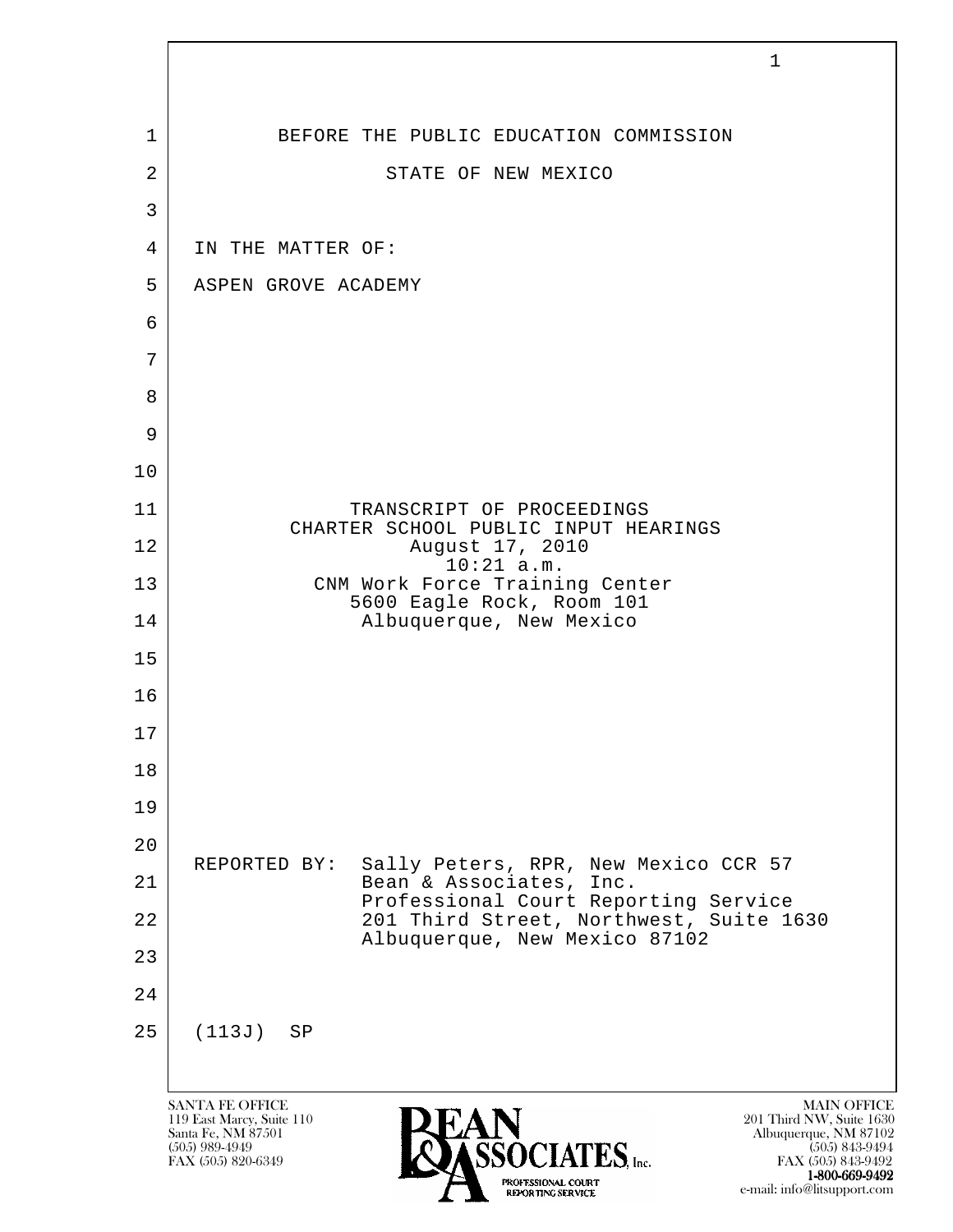|                | $\overline{2}$                                                                                          |
|----------------|---------------------------------------------------------------------------------------------------------|
|                |                                                                                                         |
| $\mathbf 1$    | A P P E A R A N C E S                                                                                   |
| $\overline{2}$ | COMMISSIONERS:                                                                                          |
| 3              | MR. ANDREW GARRISON, Chair                                                                              |
| 4              | MS. CAROLINE SHEARMAN, Vice Chair<br>MR. EUGENE GANT, Secretary                                         |
| 5              | MS. KATHRYN KRIVITZKY<br>MR. VINCE BERGMAN                                                              |
| 6              | MS. MILLIE POGNA                                                                                        |
| 7              | STAFF:                                                                                                  |
| 8              | DR. DON DURAN<br>MR. SAM OBENSHAIN                                                                      |
| 9              | MR. MICHAEL C DE BACA<br>MR. RUDOLPH ARNOLD, Attorney for PED                                           |
| 10             | MS. MARJORIE GILLESPIE<br>MS. CORINA CHAVEZ<br>MS. KAREN EHLERT                                         |
| 11             |                                                                                                         |
| 12             | ATTACHMENT:                                                                                             |
| 13             | Letter of 8/16/10 from Albuquerque Public Schools                                                       |
| 14             |                                                                                                         |
| 15             |                                                                                                         |
| 16             |                                                                                                         |
| 17             |                                                                                                         |
| 18             |                                                                                                         |
| 19             |                                                                                                         |
| 20             |                                                                                                         |
| 21             |                                                                                                         |
| 22             |                                                                                                         |
| 23             |                                                                                                         |
| 24             |                                                                                                         |
| 25             |                                                                                                         |
|                |                                                                                                         |
|                | <b>SANTA FE OFFICE</b><br><b>MAIN OFFICE</b><br>119 East Marcy, Suite 110<br>201 Third NW, Suite 1630   |
|                | Albuquerque, NM 87102<br>Santa Fe, NM 87501<br><b>RÉÀCIATEC</b><br>$(505)$ 989-4949<br>$(505)$ 843-9494 |

 $FAX (505) 820-6349$  FAX  $(505) 820-6349$ 

1-800-669-9492 e-mail: info@litsupport.com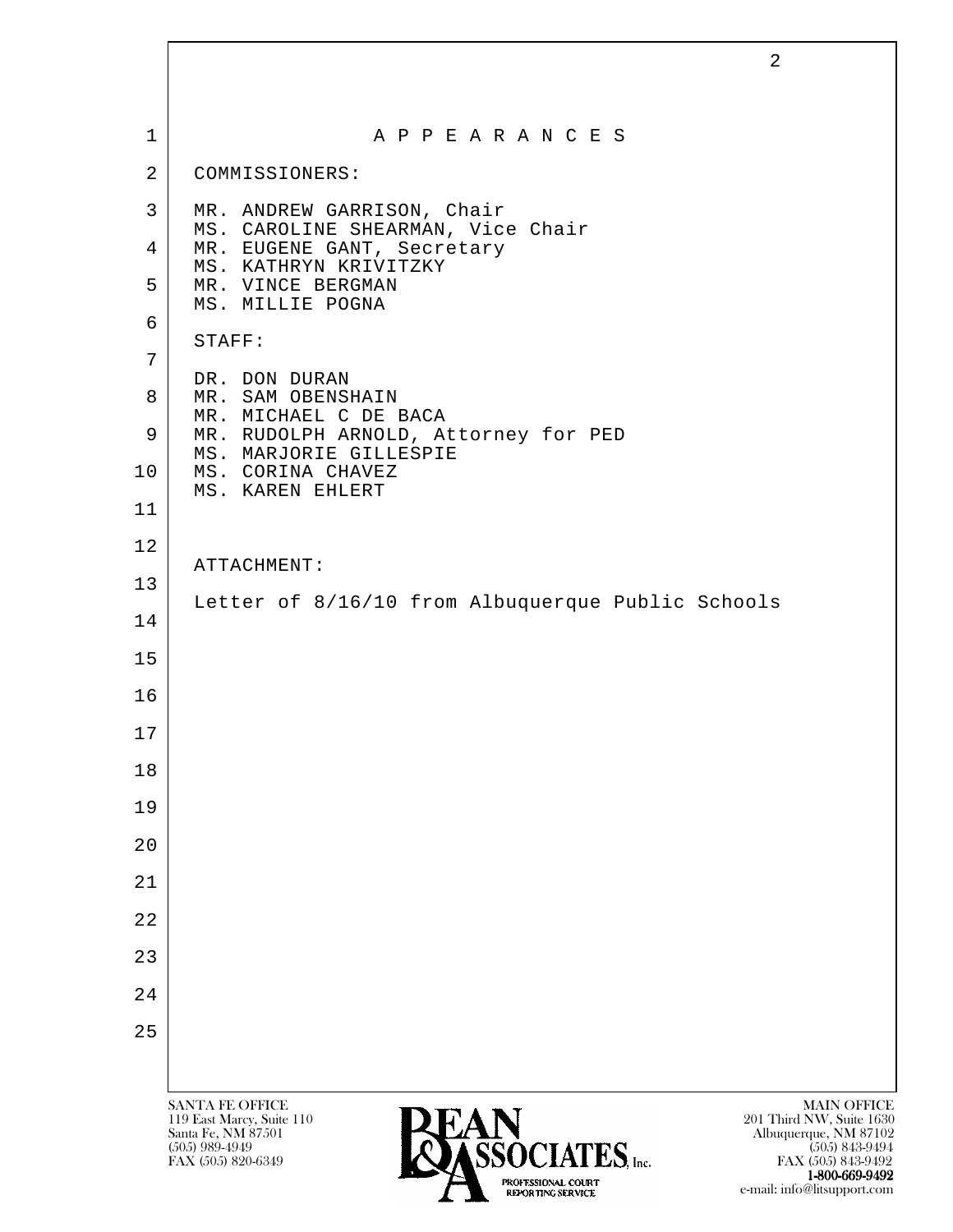1 | CHAIR GARRISON: Call the meeting back 2 into session.

 3 The purpose of this hearing is to solicit 4 both written and oral input on the proposed charter. 5 In accordance with the Charter Schools Act, the 6 commission shall receive applications for initial 7 chartering and renewal of charter for charter 8 schools that want to be chartered by the state and 9 approve or disapprove those charter applications.

10 In addition the Charter Schools Act states 11 that the chartering authority shall hold at least 12 one public hearing in the school district in which 13 | the charter school is proposed to be located to 14 obtain information and community input to assist in 15 its addition decision whether to grant a charter 16 | school application. Community input may include 17 written or oral comments in favor of, or in 18 | opposition to, the application from the applicant, 19 the local community, and for state chartered 20 schools, the local school board and school district 21 in whose geographic boundaries the charter school is 22 proposed to be located.

l 23 The applicant at this time will be the 24 Aspen Grove Academy. At this time we would like to 25 hear from the applicant. Please for the record

119 East Marcy, Suite 110<br>Santa Fe, NM 87501



FAX (505) 843-9492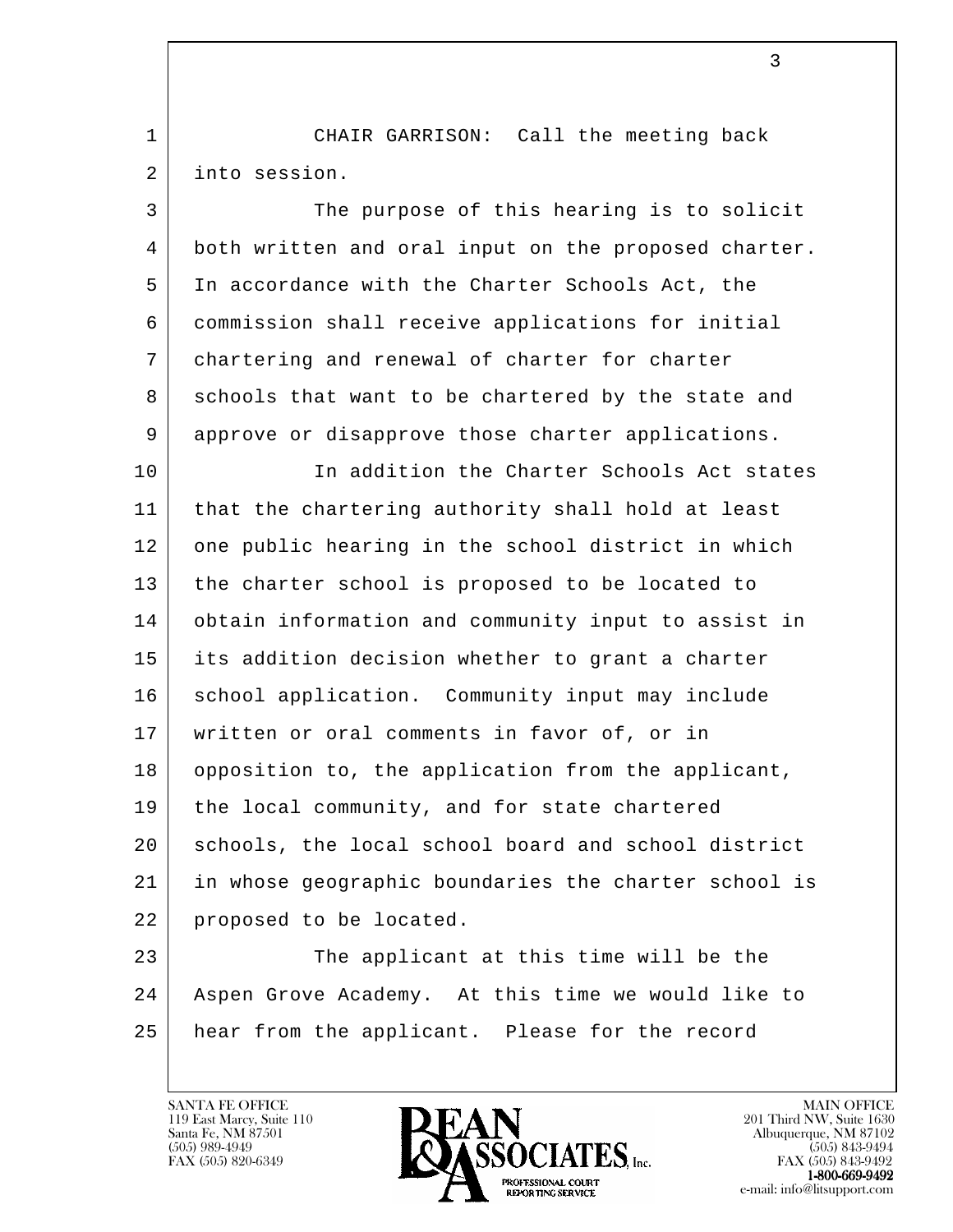1 state the name of the school, the names of the 2 founders of the school, proposed grade levels to be 3 served, and membership projection of the school.

 4 MS. SCHEIB: Thank you, Chairman, and 5 | Members of the PEC. It is an honor to be here today 6 and to have this opportunity to discuss our charter 7 application and our vision for a unique school, 8 Aspen Grove Academy. This school is a K-12 charter 9 with a maximum enrollment of the 260 students. We 10 believe our school will become an example of how 11 innovation improves student achievement in the 12 Albuquerque community.

l 13 My name is Elizabeth Scheib, and I am an 14 educator and master's candidate in UNM's educational 15 leadership program. Also speaking today will be 16 three of my co-founders: Tiffany Roth, the office 17 manager for local public charter school and the 18 parent of two children at APS; James Wisch, an 19 educator with a master's in educational leadership 20 and curriculum development who works as a certified 21 technology and networking consultant for many 22 schools in New Mexico; Glenn Nicol has been a 23 software developer for 18 years and is the parent of 24 a student currently enrolled in a local elementary 25 | charter school.

119 East Marcy, Suite 110<br>Santa Fe, NM 87501



FAX (505) 843-9492 e-mail: info@litsupport.com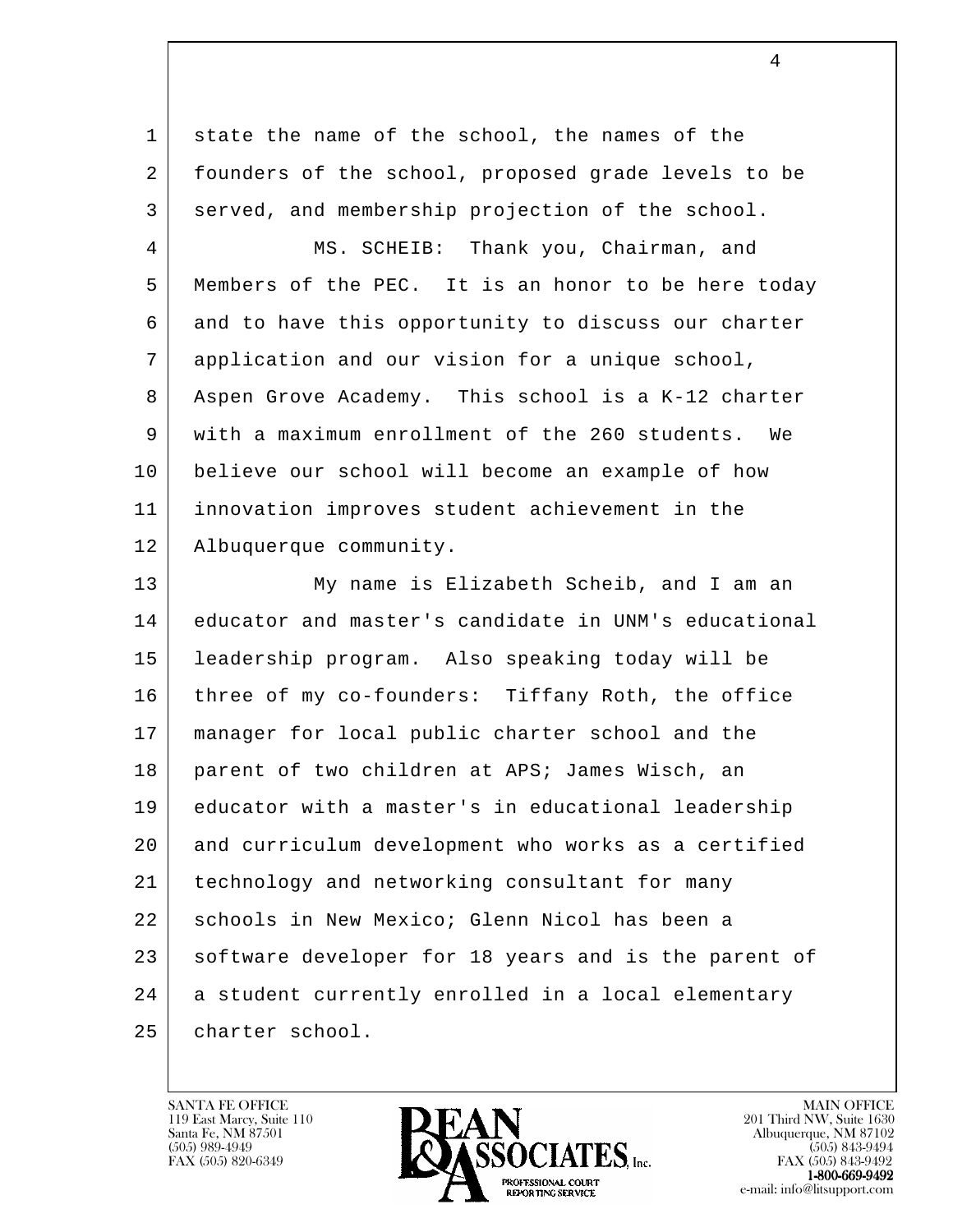l 1 | I would also like to welcome today our 2 three other co-founders, Greg Scheib, Bryce Roth, 3 and Elizabeth Gallaghan whose biographies are 4 included in our application. 5 Thanks for making the effort to be here. 6 Also to our community supporters who are here, thank 7 you for making the effort to be here and support 8 | choices for students in public education. 9 CHAIR GARRISON: I would now request that 10 you state for the record a brief description of the 11 | school, the reason you believe the school will 12 | benefit the students and citizens of this community, 13 and any other information you would like the 14 commission to know about your application. You have 15 | 15 minutes, so please be as brief and precise as 16 possible during this time. You can now begin. 17 | MS. SCHEIB: First I would like everyone 18 here to consider what pertains to the core themes 19 outlined in our mission statement. I will pause for 20 a moment after each one to give you time to reflect. 21 There are several, so please bear with me. 22 Mentoring. Remember a mentor in your 23 life. What do they encourage you to achieve? What 24 | role do they play in shaping who you have become  $25$  today?

 $5<sub>5</sub>$ 

119 East Marcy, Suite 110<br>Santa Fe, NM 87501



FAX (505) 843-9492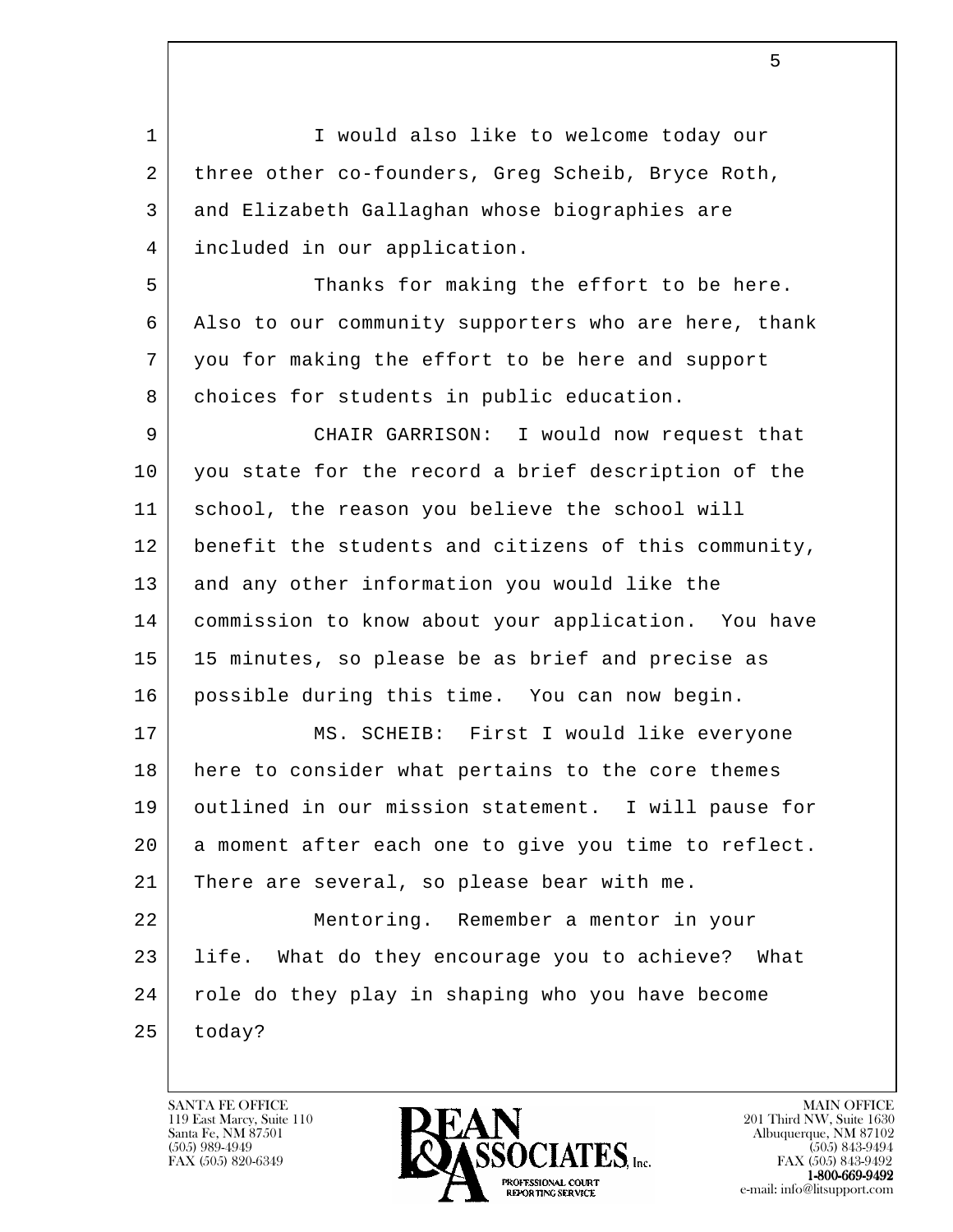l 1 Museums. Have you ever visited a museum 2 and been in awe of what of you saw or heard or 3 learned? Did it inspire you? Did you act on this 4 inspiration? 5 Democracy. Have you ever been a part of a 6 group that advocated for itself or a cause it 7 believed in, and then enjoyed the satisfaction of 8 having affected positive change? 9 Constructivism. Were you ever lucky 10 enough to have a teacher, in or out of school, who 11 so skillfully built upon your previous knowledge and 12 connected learning to your interests that you 13 | surprised yourself as you demonstrated that 14 learning? 15 Transformational leadership. Have you 16 ever worked with a leader or someone in an authority 17 position over you who urged you and made room for 18 you to take on leadership roles yourself? How did 19 | that transform you? 20 Engaged learners. When was the last time 21 you were totally engaged in a learning experience in 22 or out of school? What engaged you? The subject? 23 The teacher? What you got to do? How did your 24 engagement motivate you to achieve? 25 Now, please remember yourself as a

119 East Marcy, Suite 110<br>Santa Fe, NM 87501

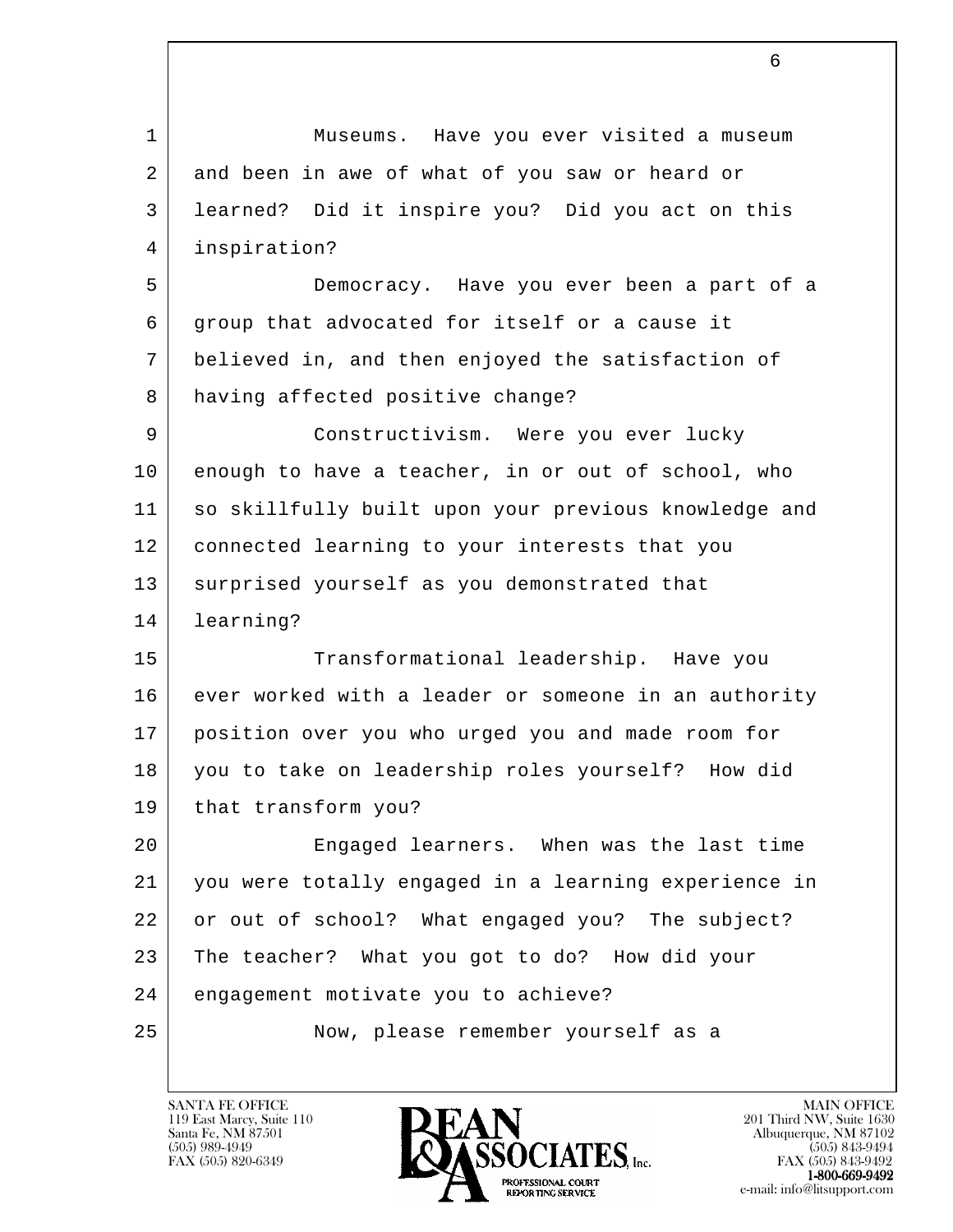1 student. What if you could have woken up every day, 2 and known that when you got to school, all these 3 concepts were available to you, were part of your 4 school culture, were supporting your academic 5 achievement and social development? Well, this is 6 the culture and support for achievement that Aspen 7 Grove Academy students will have. We are building 8 on the vetted practices that exist in many schools, 9 including mentoring programs, museum programs, and 10 democratic governance.

11 Every day in this country, thousands of 12 students participate in mentoring programs during 13 and after school and finding additional adult 14 support they need to improve academic achievement, 15 to graduate, to stay off drugs, to stay out of 16 | gangs, to discover and follow their passions.

l 17 | **Aspen Grove Academy is committed to** 18 creating a culture of mentoring at our school with 19 | our mentoring program, providing everyone, students 20 and staff, with mentoring opportunities. To do this 21 we will hire a mentoring coordinator to oversee the 22 program, train mentors and mentees, and utilize the 23 resources of our supporters who provided letters of 24 intent, including the UNM Mentoring Institute as 25 well as the City of Albuquerque's Department of

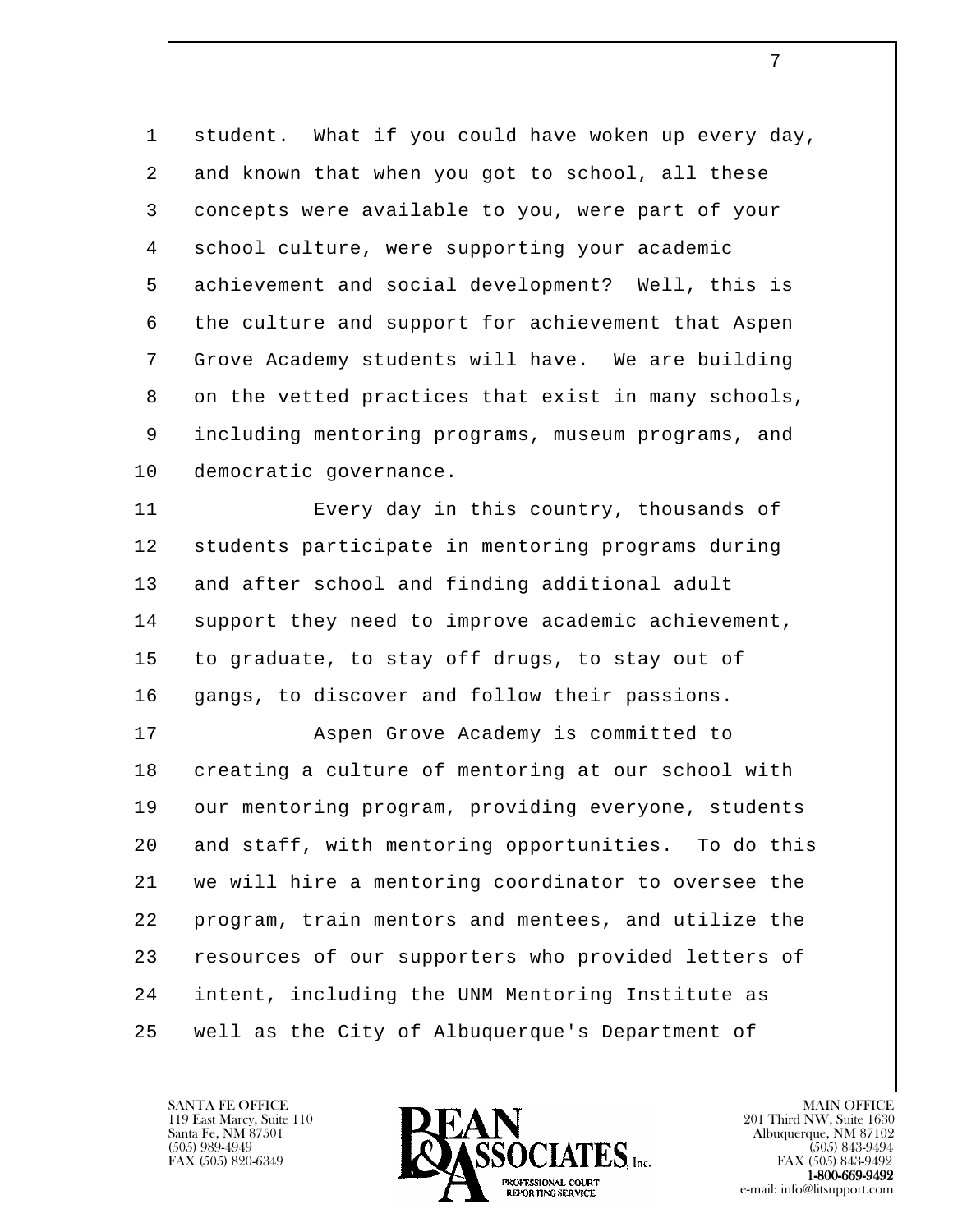1 Senior Affairs. Use of the mentoring program is 2 embedded in our SMART goals and data will be 3 collected and used to enhance the effectiveness of 4 | the program for student achievement.

 5 Every day thousands of students across 6 this country wake up and go to museum schools, 7 schools that draw upon the richness of exhibitions 8 and the informal education museum educators provide. 9 These schools apply the principles of constructivist 10 education through their use of museums to improve 11 student achievement. Our additional use of a 12 student-created museum forum to display student 13 | outcomes, to engage students in rigorous 14 expectations, and to allow students to have a 15 conversation with the community is a unique 16 innovation. Our museum coordinator will work with 17 the educators, exhibit developers, and experts from 18 our nine museum supporters, including the Natural 19 History Museum and the Albuquerque Museum. This 20 person will continue to expand our museum 21 associations and exhibit venues.

l 22 Every day thousands of students enjoy 23 attending schools, rooted in a century old tradition 24 of democracy in education. This means holding 25 student choice, self-advocacy, and positive group

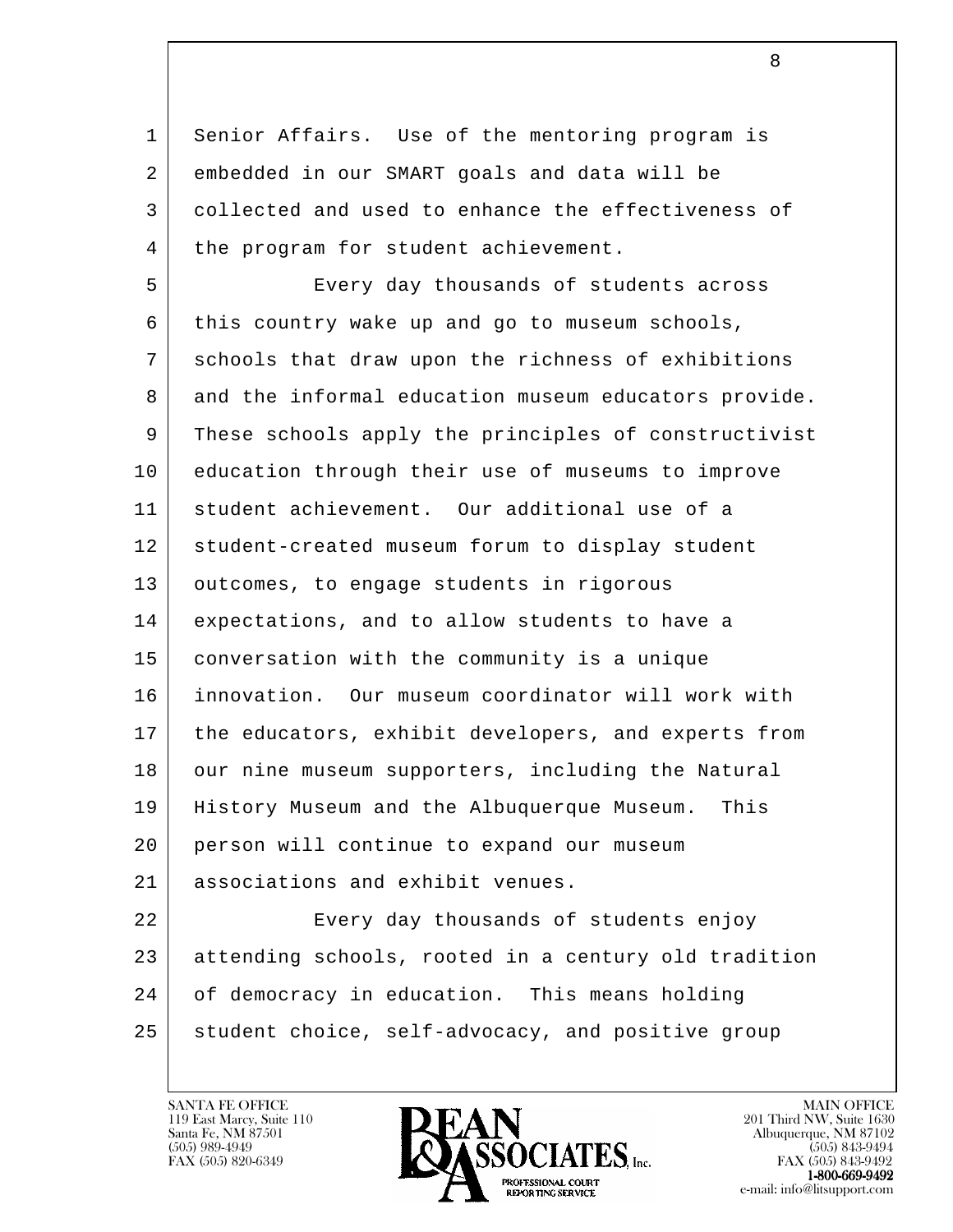1 efficacy as paramount to creating a climate for 2 student success and achievement. Aspen Grove 3 Academy has embedded processes of individual choice 4 and group democracy into many aspects of our school 5 where it is appropriate and allowable by law.

 6 Parents, community members, students, and 7 staff are afforded decision-making and advisory 8 voices within their respective bodies, including the 9 | governing council, the school congress, school 10 assembly, and school committees. We expect these 11 bodies to adhere to and engender a higher quality of 12 | transparency, accountability, and discussion.

l 13 | Our organizational SMART goals reflect 14 | this expectation through involving students, 15 parents, and teachers in appropriate decision making 16 | processes. We have made time within our school's 17 block schedule for the school congress and its 18 | committees to meet. We are committed to the 19 professional development that will be required to 20 train our teachers and staff to meet these goals. 21 We are looking at constructivist, data driven, 22 professional development programs to adapt to our 23 structure, such as those coming out of the Marzano 24 based I have 90/90/90 schools.

25 Our democratic governance provides a

119 East Marcy, Suite 110<br>Santa Fe, NM 87501



FAX (505) 843-9492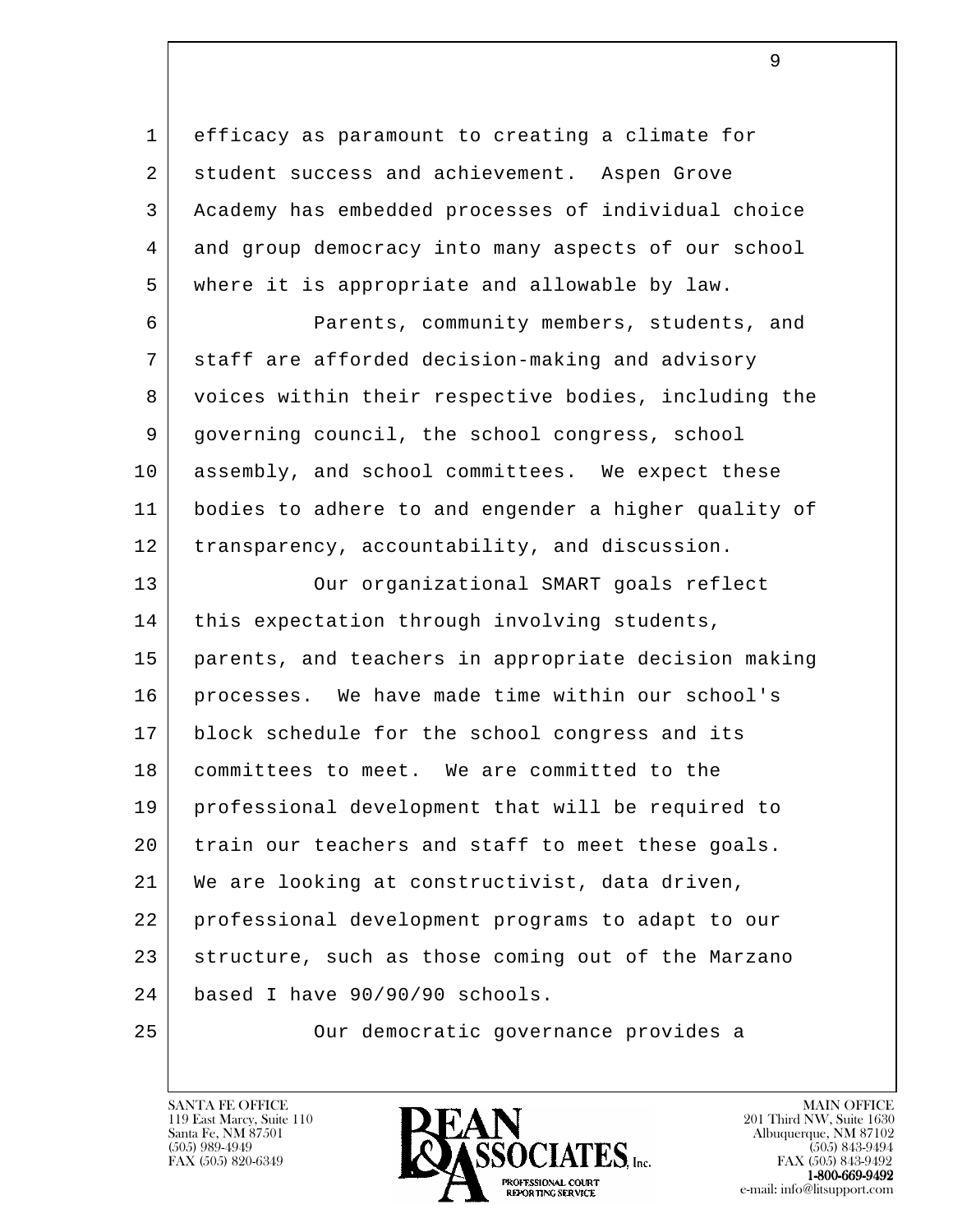1 | foundation for student achievement, motivation, and 2 | ownership of their school. Our mentoring program is 3 our support and part of our community involvement. 4 Our student created museum is our forum for rigorous 5 outcomes and another part of our community 6 involvement. These three pillars synthesize into a 7 dynamic system, where academic achievement is 8 attainable for all students as the school constantly 9 uses data to adapt to student needs.

10 | That's our school. We are all of these 11 things, because our founders are educators and 12 parents who know that it takes more than one good 13 idea or one practice to support students' success in 14 | school, in college, in the workforce, and in life.

15 So how do you make a school like this 16 work, meet the state standards, meet AYP, and meet 17 | the higher standards of accountability that charter 18 | schools adhere to? We are going to address some 19 questions that will not only demonstrate our 20 capacity to establish a public charter school, but 21 also alleviate concerns that a unique school like 22 | ours may raise.

l 23 I would like to invite James Wisch to 24 answer the following question: How are all these 25 methods and systems going to be employed in the

119 East Marcy, Suite 110<br>Santa Fe, NM 87501



FAX (505) 843-9492 e-mail: info@litsupport.com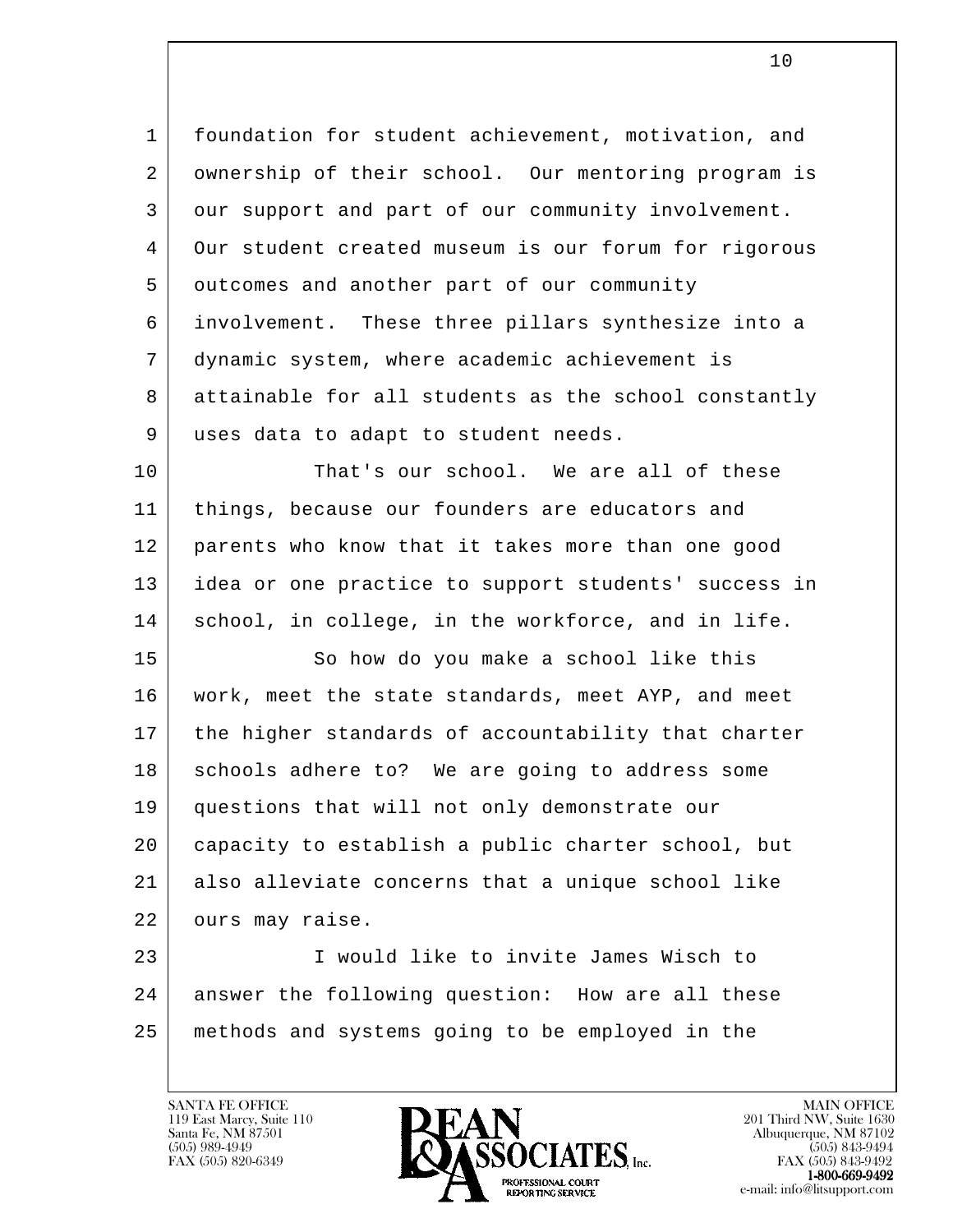1 school and classroom and lead to greater student 2 achievement? Most importantly, how will we know 3 | that they're achieving?

4 James.

 5 MR. WISCH: Aspen Grove Academy will know 6 | that students are achieving academic success through 7 constantly collected and analyzed data from student, 8 | teacher, community, and state assessments. We will 9 use that data with proven constructivist teaching 10 methods, vetted curricula, rigorous assessment and 11 reflection processes to radically improve student 12 engagement and achievements.

 13 We have a clearly delineated plan for 14 students to choose rigorous standards based classes 15 and reflect on their achievements with parent and 16 teacher guidance through quarterly portfolio short 17 cycle assessment. We are working with museums to 18 develop curricula and an outcomes based forum to 19 connect student learning to real world applications. 20 Learning will be driven by a plan, do, study, act, 21 PDSA method, similar to the Deming/Baldrige problem 22 solving cycle, and will be intimately meshed with 23 curriculum design.

l 24 At the level of the individual student, 25 this will occur via daily reinforced reflection and

119 East Marcy, Suite 110<br>Santa Fe, NM 87501



 $FAX (505) 843-9492$ <br>1-800-669-9492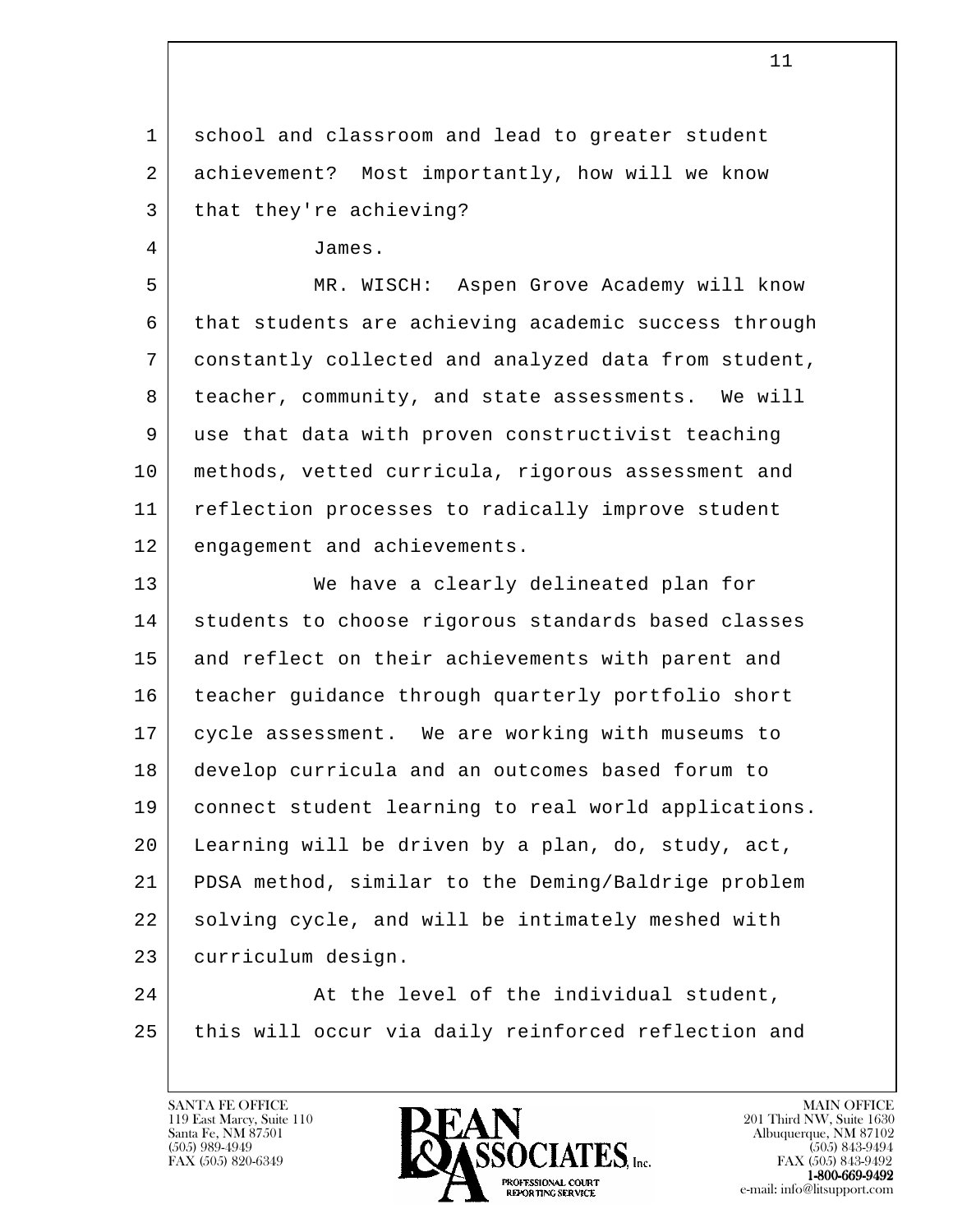1 | self-assessment strategies, quarterly assessments, 2 and standardized testing. In their short cycle 3 assessment meetings, students will look at their own 4 | test scores and be guided to evaluate how to use 5 them to improve their own achievement. Our school 6 will use assessment to help students take control of 7 their own learning, to transform themselves into not 8 merely engaged learners, but educational leaders who 9 inspire their peers to greater academic achievement.

 10 Classes at Aspen Grove and the teacher 11 created curricula used in them will be vetted by our 12 curriculum committee before ever being implemented 13 in the classroom. This committee will look at a 14 number of rubric based criteria, including state 15 | standards, special populations, scope and sequence, 16 use of the museum and mentoring programs, and 17 assessments to measure student achievement.

l 18 We will retain data and reflections for 19 analysis the next time the class comes up. With 20 each successive offering improving on the former, 21 | these will then be compared with state assessments 22 to determine how better to use the curricula to 23 improve those scores. This will be an ongoing 24 process of data driven improvement at the school. 25 | And then at the whole school level,

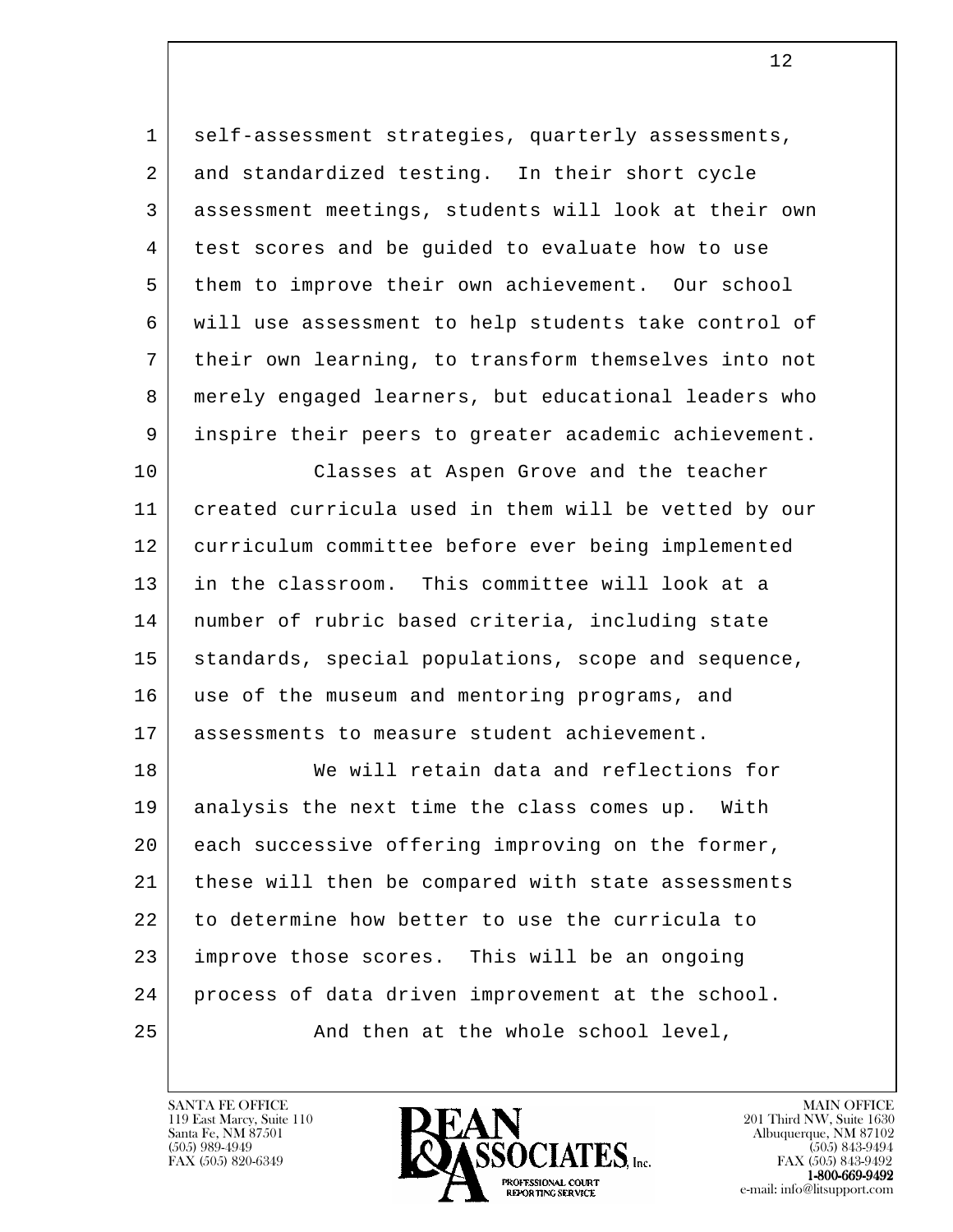1 besides collecting data on involvement in our 2 programs, we will be serving our students, staff, 3 parents, mentors, and museum partners to get data 4 about the effectiveness of our mentoring and museum 5 programs, as well as the process of student choice 6 and democracy for student achievement. 7 | At least one of our school committees will 8 be a data team that complies and shares the data 9 with our school congress, school assembly, and 10 | governing council. 11 Next we are going to discuss finance, and 12 | let's see, Tiffany, how is the school going to 13 finance the educational plan and ensure the 14 safeguard of public funds?

l 15 MS. ROTH: Thank you. We looked at three 16 priorities when we established what we submitted as 17 a proposed budget. The first priority, of course, 18 is staffing and professional development that goes 19 along with making sure that our staff can support 20 this educational plan. We know it's an ambitious 21 curriculum, and we know it will take the lion's  $22$  share of the school's resources to do it well. 23 Secondly we identified funding the 24 mentoring and museum program. They are integral to 25 the success of the school, and we have identified

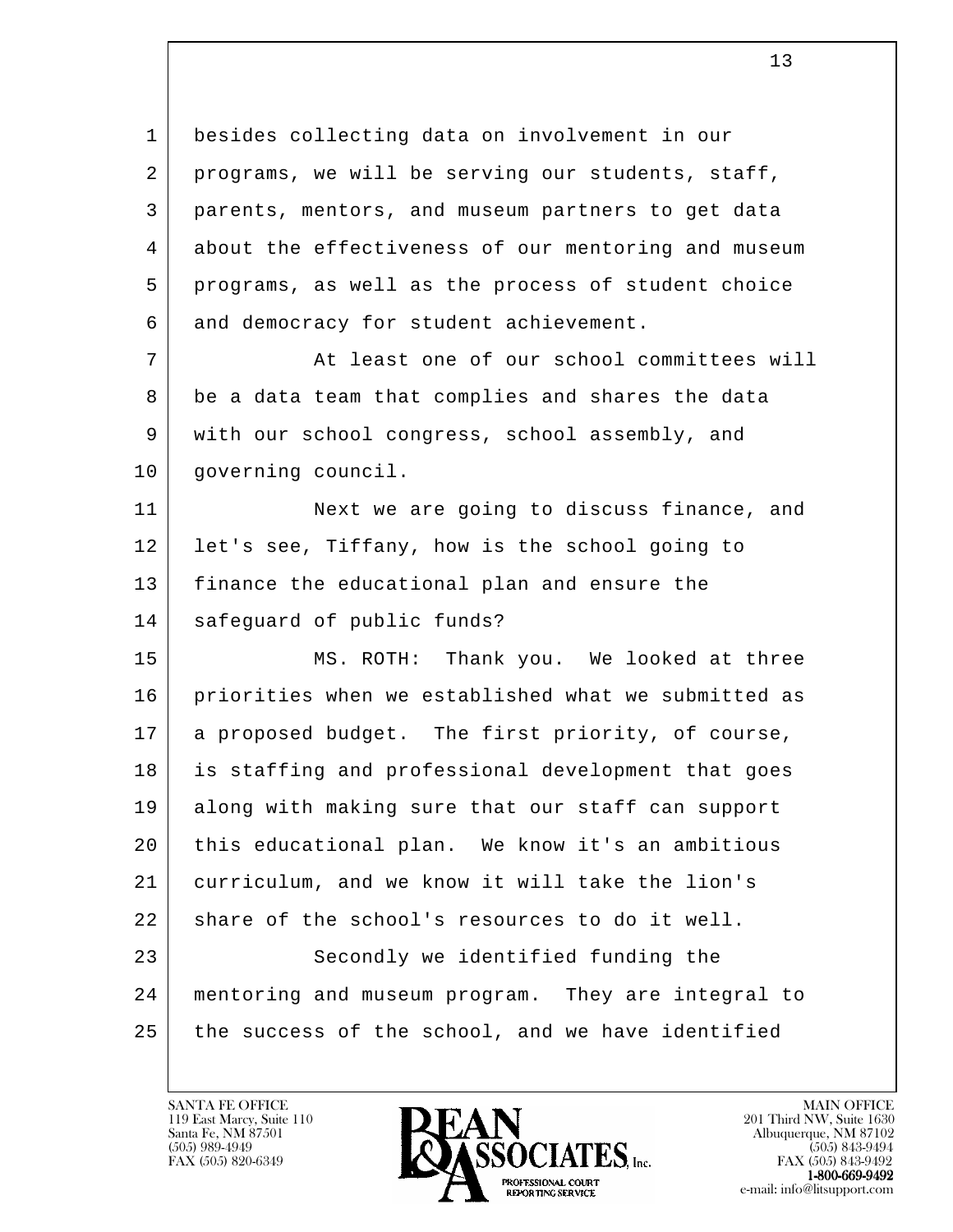1 two positions: The mentoring coordinator and the 2 museum coordinator who will launch those programs 3 and manage them effectively. And finally the third 4 is, of course, it's always the stickler with charter 5 schools, facilities, safe adequate facilities that 6 will house the museum forum and highlight the 7 | rigorous expectations that we have of our students. 8 So that's where we really approached the budget 9 from, and we think that the proposed budget shows 10 that this can be funded with a lot of frugalness and 11 commitment to the program.

12 | We talked a lot about safeguarding public 13 funds. Everyone in this room knows the use of 14 public funds in education has garnered a lot of 15 attention recently, and it is no small task to make 16 sure that these items are taken care of. We are 17 aware that the financial evaluation of the school is 18 crucial to establishing its reputation, and we do 19 not take that charge lightly. It is vital to the 20 charter school movement that transparency and 21 accountability are apparent when using state and 22 federal funds. 23 Short of listing the myriad policies that

l 24 | go along with generally accepted accounting 25 principles and practices, we are going to highlight

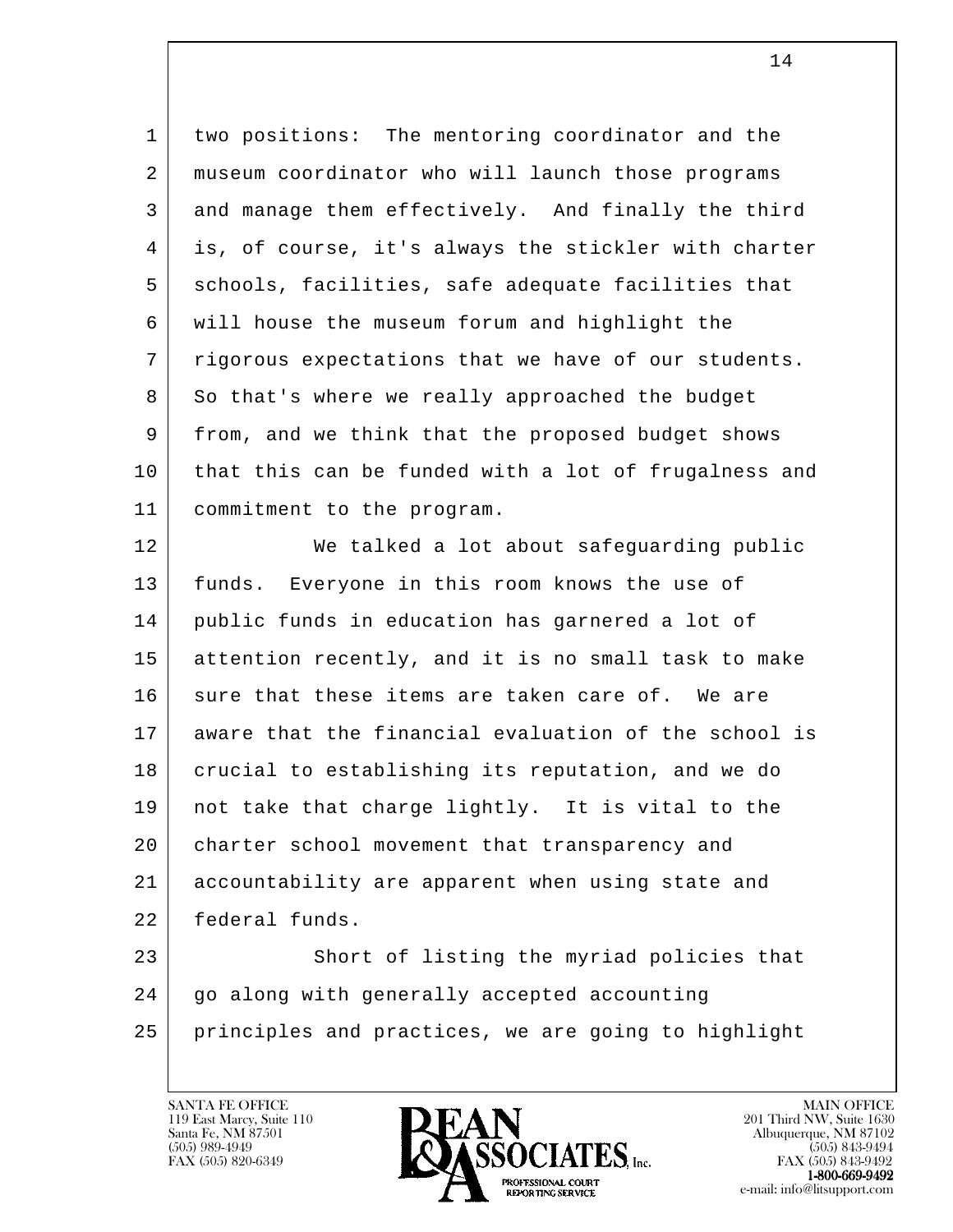| $\mathbf 1$ | some of the things that we will be doing. We are     |
|-------------|------------------------------------------------------|
| 2           | going to contract with a licensed business manager   |
| 3           | in the planning year to establish the policies and   |
| 4           | procedures and to launch the internal controls that  |
| 5           | are so often in audit findings. We are going to      |
| 6           | work with the PED with the planning year checklist.  |
| 7           | We are going to take advantage of the New Mexico     |
| 8           | Association of School and Business Officers, the     |
| 9           | Spring Budget Workshop, the resources that the state |
| 10          | has wisely developed to help charter schools.<br>And |
| 11          | we believe that we have got a plan in place that     |
| 12          | will launch effective, transparent, and appropriate  |
| 13          | funding from day one for the school, because it is   |
| 14          | essential to the future of our school and the        |
| 15          | students we will be serving.                         |
| 16          | Glenn.                                               |
| 17          | MR. NICOL: I would like to talk about                |
| 18          | governance at Aspen Grove Academy. You have heard    |
| 19          | us talk about democracy and choice embedded          |
| 20          | throughout our school. Does this conflict with the   |
| 21          | school's legal authority structures? No, not at      |
| 22          | To balance and allow for this choice within<br>all.  |
| 23          | our school, we have created a concrete, grounded     |
| 24          | governance structure that fulfills and abides by all |
| 25          | legal requirements.                                  |

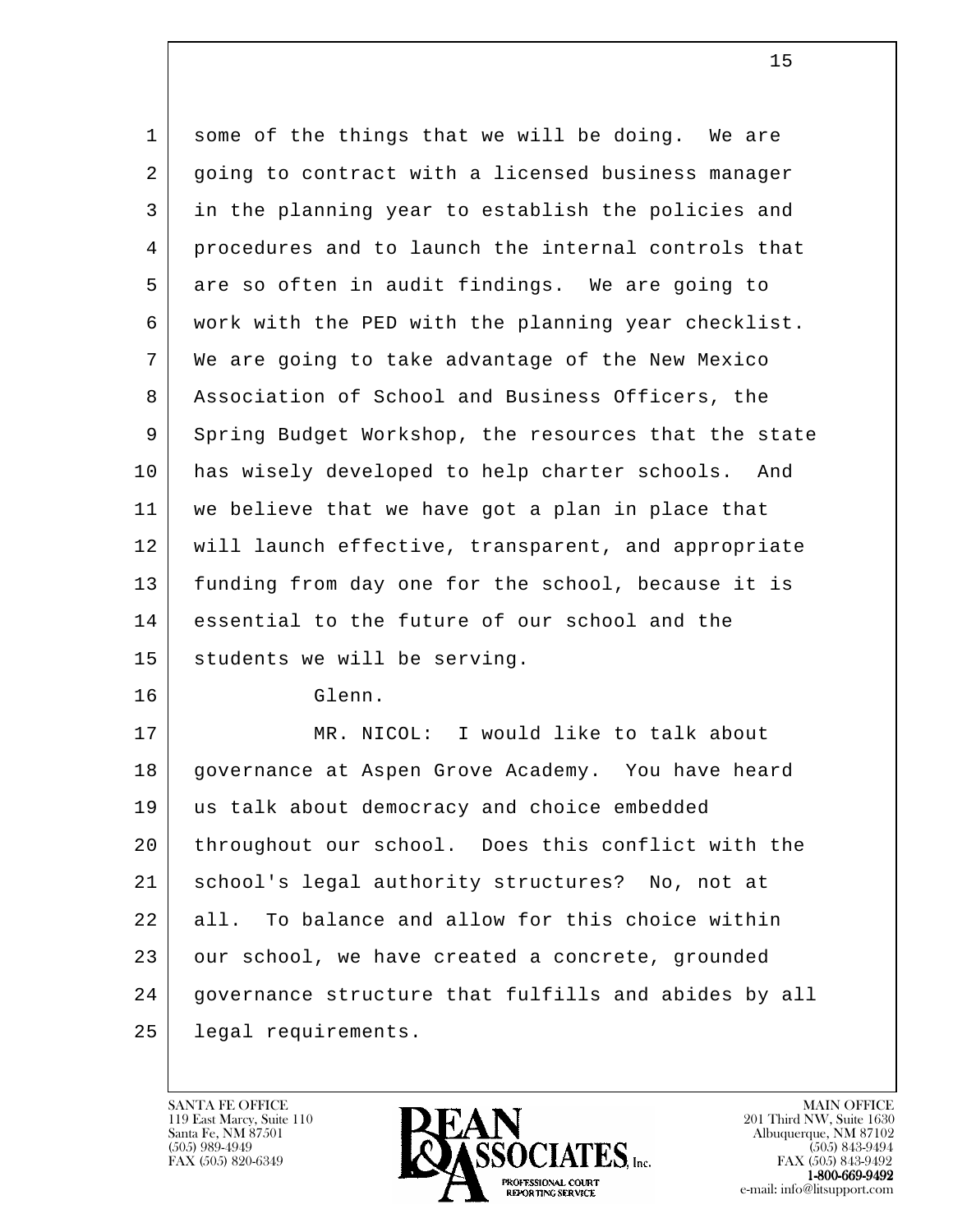1 at the core of our governance is our 2 organizational structure. You will recognize it as 3 a typical top-down hierarchy. The governance 4 council oversees the school's finances, develops 5 school policies, and is elected to two year terms. 6 The principal teacher is hired by and reports to the 7 governance council and runs the school day to day. 8 The business manager, teachers, mentor coordinator, 9 museum manager, and support staff all report to the 10 | principal teacher. This hierarchy grounds the 11 school in the public charter school statutes for 12 | governing structure.

l 13 The school congress and the school 14 assembly are two additional bodies that provide for 15 | shareholder voices in the school's governance. The 16 school congress is made up of students and staff 17 that will meet weekly to discuss and vote on 18 day-to-day issues at the school that affect them. 19 Examples of these day-to-day issues could include 20 | issues around school culture, lunch procedures, 21 playground rules, library etiquette, encouraging 22 respectful behavior, and the hundreds of other 23 details of a student's day to day life in the 24 learning community of a school. It is in working 25 through these kinds of issues that students will

119 East Marcy, Suite 110<br>Santa Fe, NM 87501



FAX (505) 843-9492 e-mail: info@litsupport.com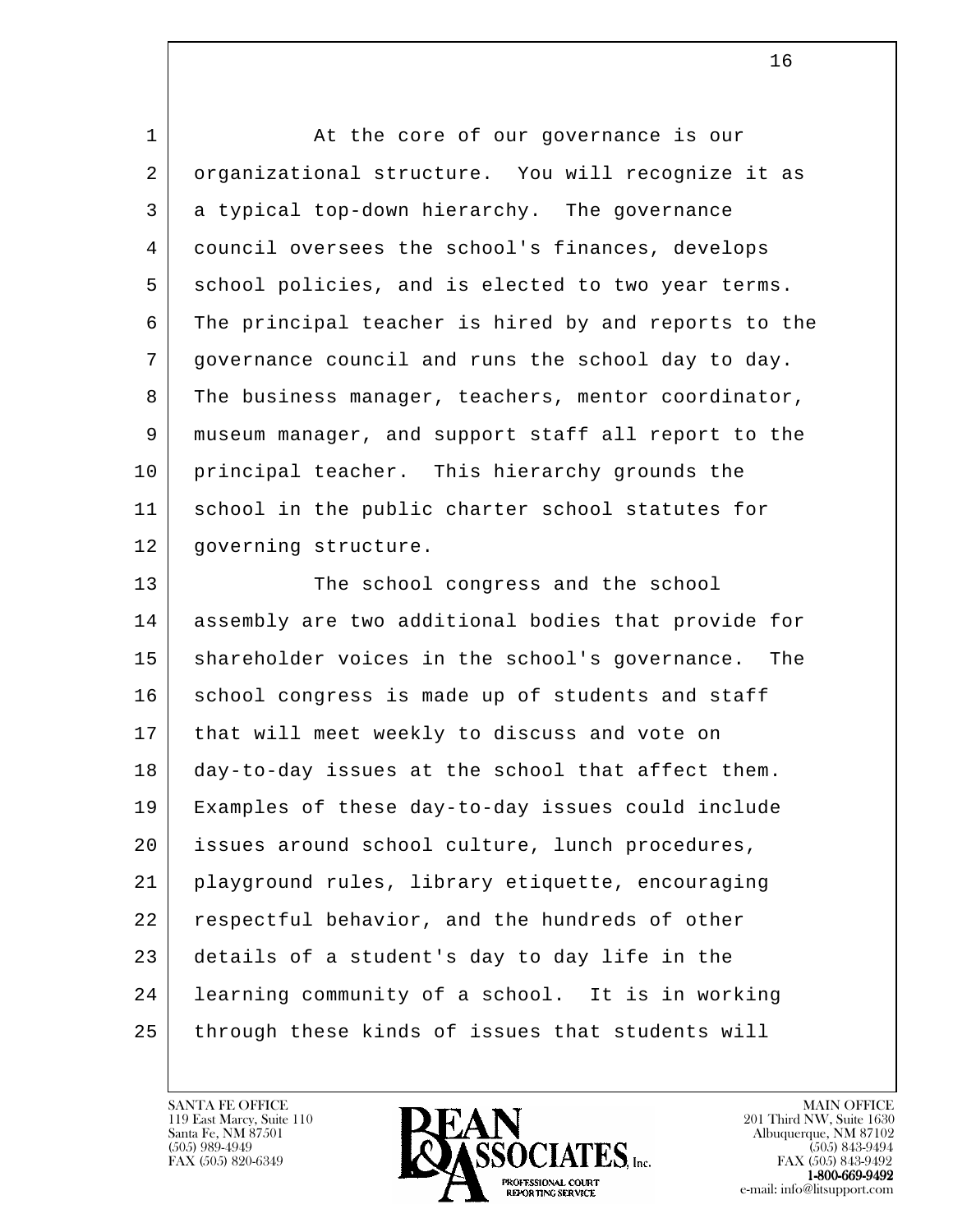l 17 1 | take ownership of their learning experience and 2 transform into leaders. 3 Any concerns that the school congress may 4 have with the school policy will be sent to the 5 governance council as an issue of advisement. The 6 authority and grounded structure set in place by the 7 governance council and principal teacher provide the 8 environment to allow for the democracy of the school 9 congress. 10 The school assembly is where our school's 11 stakeholders will meet quarterly to discuss, review, 12 | plan, and vote on school issues. Voting members of 13 | the school assembly are parents, teachers, support 14 | staff, students, museum consultants, and mentor 15 volunteers. 16 The school assembly is responsible for 17 | recruiting and voting on governance council members. 18 The principal teacher will be the organizational 19 leader of the school assembly but not a voting 20 member. 21 We have a potential location for the 22 school at the former Boy's and Girl's Club in Old 23 Town. We have a letter of intent from the 24 property's landlord and the PSFA has inspected the 25 property and found it to be a viable educational

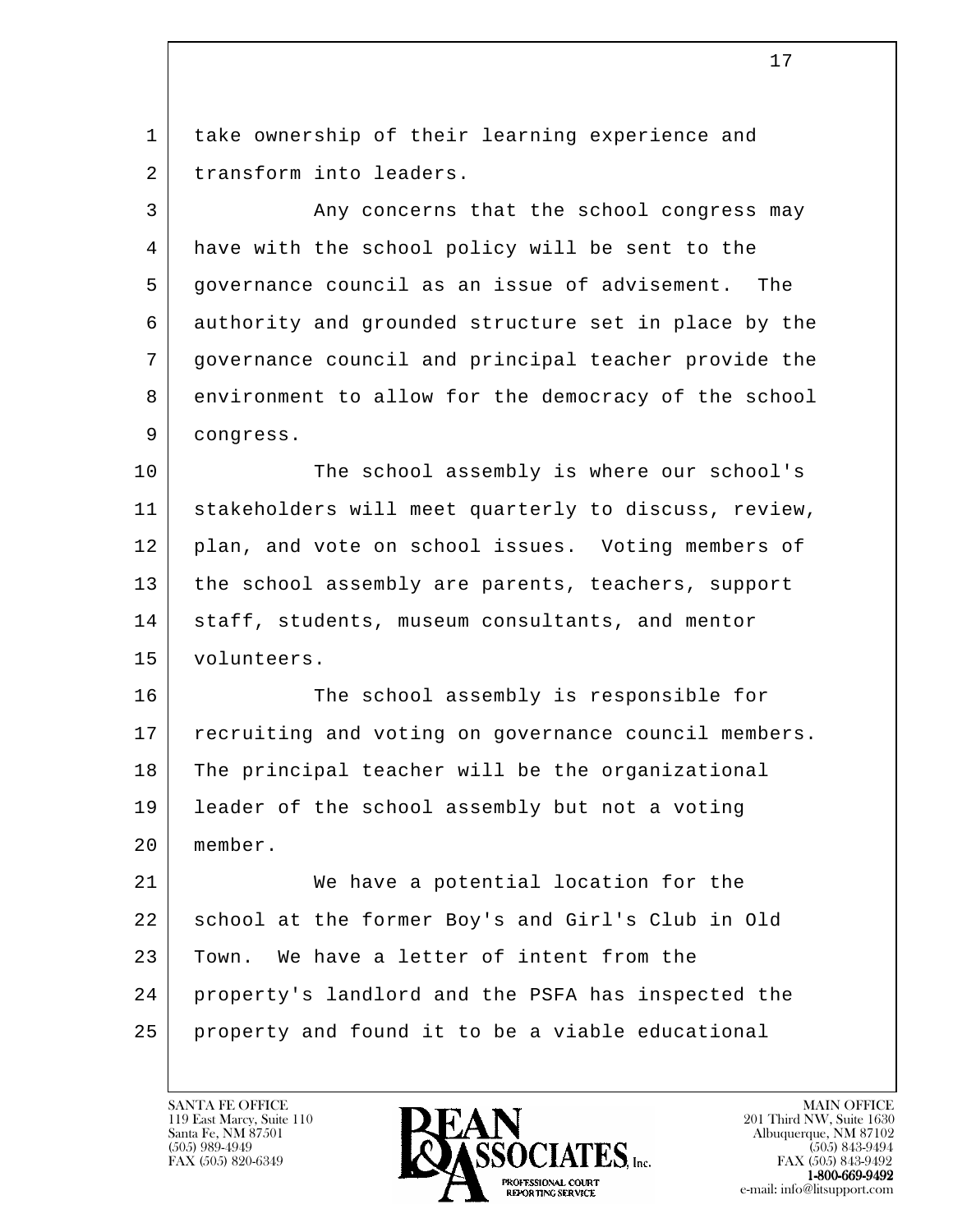1 facility

| 2  | Finally while staying within the                     |
|----|------------------------------------------------------|
| 3  | parameters set forth in the law for charter school   |
| 4  | governance, Aspen Grove Academy has created forms    |
| 5  | for students, staff, parents, and the community to   |
| 6  | have a voice in the school that creates an authentic |
| 7  | learning community.                                  |
| 8  | We the founders of Aspen Grove Academy are           |
| 9  | committed, passionate educators and parents who      |
| 10 | believe that mentorship, museum study, and democracy |
| 11 | in a public school can create supported systems for  |
| 12 | achievement for all students. Thank you for your     |
| 13 | time, and we look forward to answering any questions |
| 14 | you may have.                                        |
| 15 | CHAIR GARRISON: Thank you.                           |
| 16 | The local school board and district                  |
| 17 | representatives, at this time we would like to hear  |
| 18 | from the local school board and/or district          |
| 19 | representatives. As was mentioned before, we do      |
| 20 | have a letter from Albuquerque Public Schools that   |
| 21 | we will place into the record.                       |
| 22 | DR. DURAN: Mr. Chair and Members of the              |
| 23 | Commission, for the record, it should be noted that  |
| 24 | no one was here from the district during this        |
| 25 | hearing. There is a public input that was given to   |
|    |                                                      |

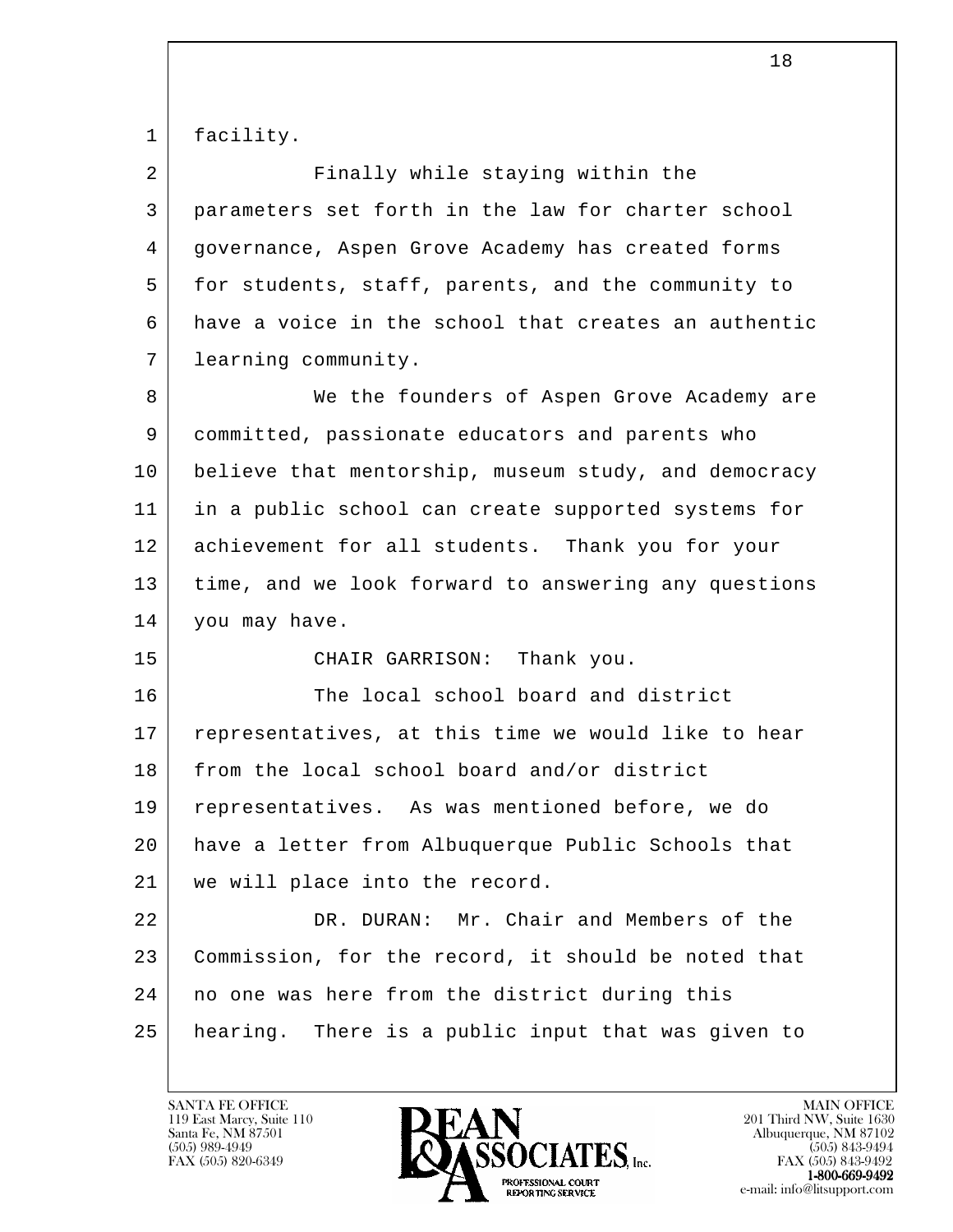l 1 | the commission that will be passed out. 2 CHAIR GARRISON: Please repeat the last 3 part. 4 DR. DURAN: There was a letter that was 5 submitted as public input that you all will have a 6 copy of, but it should be noted for the record that 7 there was no one from the district for this charter 8 application. 9 CHAIR GARRISON: Understood. But that 10 wouldn't be public input. It was submitted as local 11 school board input, correct? 12 DR. DURAN: I just looked at it, and they 13 submitted it to the PED as public input as well. 14 CHAIR GARRISON: Okay. Thank you. So 15 | submitted. 16 Seeing no representatives from the local 17 | school board or district representatives, we will 18 move forward to community input. Is there anyone 19 that would like to speak on behalf of the community? 20 Public comments and observations regarding 21 the application will be heard at this time. There 22 will be a four minute time limit per presenter. 23 Persons from the same group and having similar 24 viewpoints are asked to select a spokesperson to 25 | speak on their behalf. Multiple and repetitious

119 East Marcy, Suite 110<br>Santa Fe, NM 87501

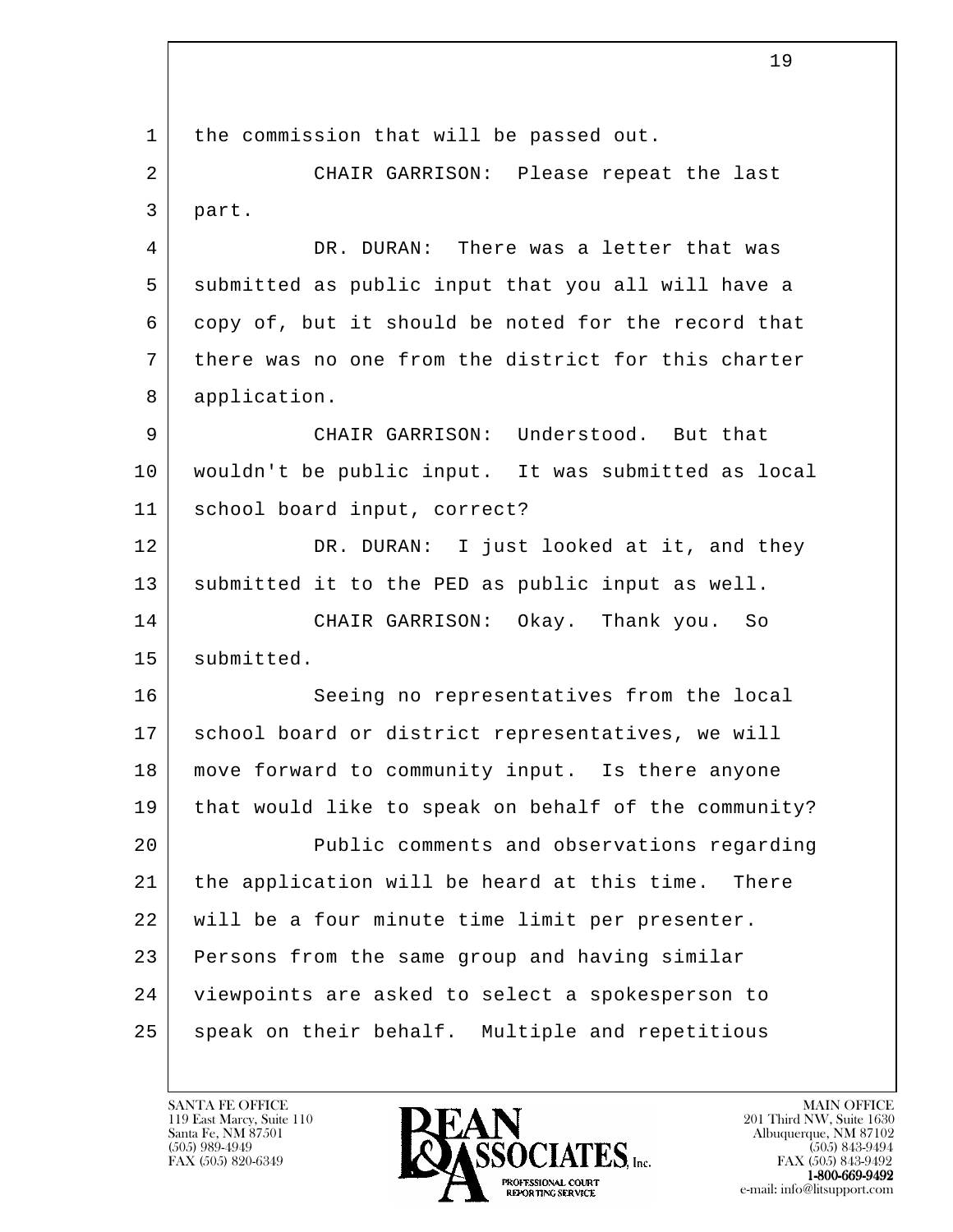l 1 presentations of the same view will be discouraged. 2 Will everyone please state your name 3 clearly for the record and then also sign in on that 4 sheet at the end of the table. Thank you. 5 MR. HERNANDEZ: Chairman Garrison and 6 Members of the PED, my name is Danny Hernandez. I 7 would like to speak to one aspect of the Aspen Grove 8 Academy, which is the -- 9 CHAIR GARRISON: All right. You're on. 10 MR. HERNANDEZ: I would like to speak to 11 one aspect of the Aspen Grove Academy which is the 12 process of inclusive self-governance and how it can 13 engage and empower a school's community. 14 Let me introduce myself a little bit. I 15 am a former chairman of the Greater Albuquerque High 16 School Advisory Committee, my main association with 17 University Heights Association, the Graduate and 18 Professional Student Association at UNM. I am a 19 current member of the Albuquerque Metropolitan 20 Arroyo Control Authority, and I am a former chair of 21 all of those. Some of those committees are 22 advisory. Some of those committees make policy. 23 I am also a member of the National 24 Association of Parliamentarians, so I feel for you. 25 The reason I bring all this up is because most

119 East Marcy, Suite 110<br>Santa Fe, NM 87501



FAX (505) 843-9492 e-mail: info@litsupport.com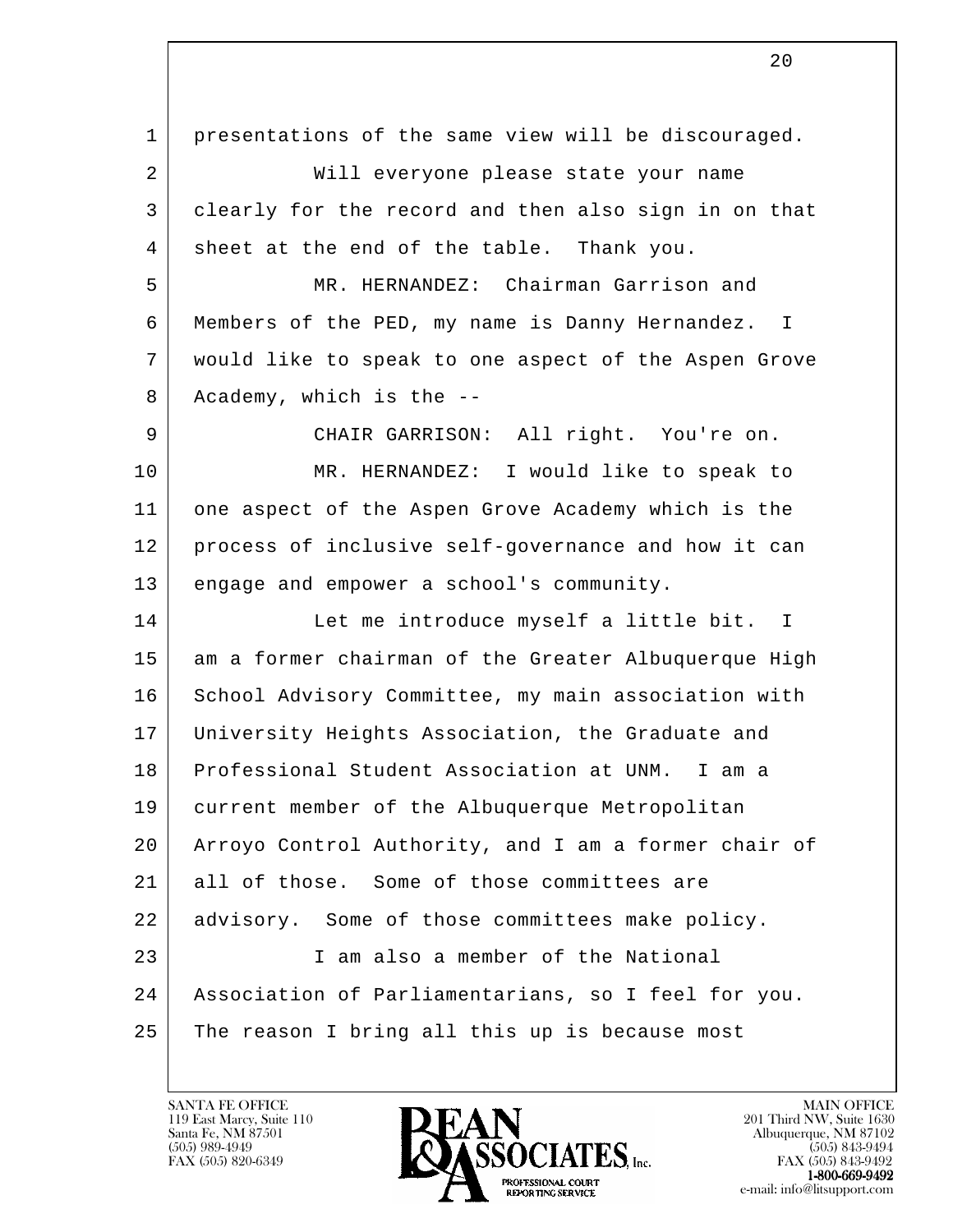1 Americans think of the way we make decisions as 2 being very alien, maybe even a black box. They 3 don't understand how this happens, and I believe 4 | that's part of why America is so disenfranchised, 5 and they don't vote. And I believe that by 6 educating children and their families on how 7 decisions are made, both formally and informally, I 8 think that you will be empowering, not only future 9 voters and probably board members here, but you are 10 also empowering children and families in their own 11 schools.

l 12 And I used the term disenfranchisement a 13 while back, and it's not just voters that are 14 disenfranchised. I see that people using schools 15 are disenfranchised, because obviously they are not 16 engaged. I really strongly believe that having 17 children, staff, faculty, and anybody else who wants 18 to be involved, I'm assuming, to be engaged in how a 19 school is run, obviously with the limitations that 20 are necessary, because obviously you are not going 21 to have a sixth grade, a fifth grader or sixth 22 grader make decisions on fiscal policy. But 23 certainly they can talk about how their playground 24 is run or whether we should have raisins in our 25 | cookies or chocolate in our cookies. But at least

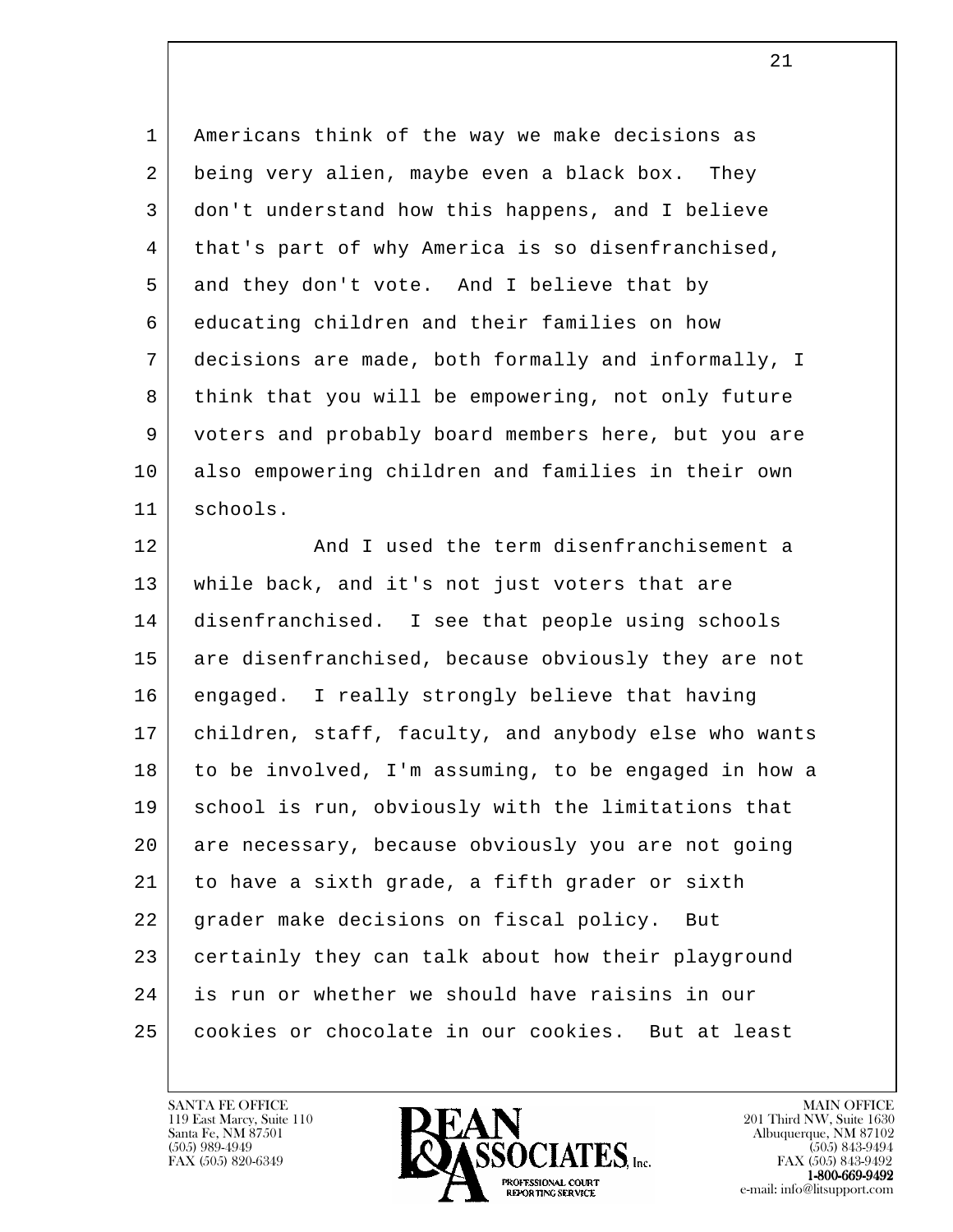1 it's engaging the student body which makes them own 2 up to their own education, which is the opposite of 3 disenfranchisement.

 4 I also think that making decisions is a 5 skill that is sorely lacking in America today, and I 6 think that this school will be teaching that. And I 7 also believe it's a tool that will carry forward to 8 whether they decide to become members of the US 9 Congress or just their own board of directors for 10 whatever private agency they work for. Anyway, I 11 would like to support the Aspen Grove Academy 12 | application. Thank you for your time. 13 CHAIR GARRISON: Thank you, sir. 14 Other community input. 15 | MS. HAGENON: Thank you to the commission 16 for the opportunity to talk with you today about 17 Aspen Grove Academy and its vital importance to my

 18 family. My name is Erin Hagenon. I am a citizen of 19 Albuquerque.

l 20 | Cur son, Orion, is in fifth grade. He 21 recently last year transferred from a traditional 22 APS elementary school to Montessori of the Rio 23 Grande. At that time he was in fourth grade. We 24 felt like we won the lottery. Orion has an IEP for 25 writing and math. He was pulled out of the

119 East Marcy, Suite 110<br>Santa Fe, NM 87501

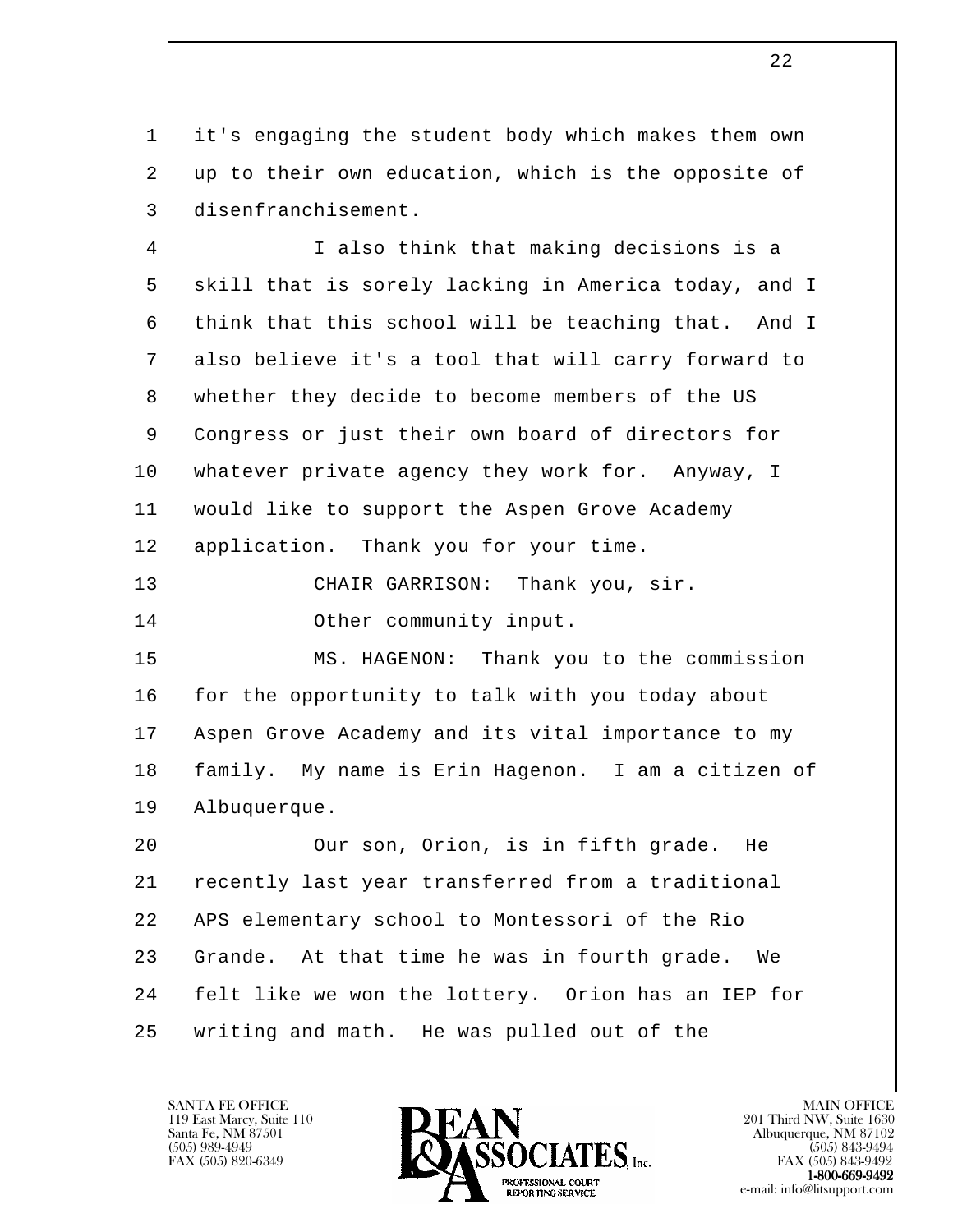1 | traditional APS elementary school two hours a day, 2 and those two hours were two hours that I felt he 3 was actually enjoying school at the traditional APS 4 elementary school. The other hours of the day I 5 felt that he was enrolled in academics where he 6 wasn't being inspired or excelling.

7 Now that he is at Montessori, he is 8 excelling. As you may know, Montessori of the Rio 9 Grande has met its AYP score for the last year, 10 | other than three actual criteria. This is a 11 nontraditional learning environment that is 12 excelling at its AYP very similar to Aspen Grove 13 | Academy. Excuse me. I'm very nervous.

l 14 What we found is that Orion has, at 15 Montessori of the Rio Grande, become a natural 16 leader. At this point there is no need for pull 17 outs, because of the hands-on project based learning 18 environment. This learning environment is going to 19 be very similar to the philosophy proposed by Aspen 20 Grove Academy, and he is absolutely excelling, 21 whereas when he was at the traditional APS 22 elementary school, he was simply existing. 23 I would like to move on and talk a little 24 bit about the museum. Last night Orion asked, when 25 is the school going to start, because I need to get

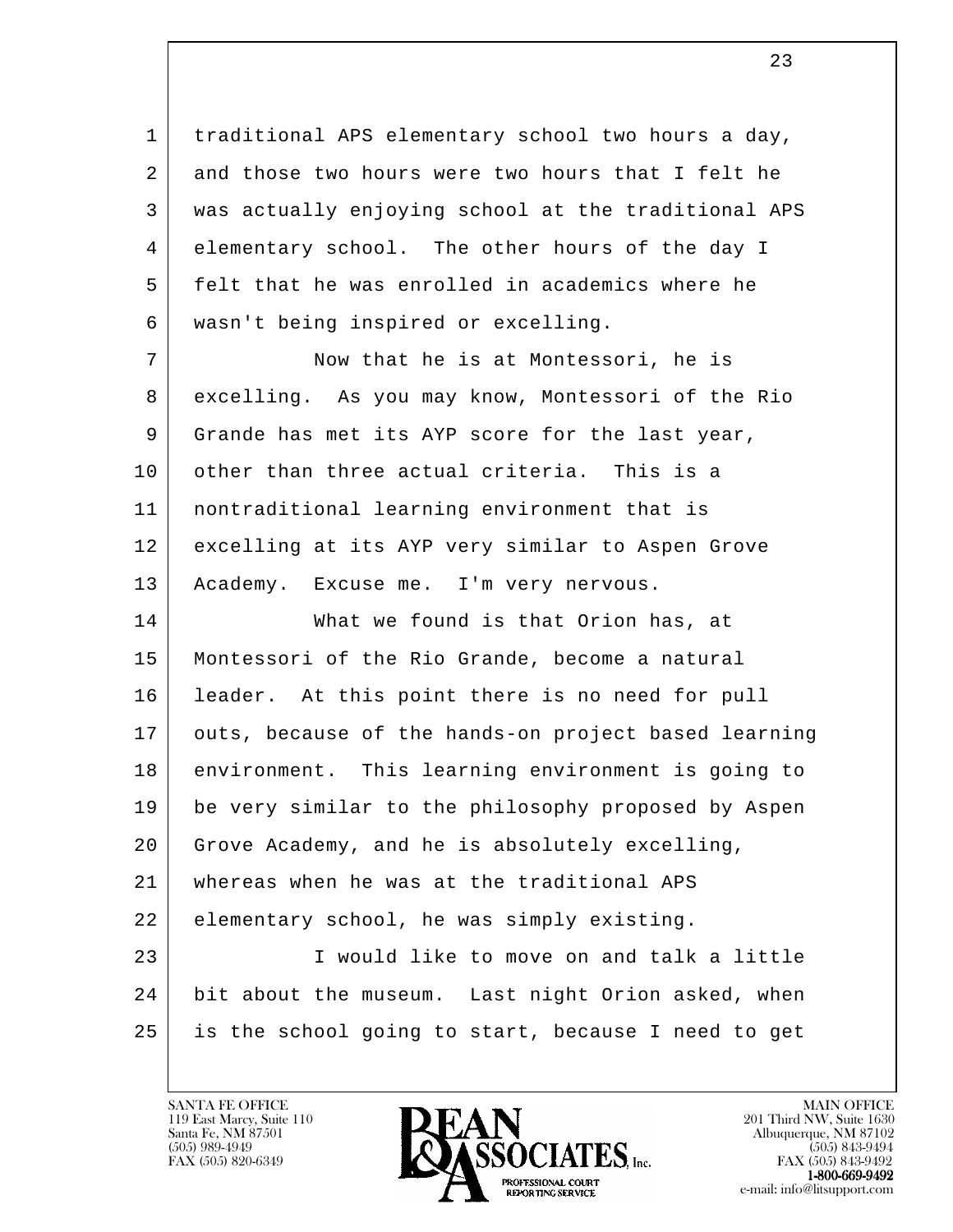1 started on that museum. And that's a quote, 2 unquote, that any parent or educator would be 3 thrilled to hear from their child or student. Orion 4 has, through his hands-on project based education at 5 Montessori, become a natural teacher and leader, a 6 nascent quiet leader that wasn't apparent in the 7 traditional environment. He is also going to begin 8 training as a young docent at the New Mexico Museum 9 of Natural History, and because museums have been 10 such an important part in his life, we are very 11 excited to be able to incorporate that into his 12 | learning environment.

13 Finally he will be surrounded by mentors 14 at Aspen Grove Academy, and he will become a mentor. 15 Thank you, and this will only encourage his newly 16 blossoming leadership skills. Finally we chose, 17 when we became new parents, to create a noncoercive 18 parenting style in the home environment, and that 19 has worked out very well, at least for this child. 20 We have a second one on the way, and I'm sure it 21 will be fine for him too.

l 22 But what we found with the traditional APS 23 elementary school is that he had been, from first 24 grade to third grade, immersed in what I believe to 25 be a coercive, rather punitive environment that

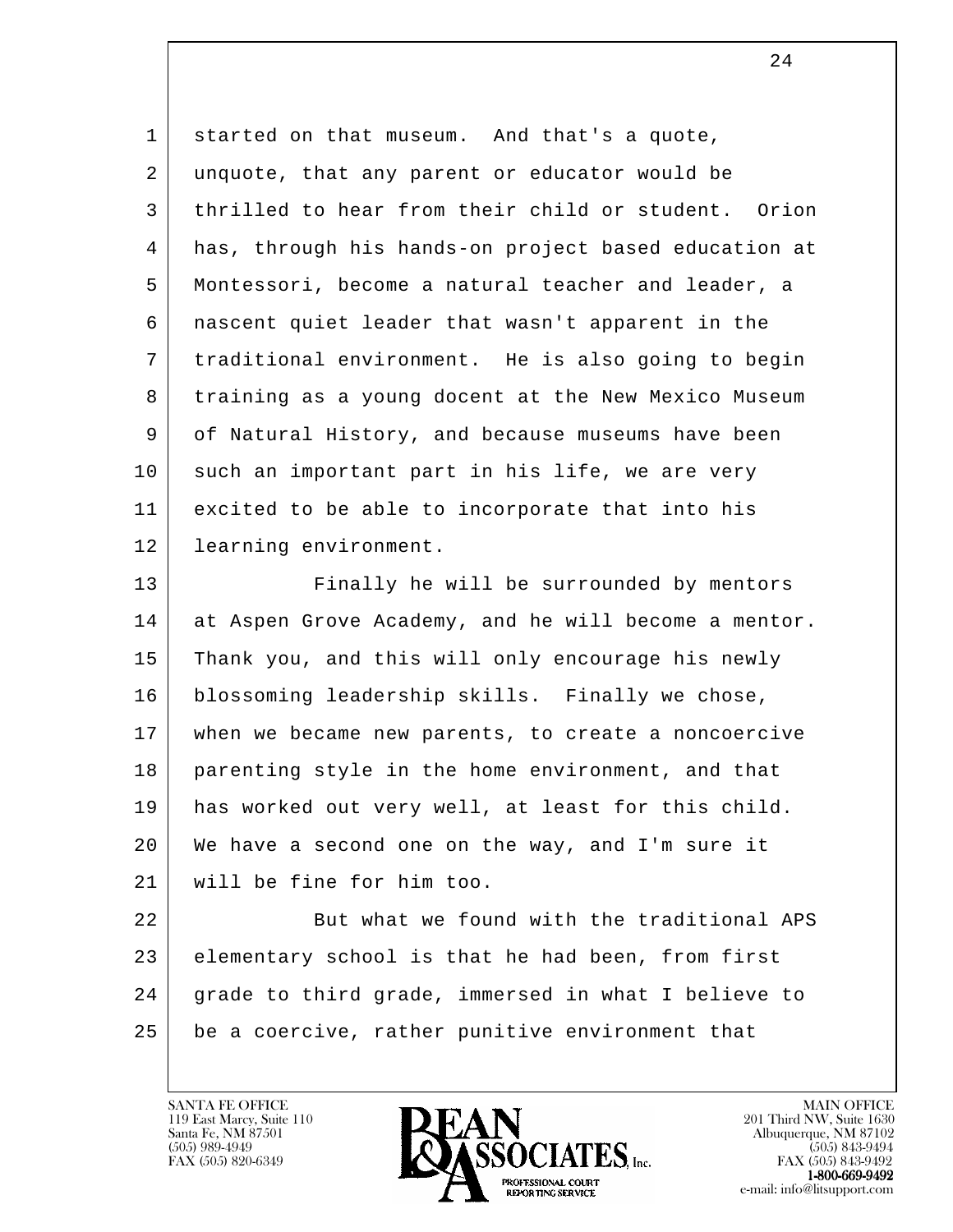l 1 wasn't conducive to his naturally sweet temper and 2 | open comportment. 3 (The timing bell rang.) 4 MS. HAGENON: So I am very much looking 5 forward to the fact that we can transition from 6 Montessori of the Rio Grande to Aspen Grove Academy 7 in sixth, seventh, and eighth, and on. 8 CHAIR GARRISON: Your time is up. Thank 9 you. 10 MS. HAGENON: Thank you. 11 CHAIR GARRISON: Is there anybody else 12 | that would like to provide the community input? 13 Please step forward, state your name, and please 14 sign in. 15 MS. FIGUEROA: My name is Amber Figueroa. 16 I am a marketing consultant and executive coach. I 17 hold an MBA from Thunderbird School of Global 18 Management, and I am currently in the midst of 19 completing my postgraduate work at UC Berkeley in 20 corporate social responsibility. I am also a 21 graduate of a democratic school. 22 I attended four years of high school at 23 Stellar Secondary, a democratic school in Anchorage, 24 Alaska. From the moment I stepped into the school, 25 it was clear that Stellar was really different from

 $\overline{\phantom{a}}$  25

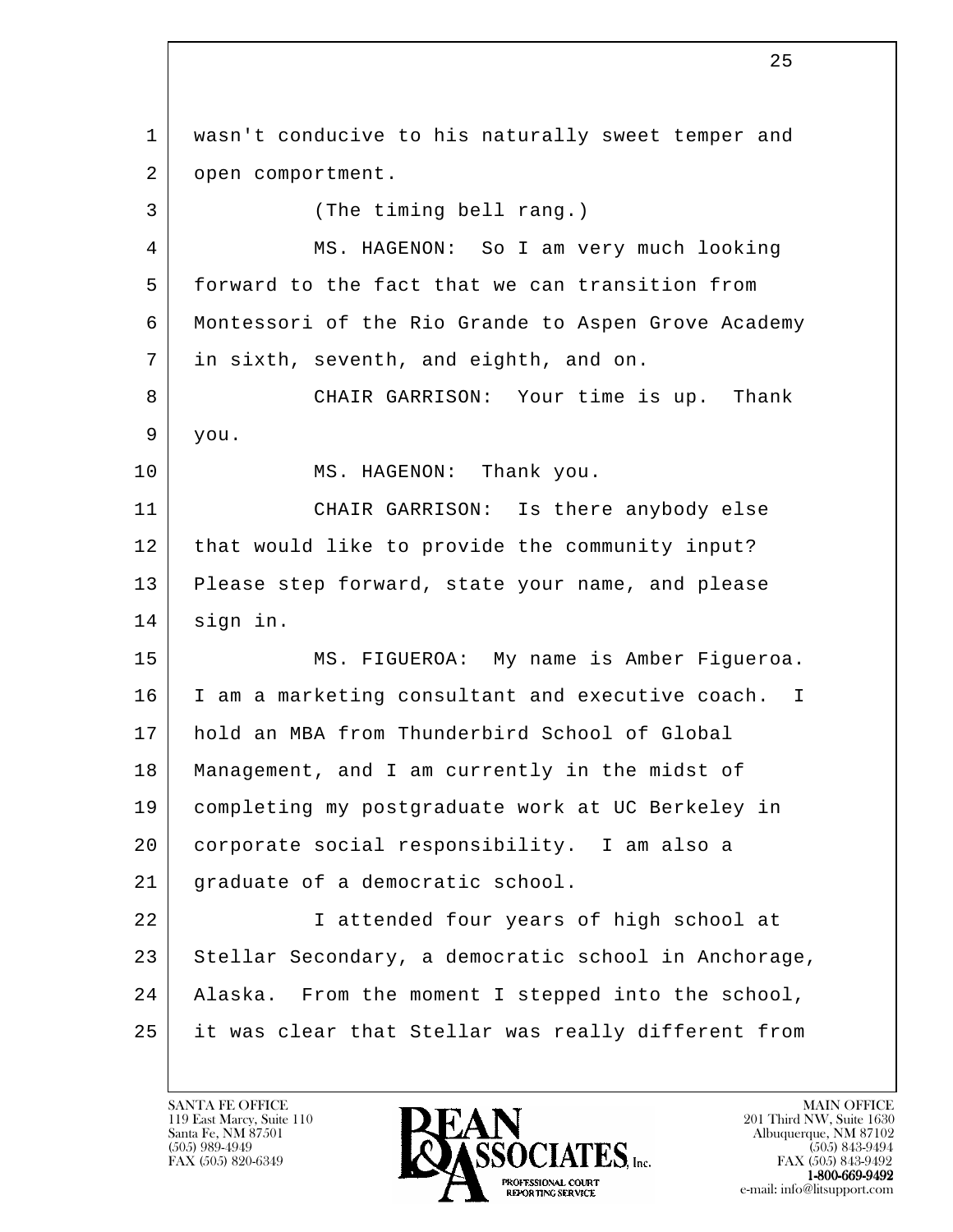1 all the other traditional schools I went to. All 2 the teachers were on a first name basis, which is 3 really cool. There was an absence of cliques that 4 plagued the other schools. People actually really, 5 truly seemed to like each other, despite the fact 6 they had different clothes and different hairdos, 7 and different makeup. Kids in the student lounge 8 talked about philosophy homework, not because it was 9 required but because they are actually doing the 10 homework, and teachers would be invited to join in 11 | the conversation.

12 | I remember one of my first all school 13 meetings. It was a meeting -- all school meeting 14 are called by the students basically whenever they 15 need to talk about something important. This 16 meeting was called because some of the students were 17 concerned that the curriculum was getting a little 18 bit stale and boring and a lot like all the other 19 traditional schools in the city. So, imagine that, 20 students really taking their education into their 21 own hands and telling teachers, hey, we want a more 22 | rigorous study.

l 23 So, of course, not all the school meetings 24 were that interesting. A lot of them were about 25 | school lunches, student parking, dance themes, and

119 East Marcy, Suite 110<br>Santa Fe, NM 87501



 $\overline{\phantom{a}}$  26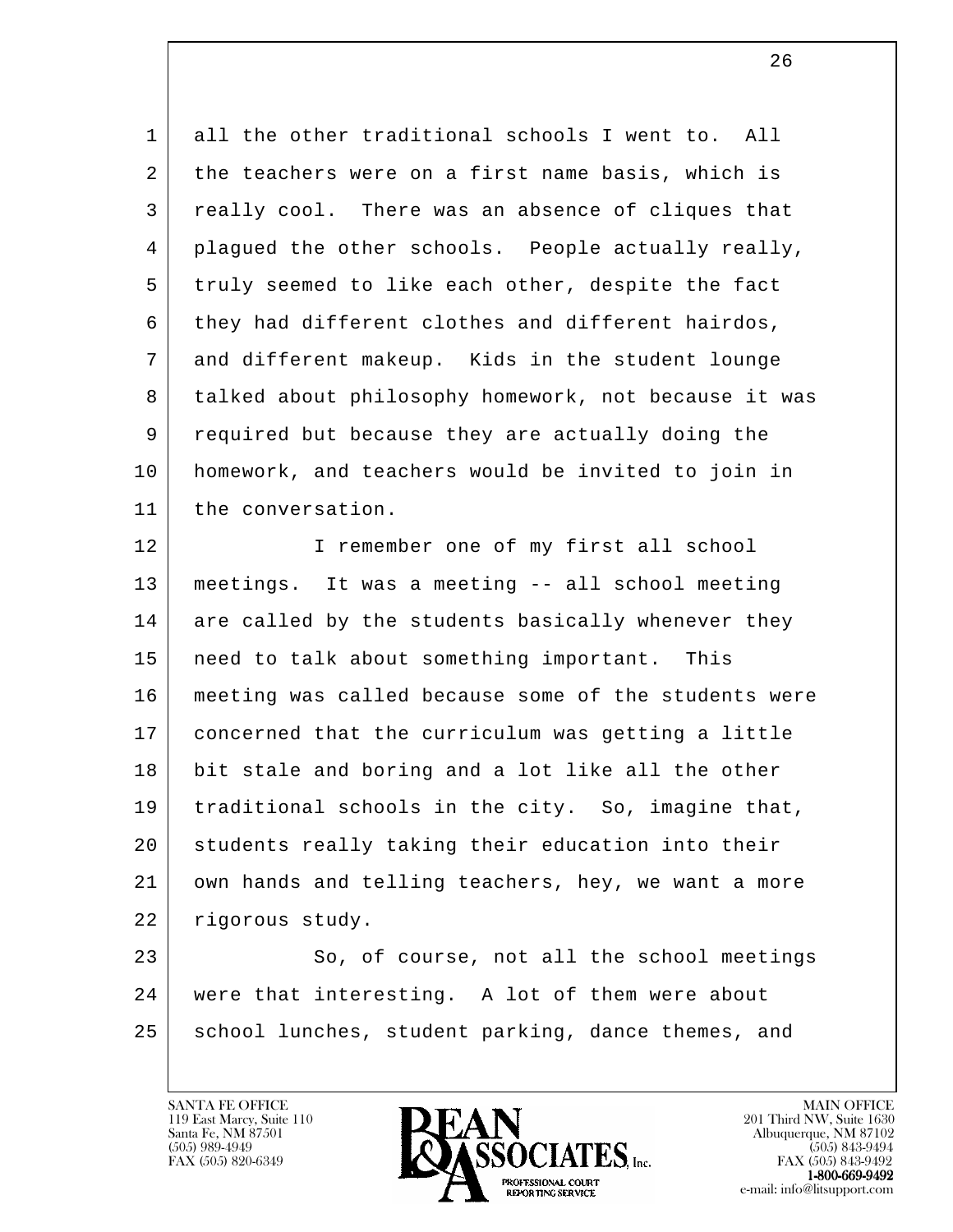1 | things like that. But the important thing is that 2 | we were taught that our opinions mattered. We were 3 encouraged to share ideas and participate in a 4 matter totally unlike any other school. Because of 5 this, we worked together to build our community and 6 we actively sought out ways to make it better and 7 | more productive.

8 Because of its democratic structure, 9 Stellar students were considered equal but different 10 participants in their learning community. As such, 11 we were given the responsibility and the authority 12 to take on its leadership for the community and for 13 ourselves. In addition to teaching us how to be 14 | good humans, we also became excellent students. 15 Stellar consistently delivers SBA scores between 15 16 and 30 percentage points higher than the state 17 average on all measures. Additionally graduation 18 rates stand at near 30 percentage points above the 19 state average also.

l 20 Because of its democratic structure, I was 21 treated as a responsible individual from the moment 22 I matriculated -- responsible for my educational 23 experience, responsible for my achievements, 24 | responsible for my failures, responsible for 25 applying all of my knowledge to become a fully

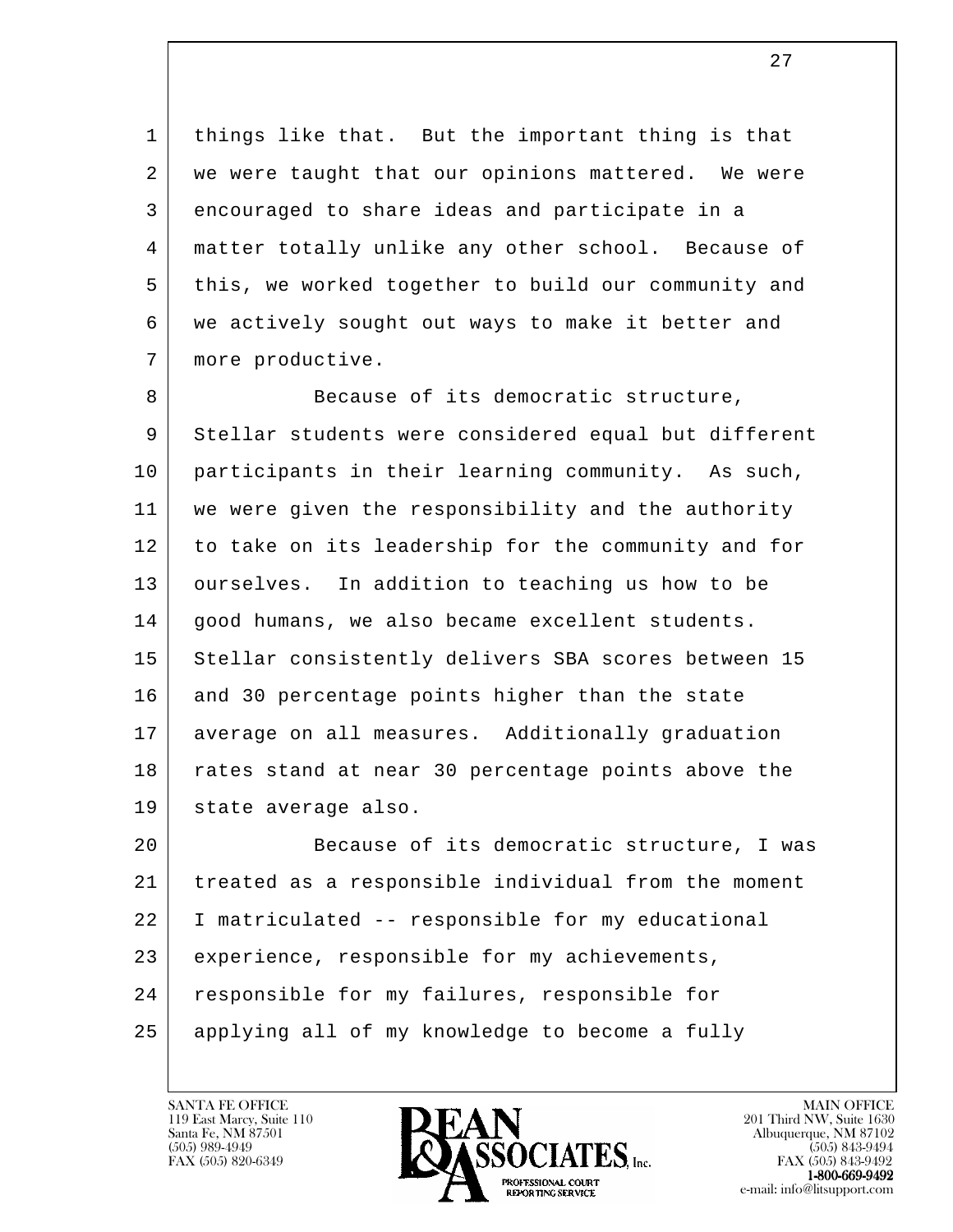1 self-sufficient individual.

| 2              | Because of its democratic structure, I              |
|----------------|-----------------------------------------------------|
| 3              | learned how to set goals for myself, to create an   |
| $\overline{4}$ | action plan, set my course to achieve them. I       |
| 5              | learned that in order to be a productive member of  |
| 6              | my community, I need to be informed, to take        |
| 7              | responsibility for action, and to hold myself       |
| 8              | accountable to the results. I learned that          |
| 9              | everyone's opinion has value and how to carefully   |
| 10             | consider all the information available and to       |
| 11             | discern what was valuable to me. I learned to be    |
| 12             | more open, creative, authentic, because I wasn't    |
| 13             | constantly being directed and ordered about.        |
| 14             | Most schools today operate on an                    |
| 15             | authoritarian model, with the teachers and the      |
| 16             | administrators at the top and the students          |
| 17             | diligently taking orders underneath. While this may |
| 18             | be the accepted system, this is not a system that   |
| 19             | supports self-sufficiency and independence.<br>It   |
| 20             | certainly doesn't teach anyone about how to         |
| 21             | participate in a democracy. It does, however,       |
| 22             | create a community of order-takers that accept the  |
| 23             | rules and rarely question authority.                |
| 24             | As one Stellar alum wrote to me, "We don't          |
| 25             | teach driver's ed without cars, home ec without     |
|                |                                                     |

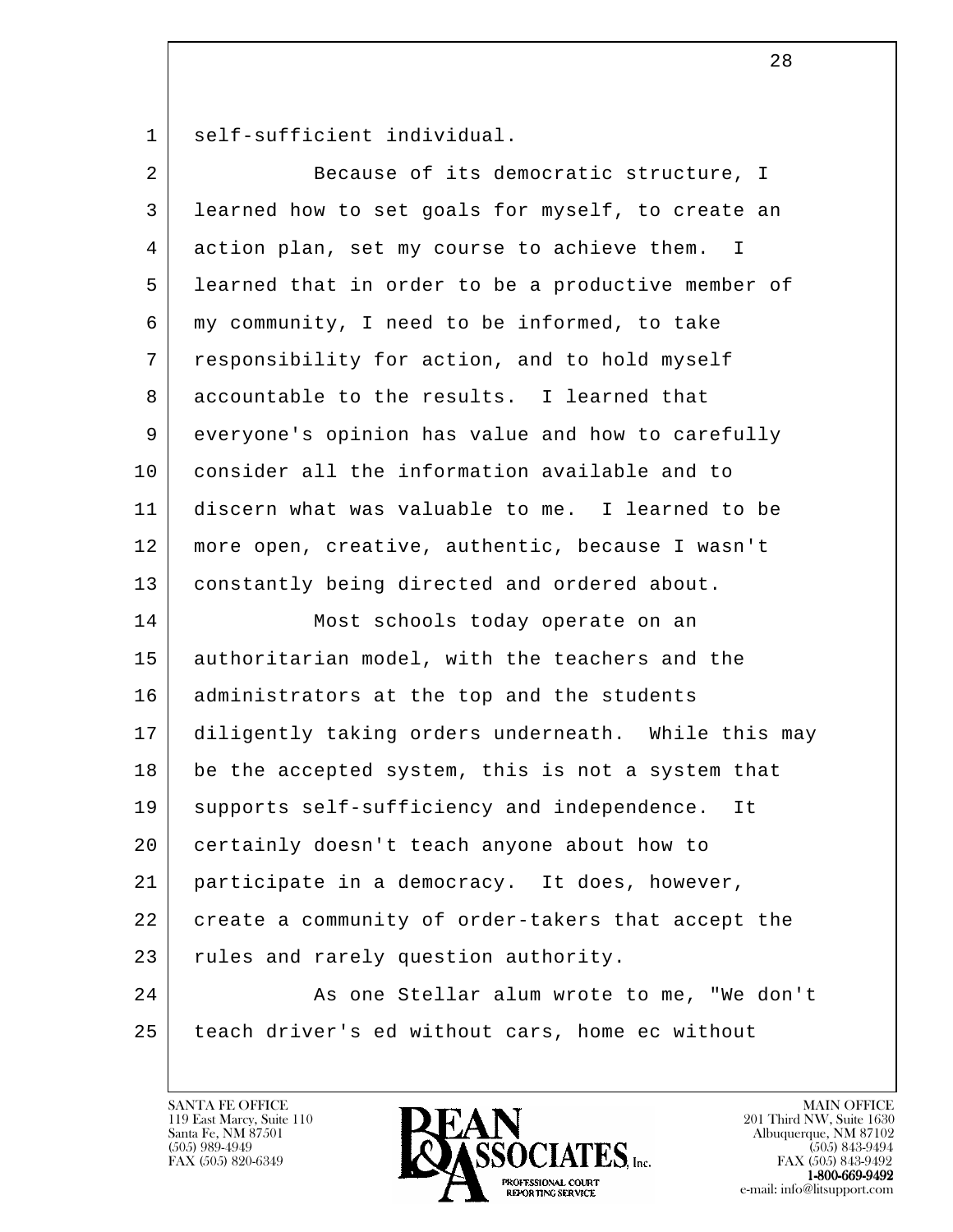l 1 | kitchens, or English literature without books. 2 (The timer bell rang.) 3 MS. FIGUEROA: So why on earth would we 4 try to teach our children to become participating 5 members of a democratic system without them ever 6 having experienced a democracy firsthand. 7 CHAIR GARRISON: Thank you for your time. 8 | MS. FIGUEROA: Thank you. 9 CHAIR GARRISON: Any other public 10 comments? 11 MS. BLALOCK: Good morning. My name is 12 Ginger Blalock and I am an educational and career 13 development consultant and a retired professor of 14 | special education at UNM, and I work closely with 15 schools and colleges primarily in the area of career 16 development in preparation for adulthood. 17 | I would like to add a few comments to the 18 others based on 35 years of working with teachers 19 and children and youth, the youth, particularly, who 20 face a great deal of barriers to success in life and 21 school. Aspen Grove Academy offers or proposes to 22 offer several aspects of engaging students in their 23 own learning so that they choose to stay in school, 24 to achieve at high levels, and to connect with a 25 future through a path that they either co-create or

119 East Marcy, Suite 110<br>Santa Fe, NM 87501



FAX (505) 843-9492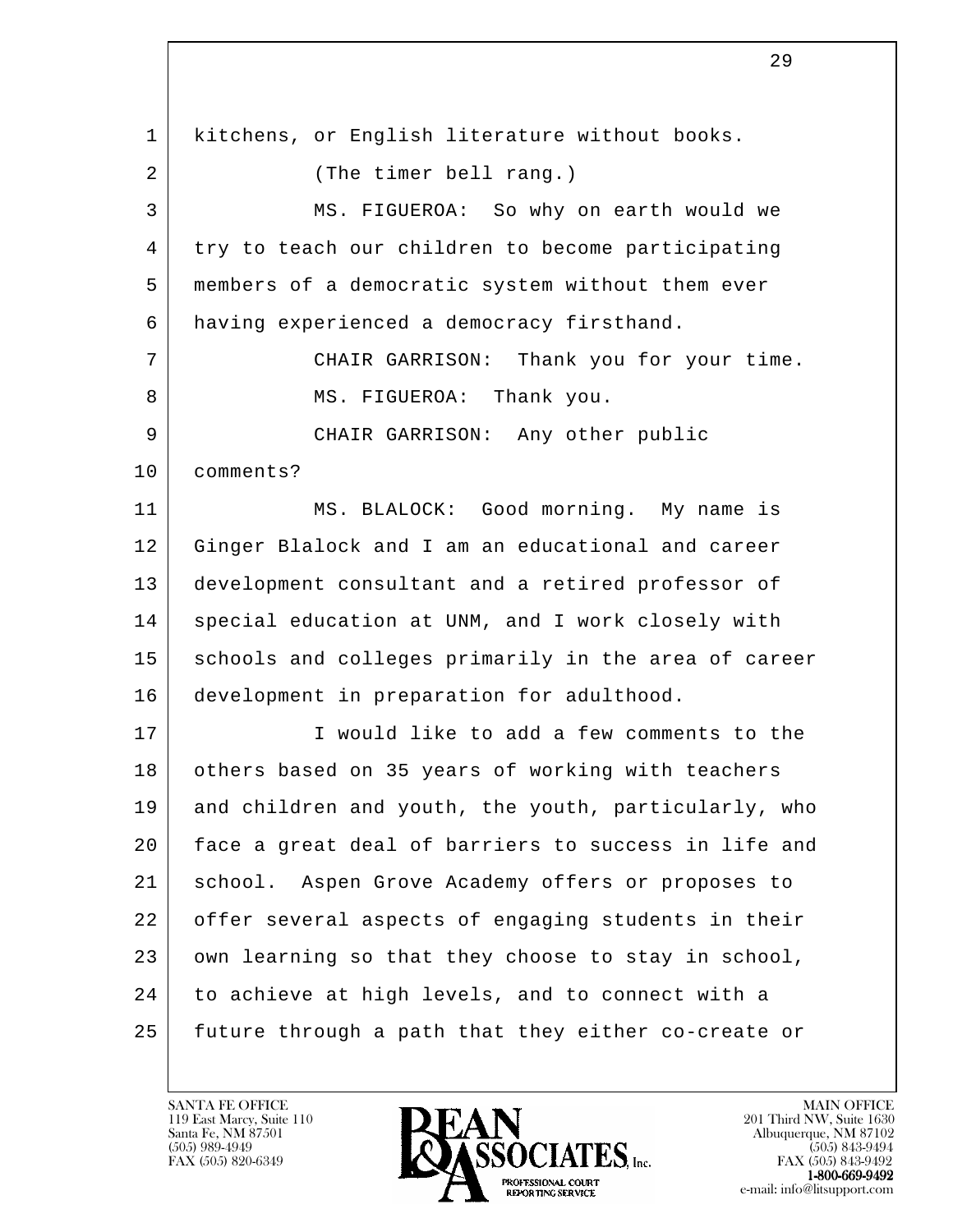1 create depending on their ability.

2 There are several features that Aspen 3 Grove Academy offers or proposes to offer that 4 include, among others, contextualized learning, 5 student use of their own data, problem-solving as a 6 mode of negotiation and learning, social learning, 7 especially in groups and teams, which is the most 8 paramount area of development that folks need 9 | throughout their lives, self determined choices, to 10 which I will return, project based learning that's 11 based in real world application, mentoring as a key 12 mode of development that's also tied to real world 13 context.

14 So these features have research to support 15 | them, and particularly to work together as a body or 16 package of interventions that can really make a 17 difference in the outcomes that young people 18 achieve. So let me elaborate for a minute on the 19 | self determination skills that this democratic 20 process will produce, and those are skills that are 21 not systematically taught in the schools and many 22 classes in traditional schools in the Albuquerque 23 area and across New Mexico. 24 There is a large and growing body of

l 25 evidence emerging that shows that self determination



FAX (505) 843-9492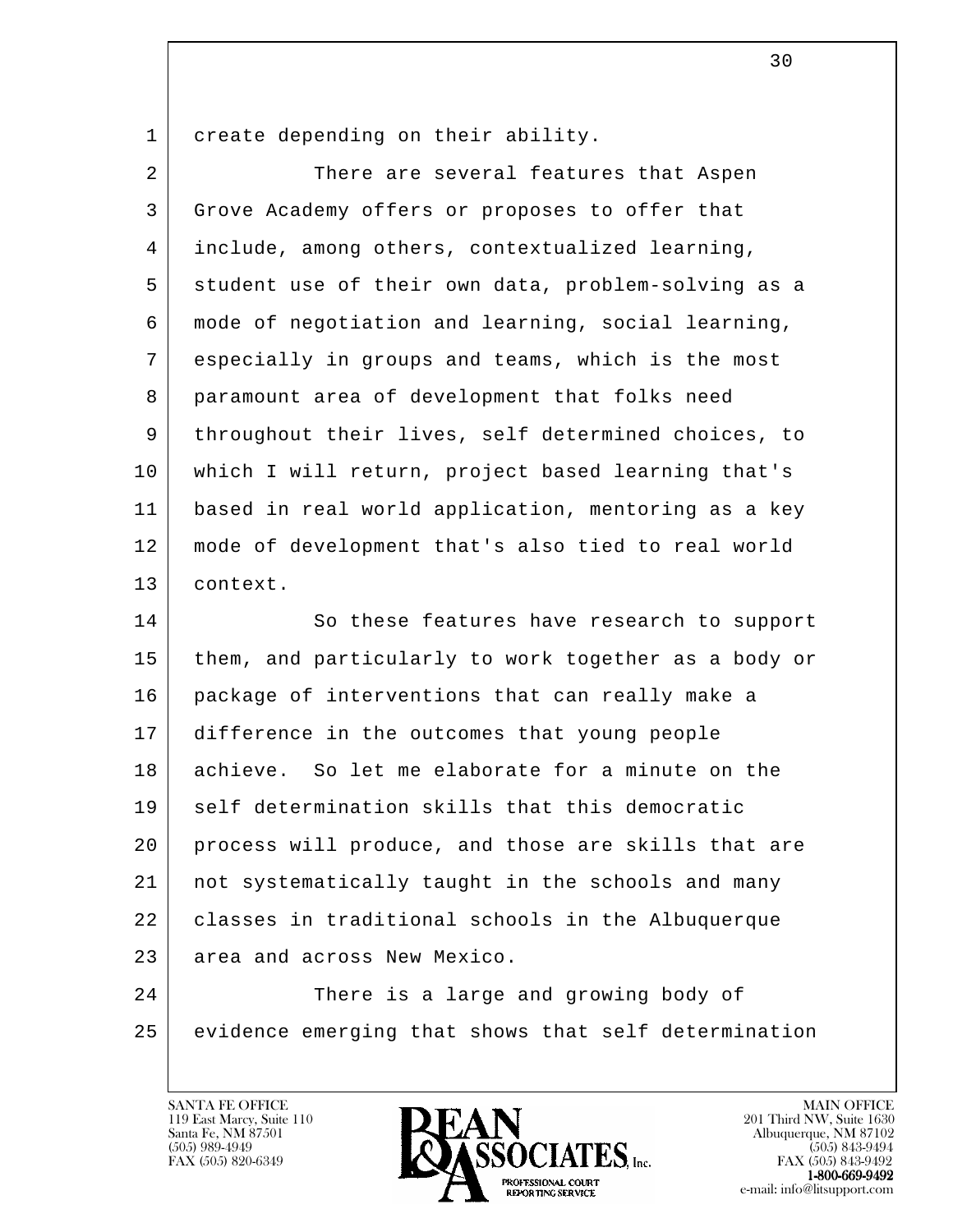1 | skill development, this ability to know yourself, 2 your dreams, your goals, your skills, your limits, 3 your needs for support, and then also the ability to 4 express those in ways that get you where you need to 5 go, that development leads to significantly better 6 adult outcomes, particularly in going on for further 7 learning and in employment, than those students who 8 do not have the opportunity to develop those skills.

 9 In particular the research coming out of 10 the University of Oklahoma and also the University 11 of North Carolina at Charlotte, and it also includes 12 | a large study that was conducted in New Mexico in 13 the last couple of years.

l 14 And anecdotally I have to add, that when I 15 work with higher ed staff here in the state, they 16 tell me they can tell the difference between a young 17 person who walks through their doors who has learned 18 these skills -- how to self-advocate, how to create  $19$  a path  $-$  just the same skills that the young lady 20 just described. And those students, they can see a 21 difference between those students and those who have 22 not learned those skills, and the difference is 23 about a year and a half of process, of going 24 | through, spinning their wheels, among those who 25 don't have those skills. They haven't figured out



FAX (505) 843-9492 e-mail: info@litsupport.com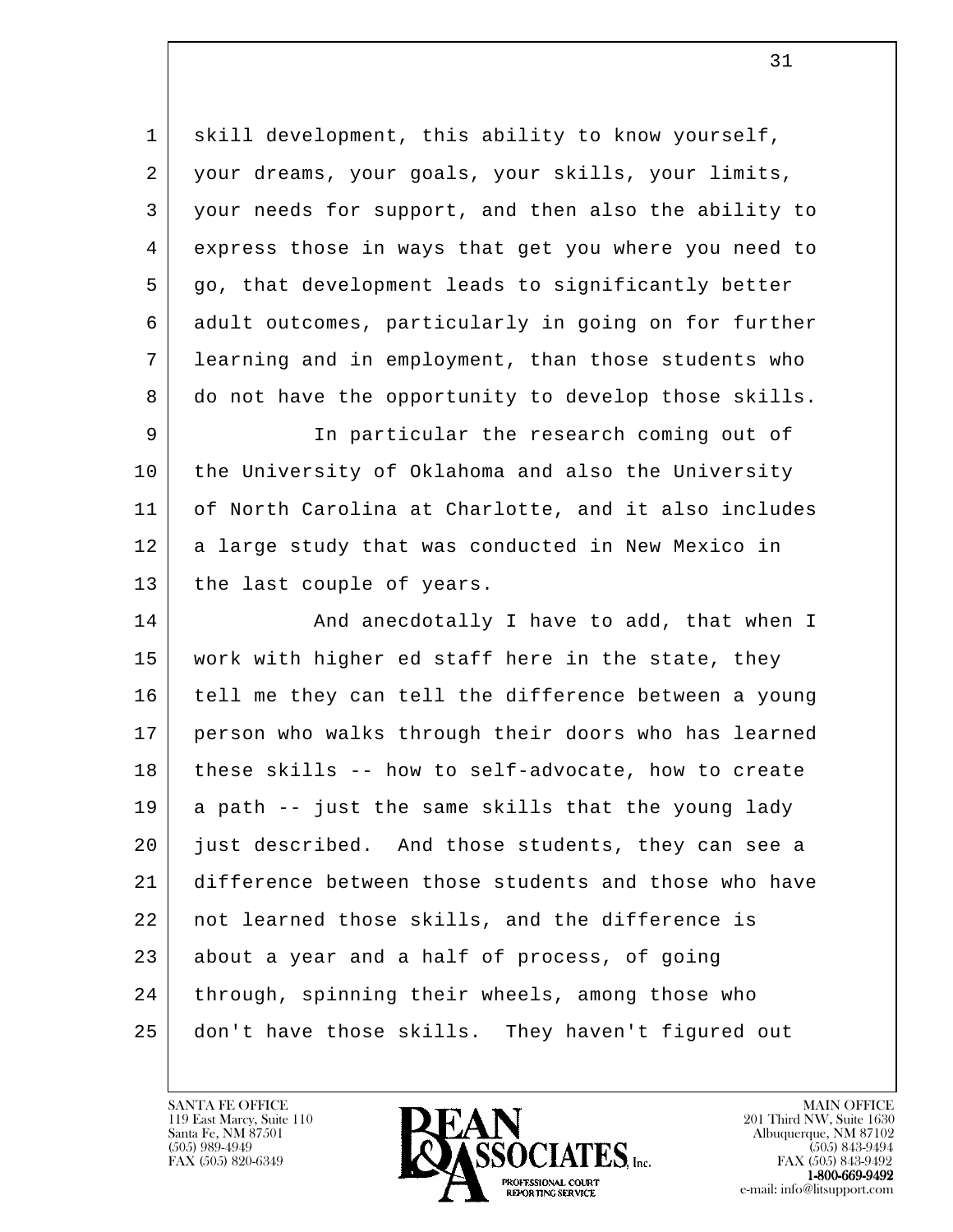1 where they are going or how to get there, and the 2 year and a half and that saves can be key for moving 3 on into the future.

4 Aspen Grove Academy proposes several such 5 strategies as a powerful package of approaches, 6 which is what it takes for this very complicated 7 process of preparing youth for a successful future 8 and particularly struggling students. So I want to 9 thank you for the opportunity. May I ask if I have 10 one more minute?

 11 MR. C DE BACA: You have 20 seconds. 12 | MS. BLALOCK: I will read quickly a 13 paragraph from the letter of a colleague that I will 14 submit to you.

l 15 | This the former coordinator of the School 16 Work Initiative and the first state director of 17 Workforce Investment Act, I am impressed by the 18 | school's plan to involve adults to mentor their 19 students and incorporate extensive learning and work 20 projects at local museums. Both approaches are 21 central to ensuring the students understand how 22 their learning fits into the real world and to help 23 them develop" --24 (The timer bell rang.) 25 MS. BLALOCK: -- "their career plans as

119 East Marcy, Suite 110<br>Santa Fe, NM 87501



FAX (505) 843-9492 e-mail: info@litsupport.com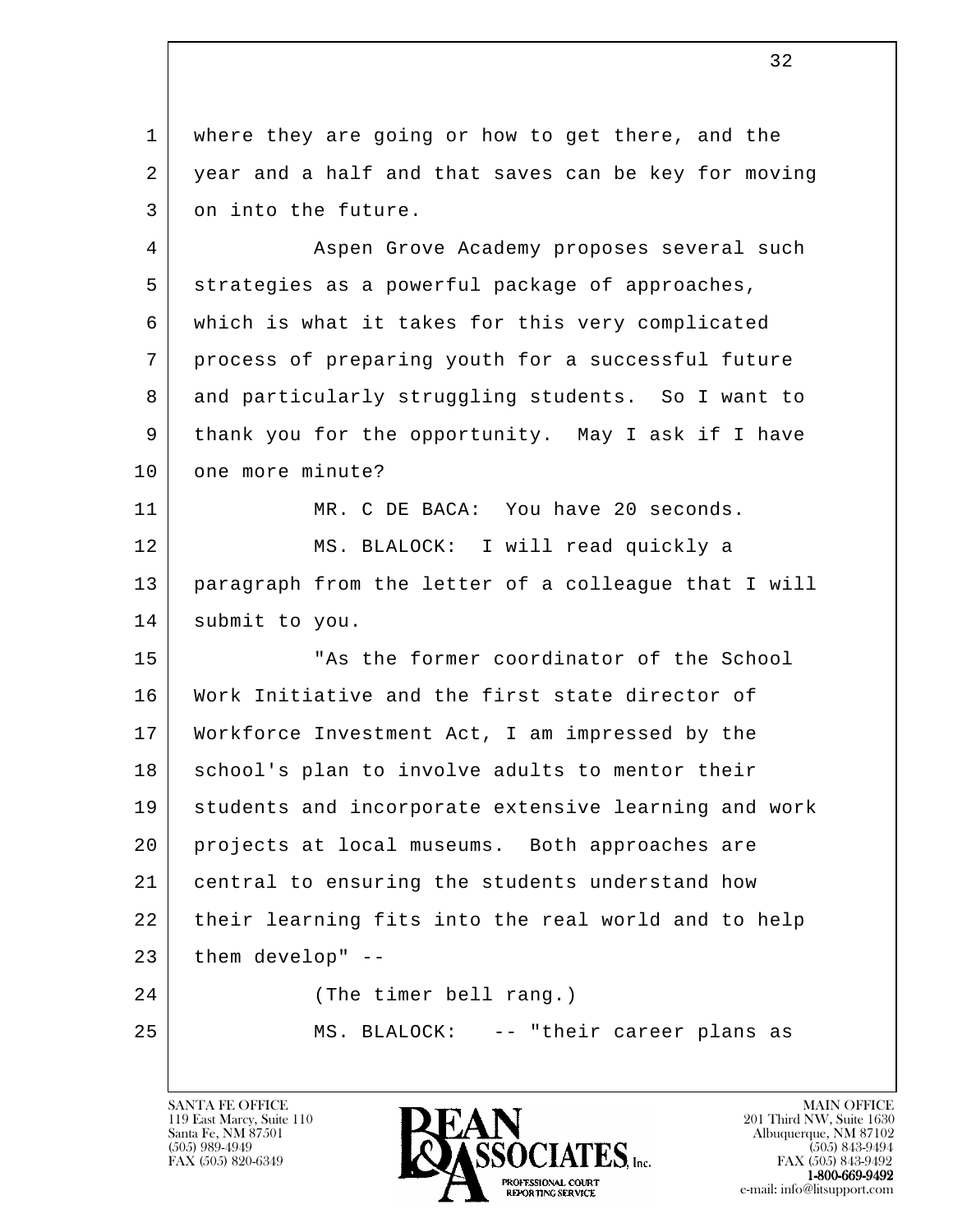l 1 | they progress through their educational process." 2 Thank you. 3 CHAIR GARRISON: Thank you. Is there any 4 other community input? 5 DR. DURAN: Excuse me. If you would 6 submit that to the address that the commission has  $7$  asked  $-$ 8 | MS. BLALOCK: Okay. 9 Ms. WISCH: I'm not quite sure where to 10 put this. Is this picking up. My name is Christina 11 Wisch, and I am here today speaking as a mother of 12 three gifted children in the APS community. One of 13 my children is not just gifted. He is also high 14 | functioning autistic. 15 So I have over the past ten years pretty 16 much run the gamut as far as educational 17 opportunities and needs for my children. I have 18 home schooled. I have had my children in charter 19 schools, regular schools, special ed. I have 20 attended IEPS. I have volunteered. I have taught 21 in classrooms when there were not art teachers 22 available. I have also worked in the legal field, 23 | specifically in the area of children's rights, 24 children and students' rights, so I have seen on 25 professional levels, as well as the personal level,

119 East Marcy, Suite 110<br>Santa Fe, NM 87501

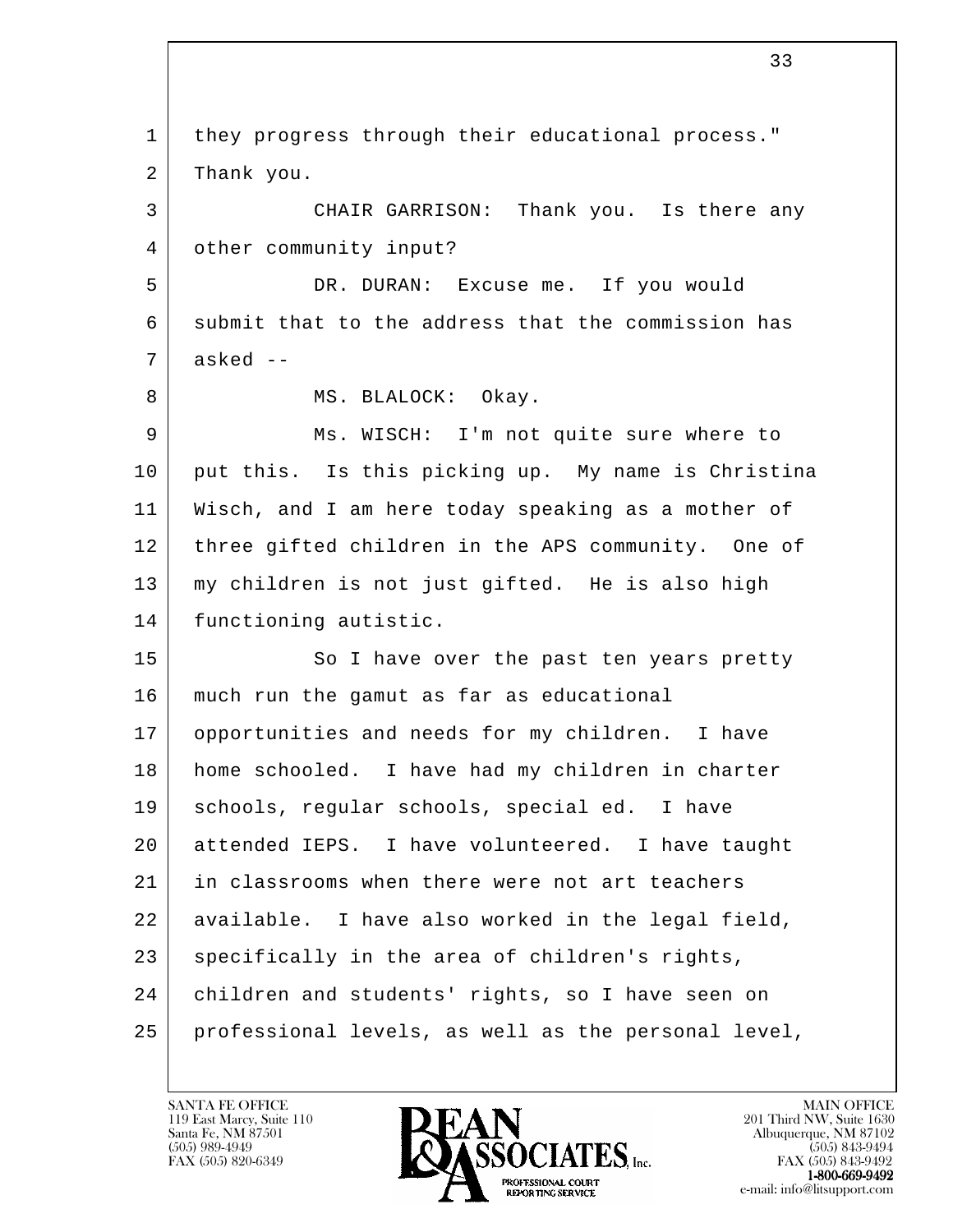1 the manner in which our students need alternative 2 educational opportunities.

 3 What I would like to say is the biggest 4 difference I have seen when my children have 5 attended charter schools is the level of 6 accountability, and specifically in schools in which 7 they were given a voice to develop their own 8 projects, to develop their own learning, to track 9 | their learning, and to hold themselves responsible 10 for meeting their learning goals. Those have been 11 the schools where my kids woken up ready to go to 12 school every morning and cried when they have had to 13 be absent.

14 I lave also seen in the classrooms where 15 they are not given a voice, where they are not given 16 options, they are not given choices. Those are the 17 classes where my kids do not do their homework, 18 where my kids, even though they have the ability to 19 perform at or above grade level, fail to do so, 20 because they are not engaged learners.

l 21 I have also noticed -- not noticed. I 22 have seen that when parental involvement is not just 23 requested or invited, but it's mandatory, I have 24 seen my children exceed and excel beyond anything 25 that we ever hoped for. When I am held accountable

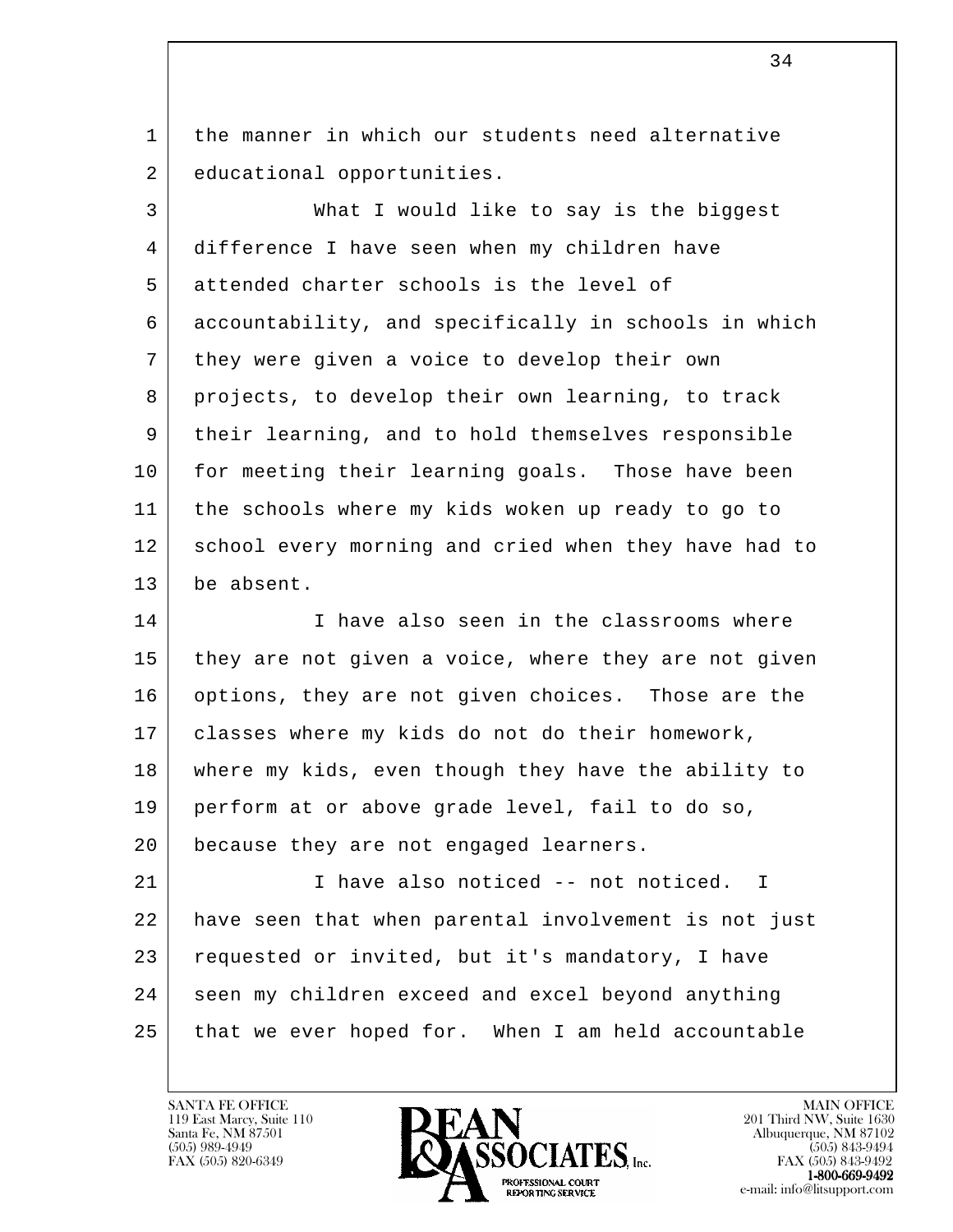1 for my children's education, when I am required to 2 | go to meetings, when I am required to be in the 3 classroom and helping, my children see that this is 4 important, and they do not fail.

 5 These are some aspects that Aspen Grove 6 Academy is offering to new students, to be 7 | self-directed learners, to have parental 8 involvement, not just encouraged but required, and 9 these ultimately lead to children's success. And, 10 you know, every year where we as parents are told 11 that our attendance, children's attendance lead to 12 | that success, well, I have seen it on a firsthand 13 level.

l 14 What excites me about Aspen Grove is it 15 doesn't just give the children a choice in their 16 education or a choice in their projects, but it also 17 instills the responsibility. If a child fails at 18 | their whole project, there is nobody to blame. It's 19 | not a mean teacher. They know from the beginning, 20 they set their goals, they have to do the work, and 21 it's up to them to succeed or fail. They will also 22 | know that they have the support through the 23 mentoring services, through their teachers, through 24 all the various services that are going to be 25 available.

119 East Marcy, Suite 110<br>Santa Fe, NM 87501



FAX (505) 843-9492 e-mail: info@litsupport.com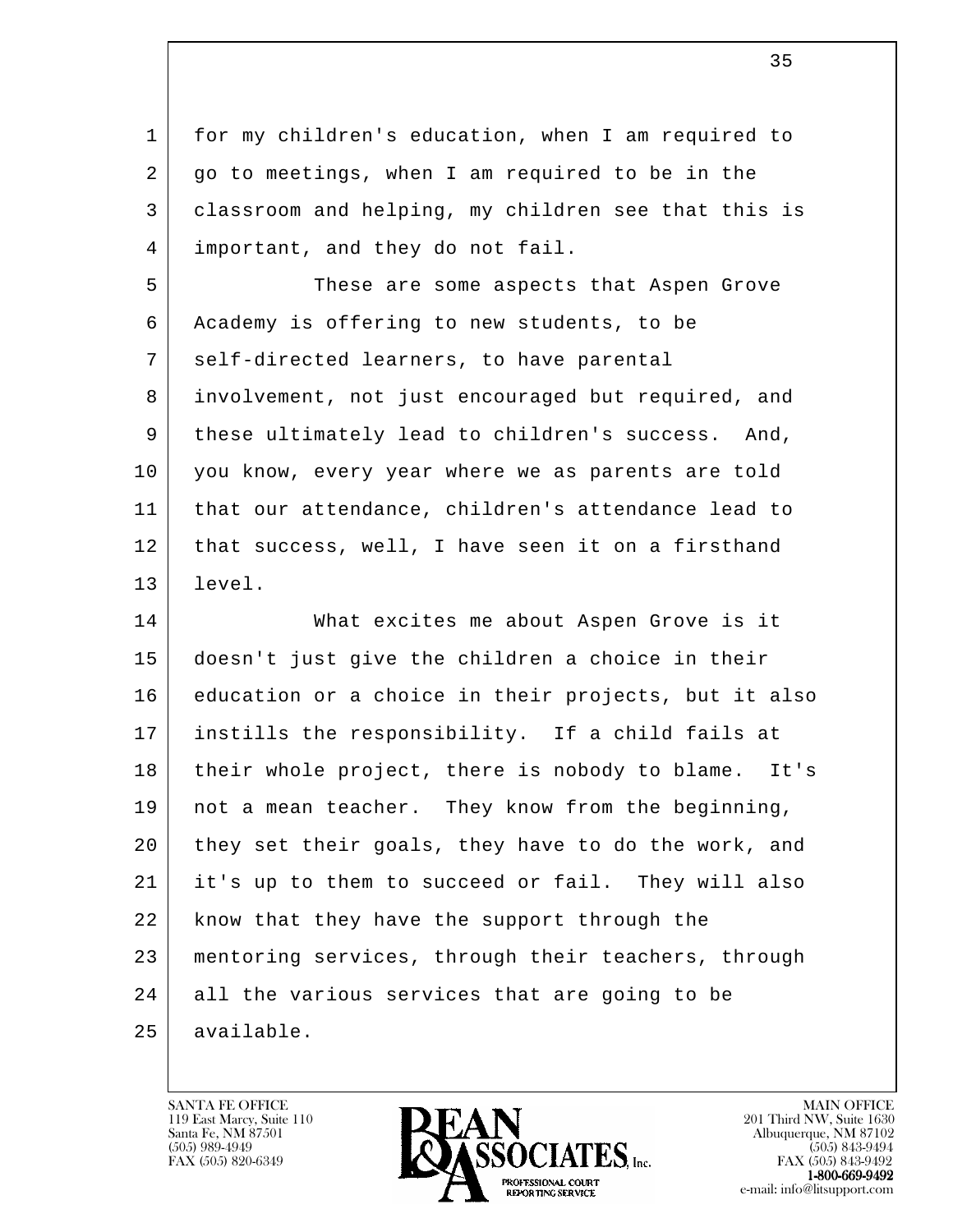l 1 | A good example of -- well, give me just a 2 | moment here. The concept of the personal 3 accountability doesn't just end with the academics 4 at Aspen Grove Academy. It also extends to the 5 personal conduct of each student and staff member. 6 In terms of discipline in the schools, this is a 7 really exciting concept. All too often in our 8 public schools, because of over-crowding, because 9 the teachers are busy or the principal is busy, if a 10 child has a disciplinary problem, the discipline is 11 met with basically arbitrary and disconnected 12 punishments. Children are given a detention for 13 calling somebody a name, but yet they are never held 14 to be face to face accountable to the child that 15 they hurt. 16 In Aspen Grove Academy, through the 17 | process of mediation, through the process of 18 | negotiation and diplomacy, the children are going to 19 learn on a very individual level -- 20 (The timer bell rang.) 21 CHAIR GARRISON: Thank you. 22 | Ray other community input? 23 MR. ZIMMERBERG: Chairman, Members of the 24 Committee, my name is Moe Zimmerberg, and I am the 25 head administrator or principal, if you like, of the

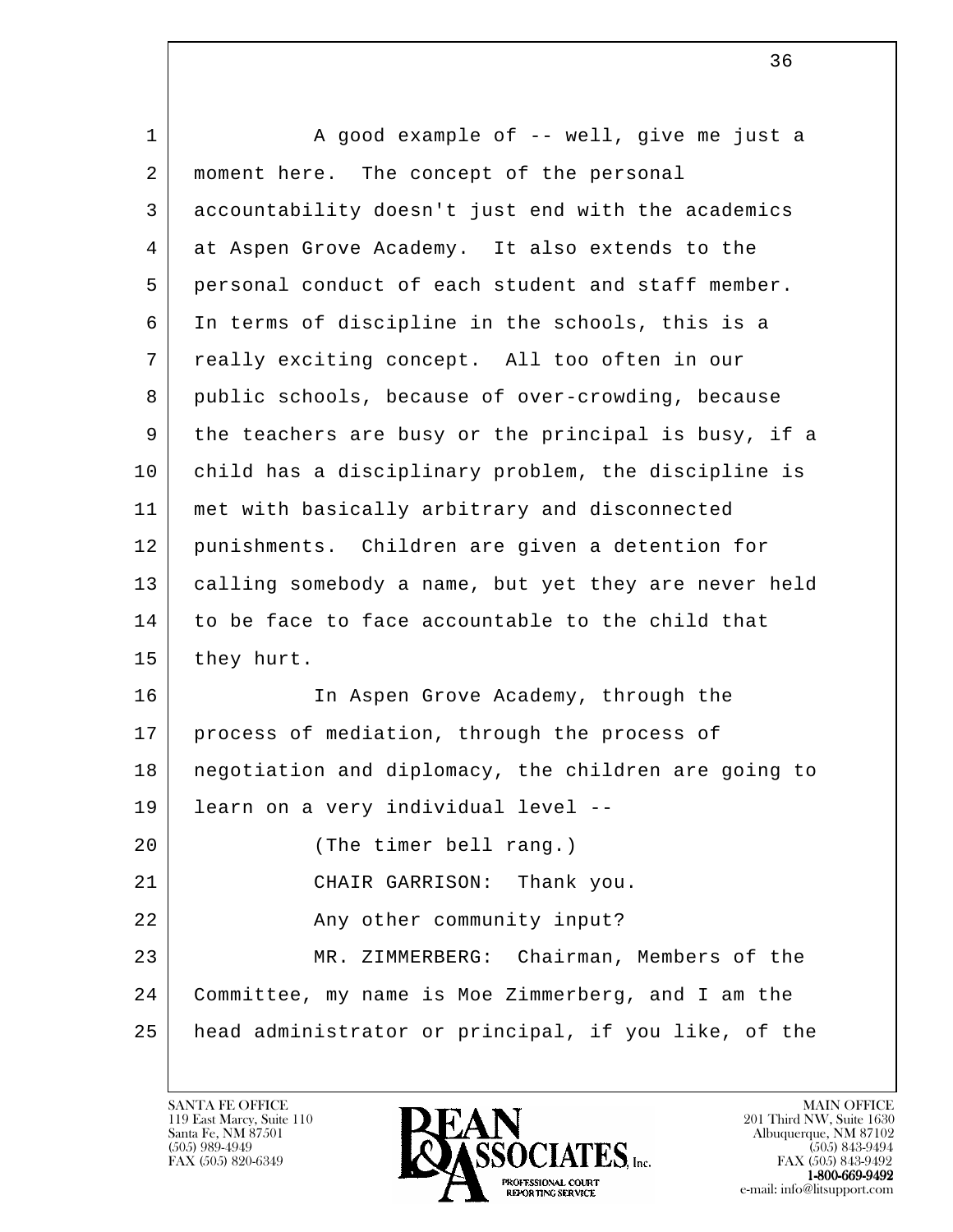l 1 | Tutorial School in Santa Fe. For the last 18 years 2 we have been using a lot of the methods that are in 3 this proposal. Specifically the emergent democracy, 4 transformational leadership, culture of mentorship, 5 and constructivist learning. And I can tell you 6 that this stuff works. I have seen kids' lives 7 turned around, kids that would have been a burden on 8 society go on to become productive members. I have 9 had students go on to become top students in their 10 colleges. 11 | The India vou approve this charter, you are going 12 to be pulling a lot of children into the public 13 | school system. That's all. 14 CHAIR GARRISON: Thank you. 15 MS. COMPHER: Hello, my name is Ronnie 16 Compher, and I am a cofounder and director of an 17 Albuquerque charter school on the west side of 18 Albuquerque. And for the past two years, I have 19 | been very fortunate and honored to have as my 20 employees two of the cofounders of this school that 21 is being proposed, and that is Elizabeth Scheib and 22 Tiffany Roth. During their work with my school, 23 both ladies have not only showed extreme 24 professionalism, which I am sure you just noticed 25 when they presented their proposal before you, but

119 East Marcy, Suite 110<br>Santa Fe, NM 87501

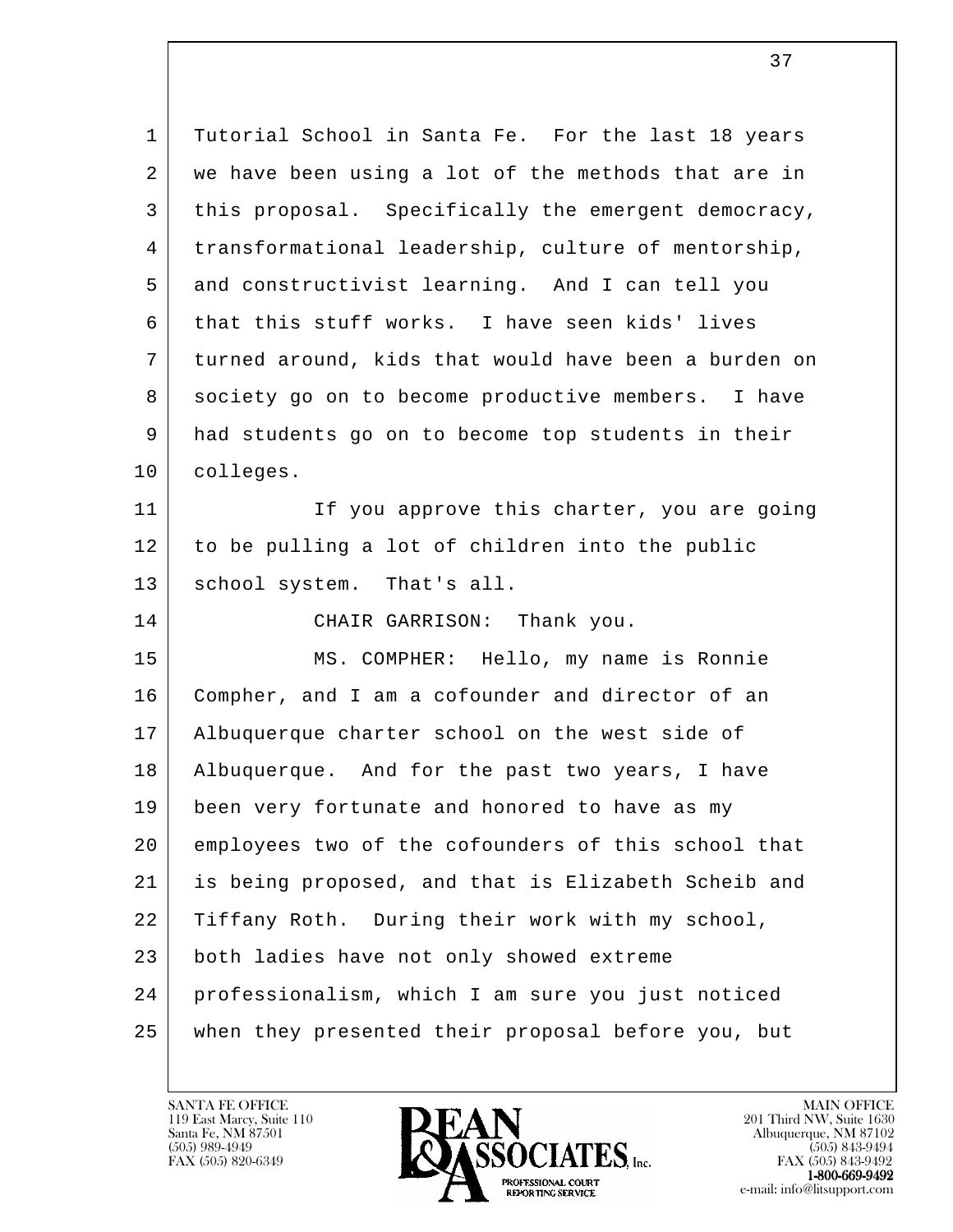1 | they also were very important and instrumental in 2 making changes that were absolutely necessary for 3 the maintenance of the honesty and integrity of the 4 finances of our school.

 5 We struggled greatly the year before that 6 with some issues of a prior administrator. These 7 two ladies took it upon themselves to step forward, 8 at the possibility of risking their own positions in 9 the school, and took forth the actions that were 10 necessary and that helped me to lead forth with the 11 change that needed to occur.

l 12 So I am here to speak on behalf of their 13 honesty, their integrity, their excellent sense, and 14 | the superb instruction that I saw and I have 15 witnessed in the Ms. Scheib's classroom. She did 16 perform a lot of the things that she described here 17 in the independent studies and democracy within her 18 program were the best I have ever seen in 19 instruction. Thank you very much. 20 CHAIR GARRISON: Thank you. 21 MS. MAGOVERN: Good morning. My name is 22 Laurie Magovern. I just want to personally thank 23 you for all of your extra work that you put in to 24 make sure the citizens of Albuquerque have great

 25 educational options. Thank you. I think it's a lot

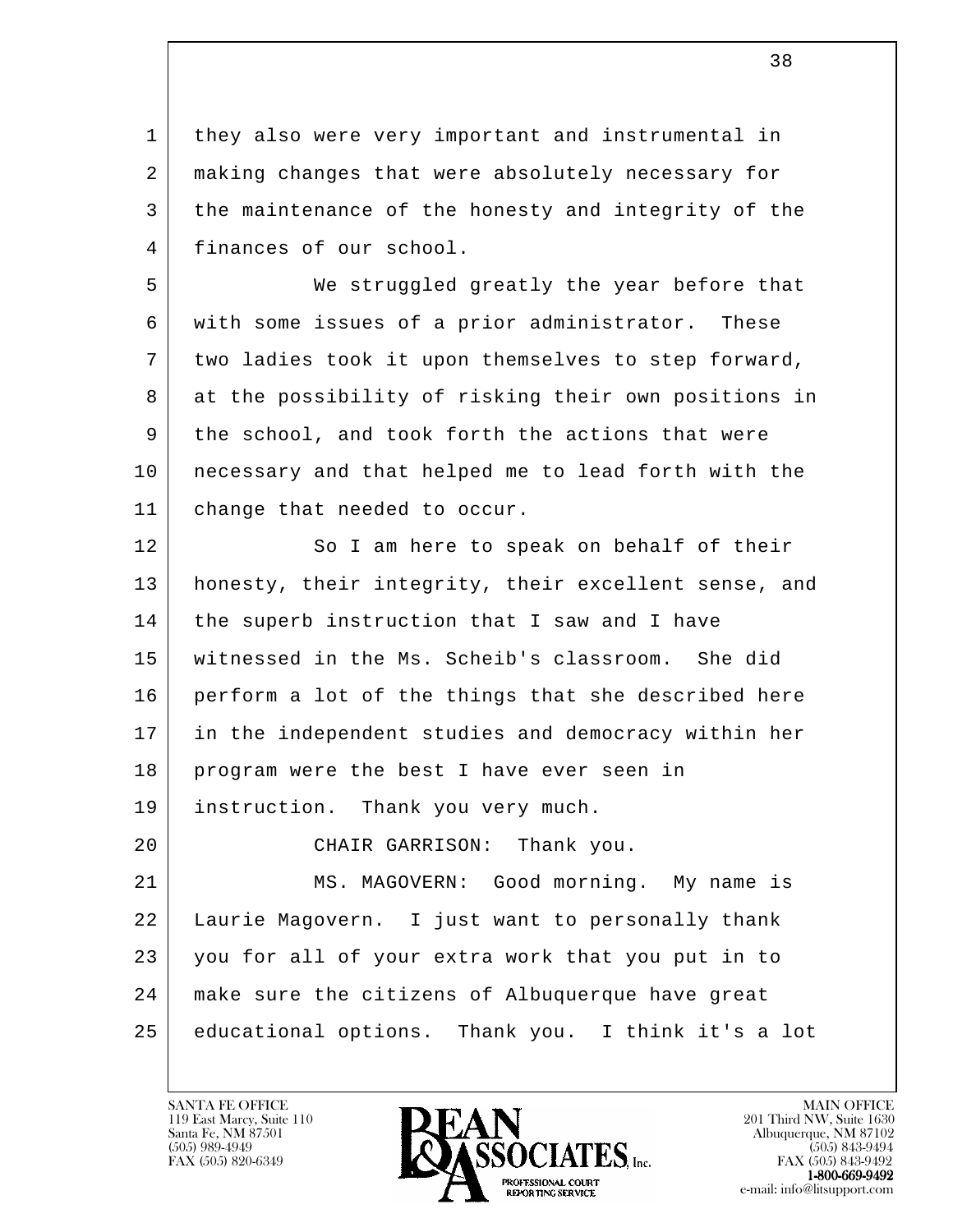1 of work.

| 2 | I am currently the curator of education at           |
|---|------------------------------------------------------|
| 3 | the Anderson-Abruzzo Albuquerque International       |
| 4 | Balloon Week, and I am pleased to be here in support |
| 5 | of this charter application. I am very impressed     |
| 6 | that the organizers have gathered nine museums to    |
| 7 | work together in support of this program. That is a  |
| 8 | daunting task, and she has done it well and we have  |
| 9 | many on board.                                       |

l 10 | Refore working at the Balloon Museum, I 11 lived in Washington, DC. I am a local Albuquerque 12 | resident, so I am very committed to making this city 13 a wonderful place. But I did move to Washington, 14 DC, because after receiving my master's in theater 15 and art education here at UNM, I wanted exciting job 16 opportunities, and Washington, DC allowed me to work 17 at the Smithsonian and the Kennedy Center, and other 18 | professional theaters. So for the last ten years, I 19 have tried to find ways to collaborate with schools 20 and professional organizations, such as museums and 21 art organizations, and I have learned so much and 22 feel that it is an outstanding way to incorporate 23 | students' rigorous studies into real life 24 opportunities.

25 One thing that is very exciting about

119 East Marcy, Suite 110<br>Santa Fe, NM 87501



 $FAX (505) 843-9492$ <br>1-800-669-9492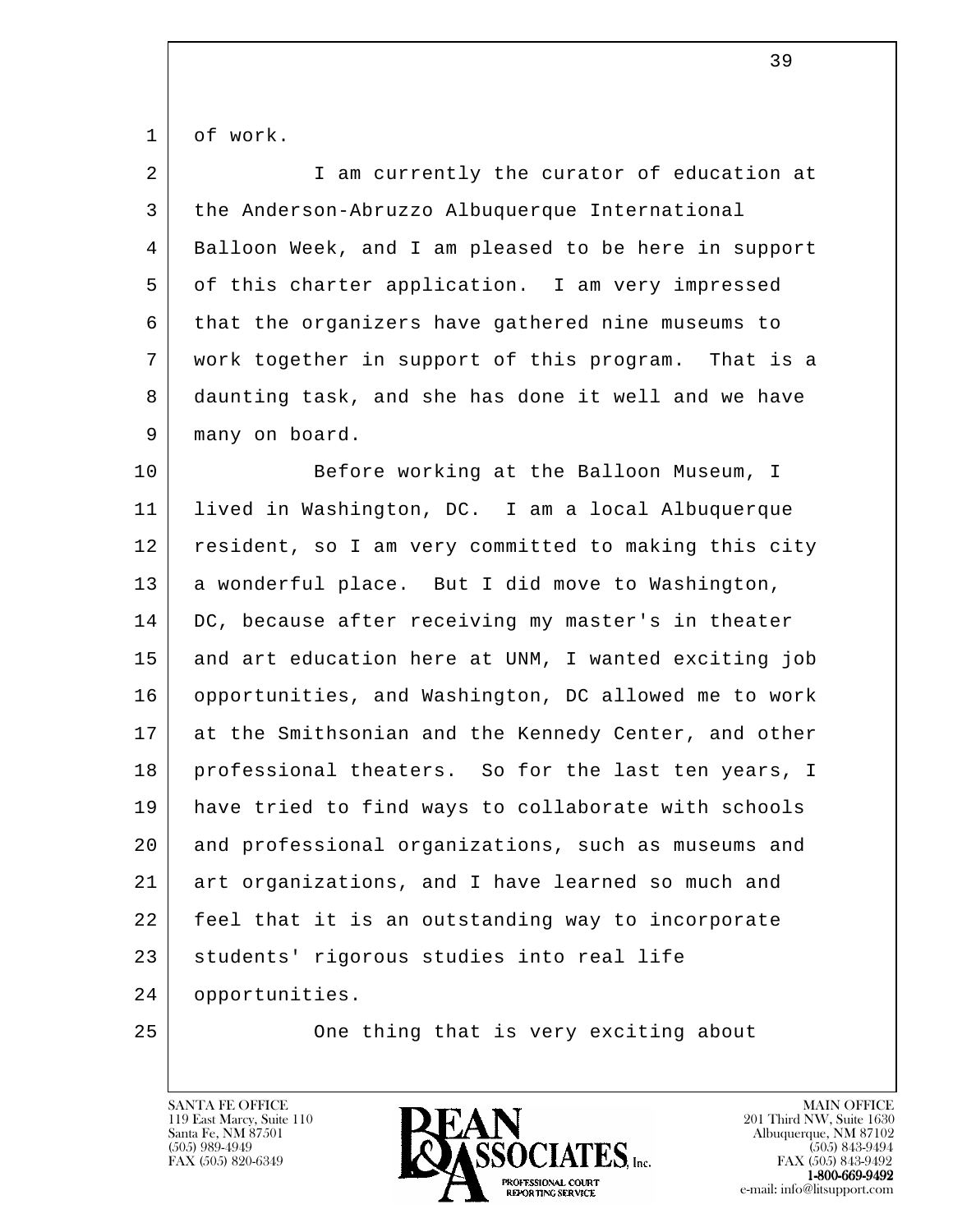1 museum studies is that once you have the information 2 learned, you need to learn how to communicate that 3 information. We want our students to learn, learn, 4 learn, learn, but what museums can teach and model 5 is how to communicate. How to communicate what you 6 have studied in science, arts, history, and here in 7 Albuquerque, we have fabulous museums to model that. 8 And so it's also not an extra thing that's added on 9 to academics. If done well, it is incorporated and 10 integrated into what you are studying to make those 11 studies stronger. 12 | And what we all need -- and I am just 13 going to say again -- you then take that 14 information, and how do you communicate it in a 15 fair, honest, well-researched way? You also have to 16 learn from emotional language, how do you get people 17 to come to your exhibitions? You also have to learn 18 how to communicate verbally when you are a docent. 19 Student docents, those that curate their own 20 exhibits and then have to docent it as well, it's a 21 well-rounded way to communicate. 22 So I just thank you very much for the

l 23 opportunity to speak here, and again, getting nine 24 museums to agree to work on this project is a really 25 great thing. Thank you.

119 East Marcy, Suite 110<br>Santa Fe, NM 87501

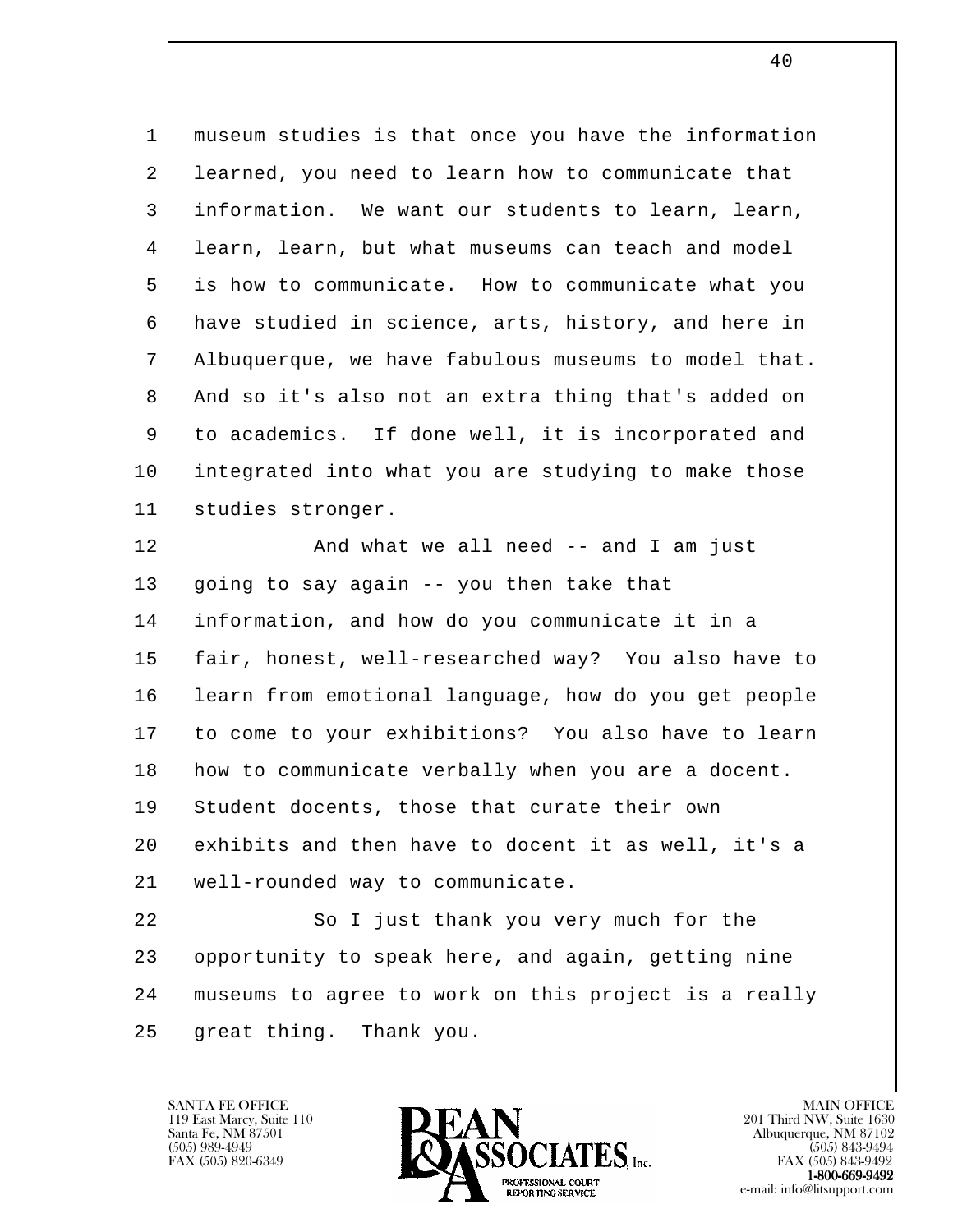| 1  | CHAIR GARRISON: Any other public comment?            |
|----|------------------------------------------------------|
| 2  | MS. RECTOR: Hello. My name is Ema                    |
| 3  | Rector, and I am a freshman at Manzano High School.  |
| 4  | I want to be part of the mentorship program at Aspen |
| 5  | Grove Academy. When I was three years old, my mom    |
| 6  | taught me how to read, and in kindergarten I read to |
| 7  | myself. I was very disengaged in my reading class    |
| 8  | and bored, and my teachers suspected I had ADHD,     |
| 9  | because she didn't know I could read.                |
| 10 | When my mom asked if she knew I could                |
| 11 | read, she simply replied that she had not gotten to  |
| 12 | know the students personally. I think this is a      |
| 13 | great issue in the APS school program, because there |
| 14 | are kids who are being denied certain rights because |
| 15 | nobody knows their strengths.                        |
| 16 | After I went to the first school, I was              |
| 17 | put in APS family school, which uses many of the     |
| 18 | methods used in the charter of Aspen Grove Academy,  |
| 19 | such as portfolios. It was very helpful as a         |
| 20 | student to chart where we were when we started a     |
| 21 | specific project and where we were after we finished |
| 22 | the project, because we could see how we excelled    |
| 23 | and what we still needed to work on. And even after  |
| 24 | if we didn't meet our goal, we didn't fail the       |
| 25 | We were allowed to try again as much as we<br>class. |
|    |                                                      |

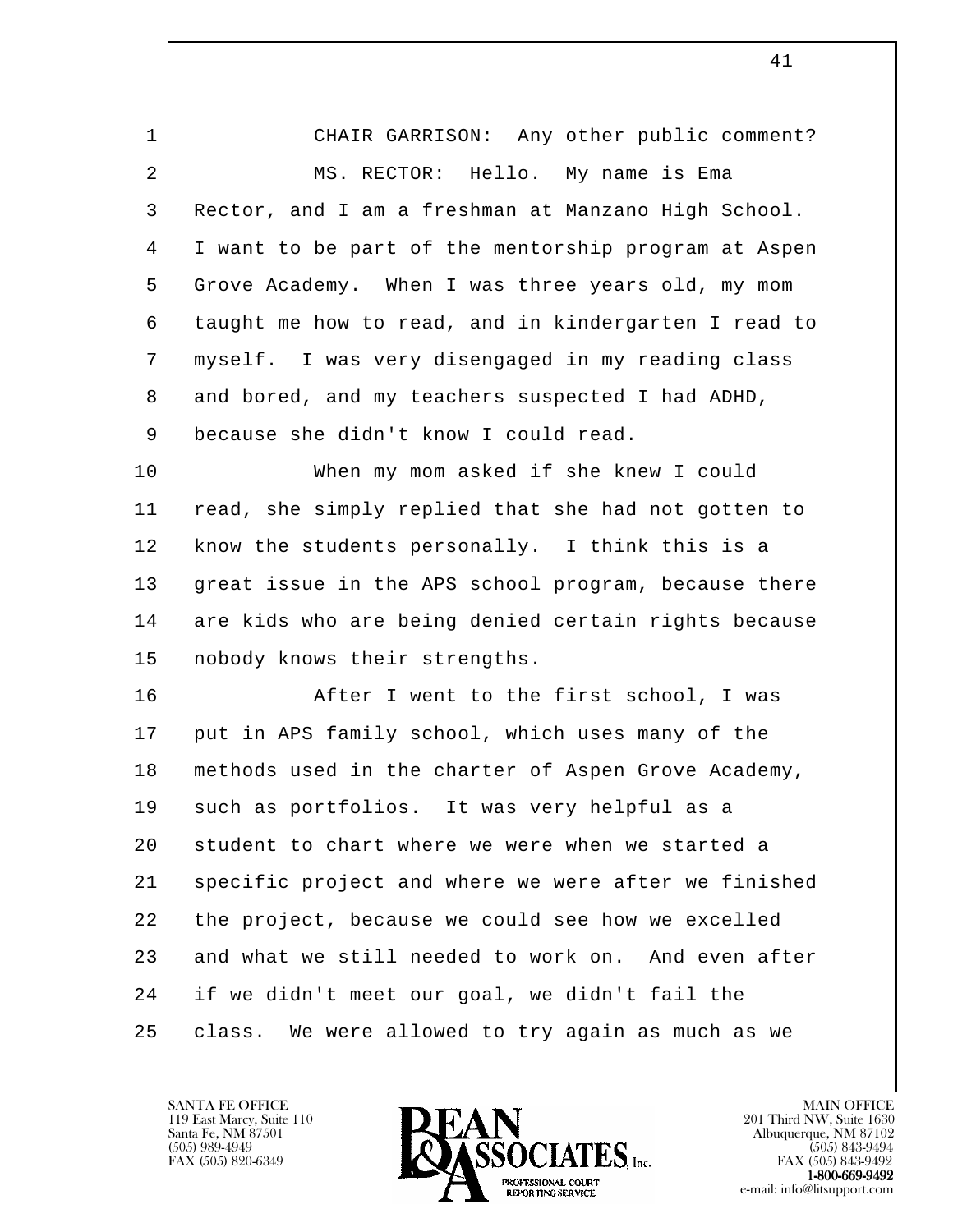l 1 | needed to be sure we truly understood the concept. 2 I also attended Cottonwood Classical in 3 its first year of existence. It was also very much 4 like Aspen Grove Academy, and since then, every time 5 we had an opportunity to vote on something and every 6 time we had an opportunity to discuss something, we 7 did, and that helped us grasp a further 8 understanding of a concept. 9 Interdisciplinary classes that incorporate 10 every subject help make things interesting, so I 11 could see why we use something from a specific 12 subject in every class, why we use graphs, why we 13 have to use proper grammar, everything like that. 14 | I like working out of my age level. I 15 most particularly like working with older students, 16 because I know I am an advanced student. This helps 17 me understand things further than most students my 18 age understand and develop relationships out of my 19 age level. I also like teaching. I like helping 20 younger students learn, because it is enjoyable to 21 make sure that somebody understands what they do and 22 why they do it. 23 | The sixth grade when I was tested for 24 gifted, I excelled at a college writing and reading 25 level and a ninth grade math level, because I take

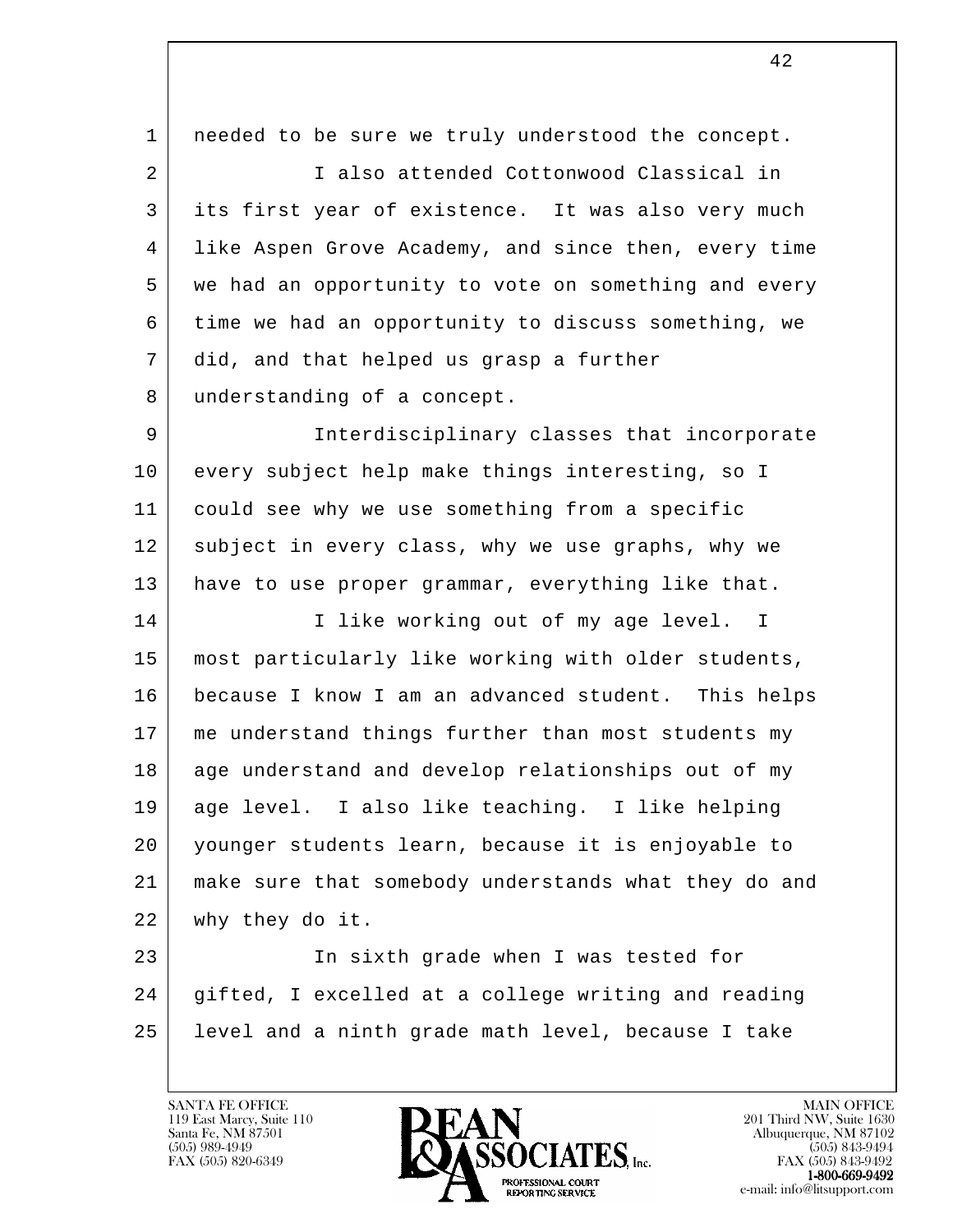l 1 it into my own hands to make sure I totally 2 understand the subject, and I don't just know what 3 the textbooks tell me. It is my goal in life to 4 become an educator, because I want to instill 5 passion into our youth, because learning is fun. 6 And to prepare for this, I'm going to volunteer my 7 time and be a mentor at Aspen Grove Academy. 8 CHAIR GARRISON: Thank you very much. 9 Are there any other public comments? 10 At this time the Public Education 11 Commission reserves time to address any questions 12 that the commissioners may have of the applicant, so 13 if we could have the applicant come up to the table 14 again. 15 Commissioner Bergman. 16 MR. BERGMAN: Thank you. After reading 17 the application and the preliminary analysis, a 18 couple of things jumped out at me. On page 60 of 19 your application, it was noted that your model would 20 provide real world, case based learning environments 21 rather than predetermined instructional sequences, 22 and the note I wrote to myself there -- and that's 23 what I want you to address, my own note -- means no 24 plan, and I put a question mark. Can you address  $25$  that?

119 East Marcy, Suite 110<br>Santa Fe, NM 87501



FAX (505) 843-9492 e-mail: info@litsupport.com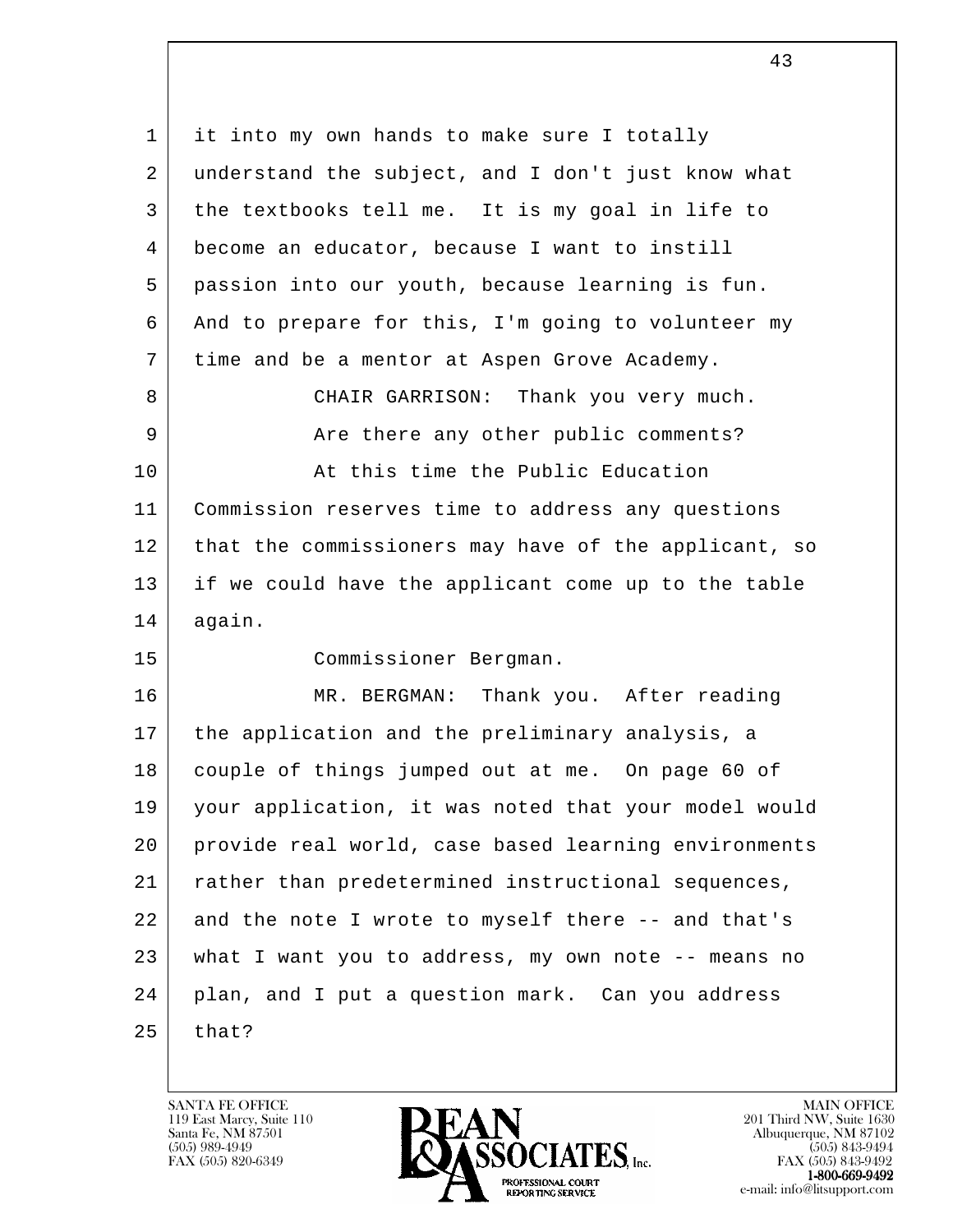l 1 MS. SCHEIB: Yes, I can. I just want to 2 find that sentence. In the second paragraph? 3 MR. BERGMAN: I'm not sure which 4 paragraph. Somewhere around page 60. 5 MS. SCHEIB: I am not seeing it. Would 6 you mind repeating the actual sentence if you have 7 it, so I'm just clear on the question. 8 MR. BERGMAN: Providing real world, case 9 based learning environments rather than 10 predetermined instructional sequences, and I don't 11 have your application in front of me, so I can't 12 refer to that. 13 MS. SCHEIB: Yes. So I think I understand 14 what you are asking. In other words, is it an 15 either/or situation, we are doing this but we are 16 | not doing this? 17 | MR. BERGMAN: Rather than suggest. 18 MS. SCHEIB: Yes. And that may have been 19 a miswording, but throughout our application, we 20 discussed the extensive planning that actually will 21 be going into sequencing curriculum. We have a 22 curriculum committee dedicated to that, and what we 23 are requiring of any curriculum that's taught in our 24 school, that prior to a teacher stepping into the 25 | classroom and starting to deliver that curriculum,

44

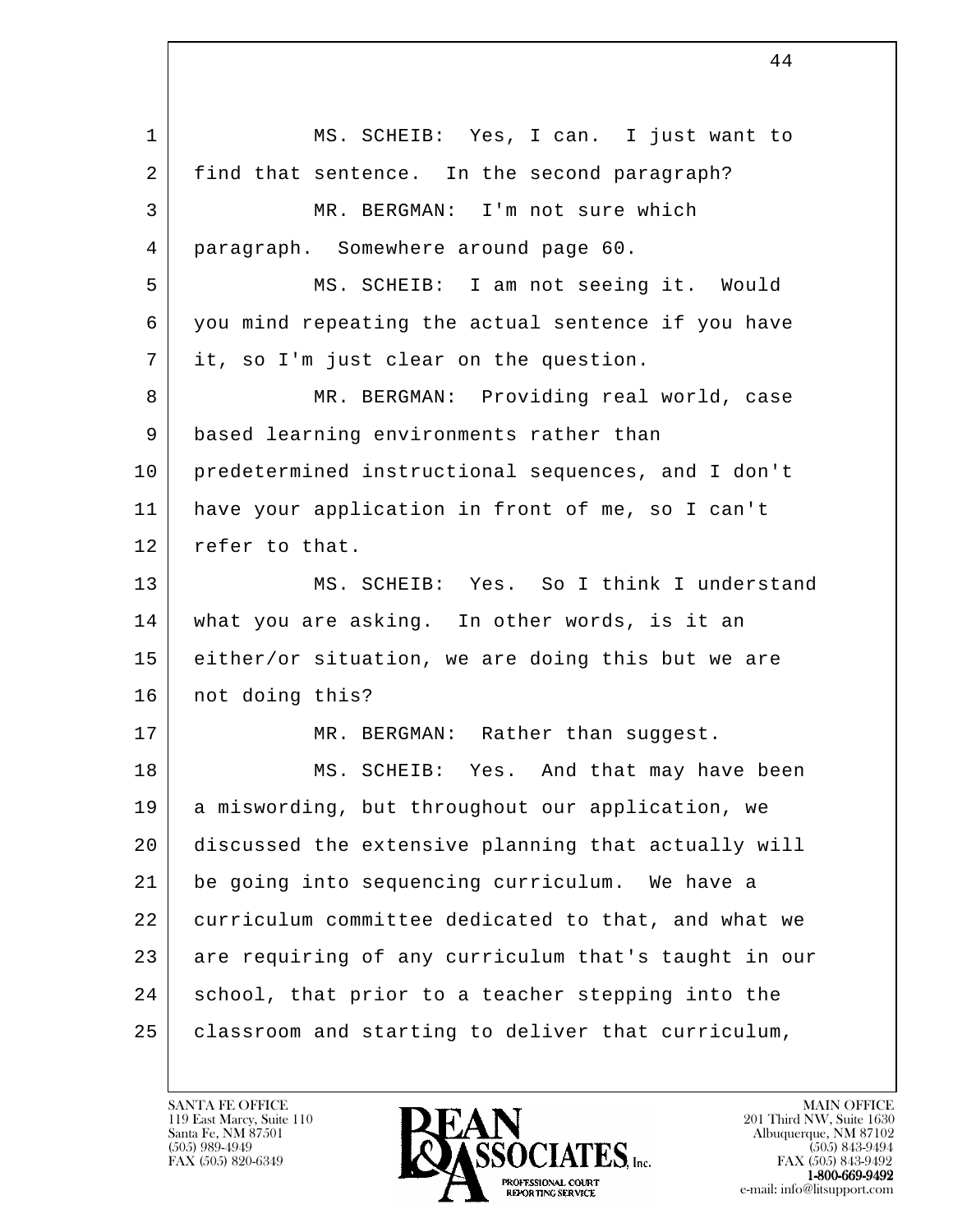l 1 | it has been vetted through the curriculum committee. 2 One of the things is we develop the rubric that the 3 curriculum committee will use to approve curriculum, 4 or send it back for revision or not, is how does it 5 fit into sequencing with other curriculum at the 6 school. 7 MR. BERGMAN: And then kind along those 8 lines -- it's about a three-part question I have 9 here. 10 MS. SCHEIB: Sure. 11 MR. BERGMAN: In several places in your 12 application, you talk about self directed learning, 13 part of your democratic model. Maybe you can expand 14 on how K through say six or seven have the capacity, 15 the ability to self direct their learning. 16 MS. SCHEIB: Yes, yes, absolutely. So it 17 is always, as we have talked about in the 18 | application, in the context of class with a 19 certified New Mexico teacher, it's with guidance. 20 So what we mean by self directed, just that some APS 21 public schools use student led conferencing. It 22 doesn't mean that the only things discussed at the 23 conference are the things that the students decided 24 upon. So that within the context of a class, a 25 student will -- we will be encouraging our teachers,

119 East Marcy, Suite 110<br>Santa Fe, NM 87501



 $FAX (505) 843-9492$ <br>1-800-669-9492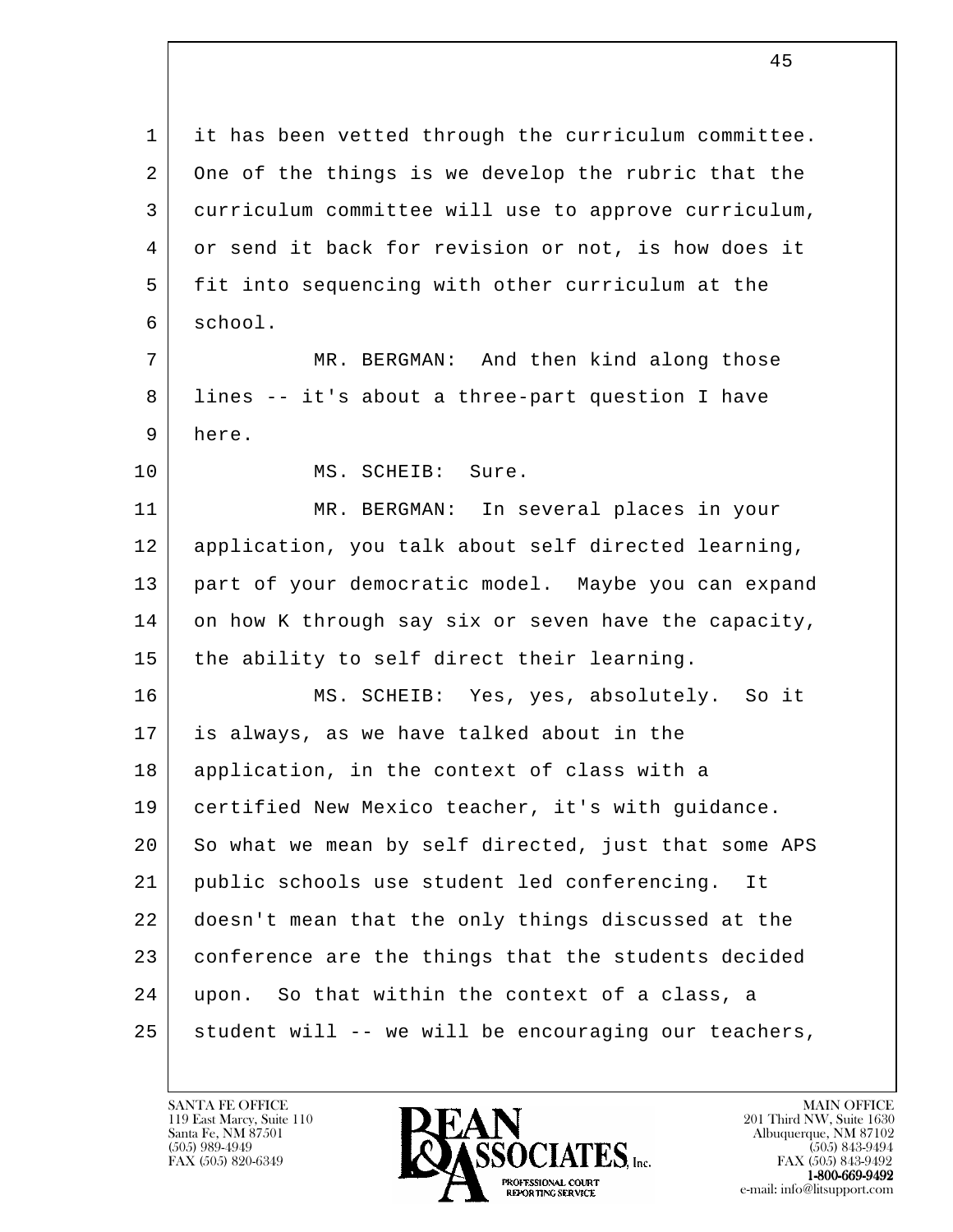1 and as one of the things we will be looking at in 2 curriculum is for students to have choices within 3 | that class.

 4 For example, in my English classes I have 5 taught, I may teach a thematic unit, and within that 6 unit, there may be several novels available that 7 reach that theme that students are able to choose 8 | from, so that they have some ability to self direct 9 the direction or the specific content that they want 10 to use to access.

11 We also have open classes where students, 12 much as with family schools, as Ema pointed out, are 13 able to develop a syllabus with a teacher guide that 14 is in accordance with state standards.

 15 MR. NICOL: And also, a part of that 16 choice is that the standards are -- they don't get 17 to choose what standards they learn. So they get to 18 direct -- they get to make choices in their 19 learning, but if you are in fourth grade, you are 20 | going to have learn the fourth grade standards. 21 MR. WISCH: And I also want to point out 22 that we have a system of scaffolding in place

l 23 | starting with the initial portfolio review, which is 24 really a goal setting session, you know, with the 25 teacher working with the student. And that begins a

119 East Marcy, Suite 110<br>Santa Fe, NM 87501

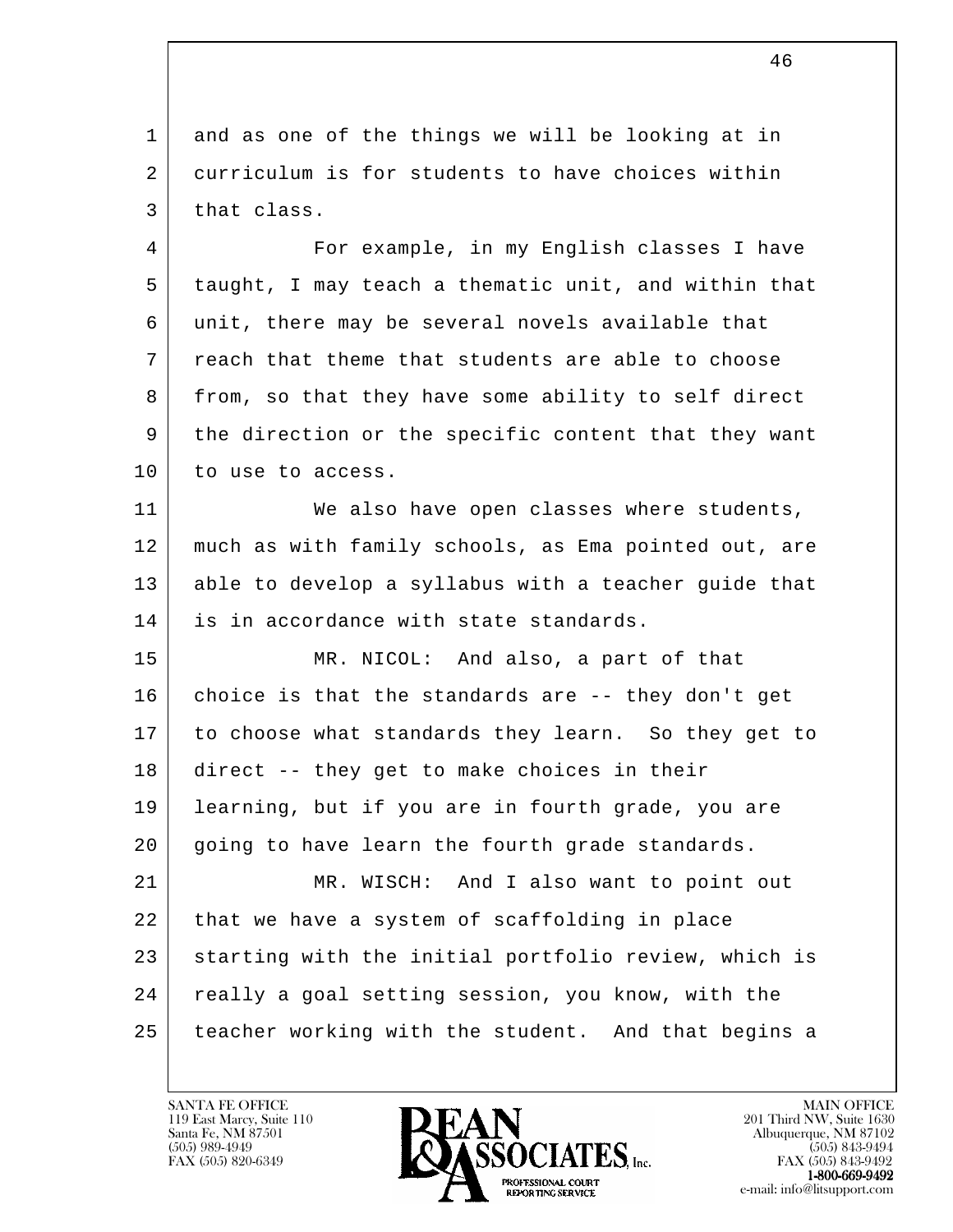1 cycle that's repeated every year and reinforced 2 every single year. So we don't expect students, 3 especially if they are coming out of public school, 4 to initially be able to totally self direct their 5 own learning, but we want to begin and we expect 6 them to begin to make their own choices. Then like 7 I say, build that up over the course of 12 years, 8 hopefully, of school.

9 MS. SCHEIB: I'm sorry. Can I add one 10 thing?

11 MR. BERGMAN: Yes.

 12 MS. SCHEIB: I just wanted to add that, as 13 part of it, to be clear, students have an 14 opportunity to choose a class. Once they have 15 chosen that class, they are in that class. In other 16 words, it's as if they have made a contract that 17 this is something I am interested in and I know what 18 this class is about, and I'm going to subscribe to 19 doing my best to meet those standards and everything 20 else that that class's curriculum has.

l 21 MR. BERGMAN: And even up into the high 22 school years, some students are mature enough and 23 have the discipline to do these things. How are you 24 | going to approach the ones that don't? Definitely 25 no class is totally disciplined and mature, so you

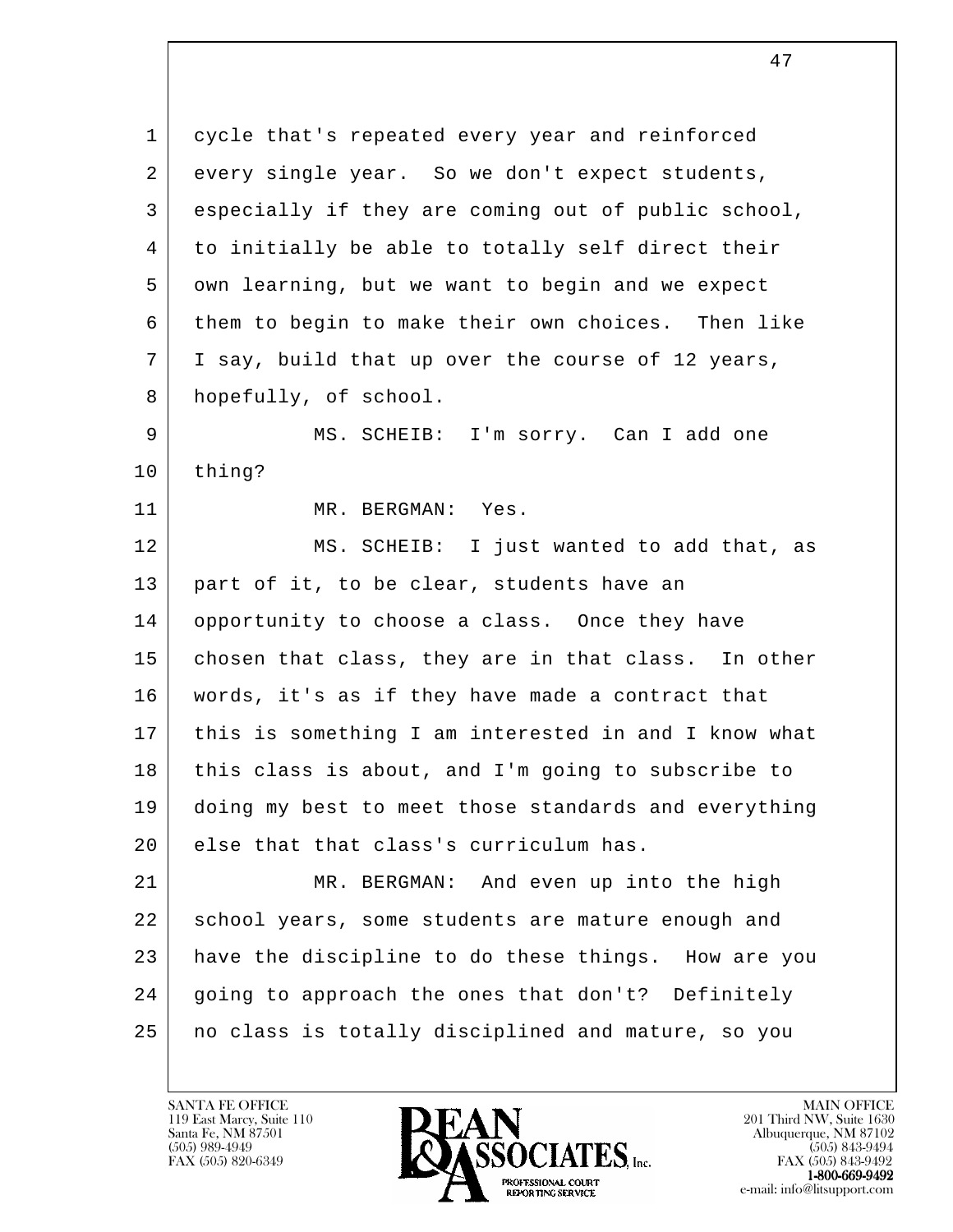1 are going to have some that are not.

 2 MS. SCHEIB: Yes, absolutely. So are you 3 talking about still just the choice.

 4 MR. BERGMAN: Well, how are you going to 5 guild them along this self directed path?

 6 MS. SCHEIB: Yes, I agree. But it also -- 7 | I just want to be very clear that as part of our 8 enrollment process and orientations for teachers and 9 parents, we will be very clear about the choices 10 | that are available, within parameters that students 11 have to be willing, for example, to sign up for 12 | classes that meet all the state standards that are 13 required for their school level and their school 14 | year. So just as while we allow them more choice, 15 it doesn't mean that there aren't expectations that 16 they must be given access to the standards.

l 17 MR. WISCH: And to address that issue, 18 especially at the high school level, which pretty 19 much summed me up before I started a democratic 20 school myself, again we have the same sort of 21 scaffolding in place with the quarterly portfolio 22 | reviews. We have this mentorship program that is 23 going to be working especially with those disengaged 24 students who come into the school from outside, 25 which we definitely expect.

119 East Marcy, Suite 110<br>Santa Fe, NM 87501



FAX (505) 843-9492 e-mail: info@litsupport.com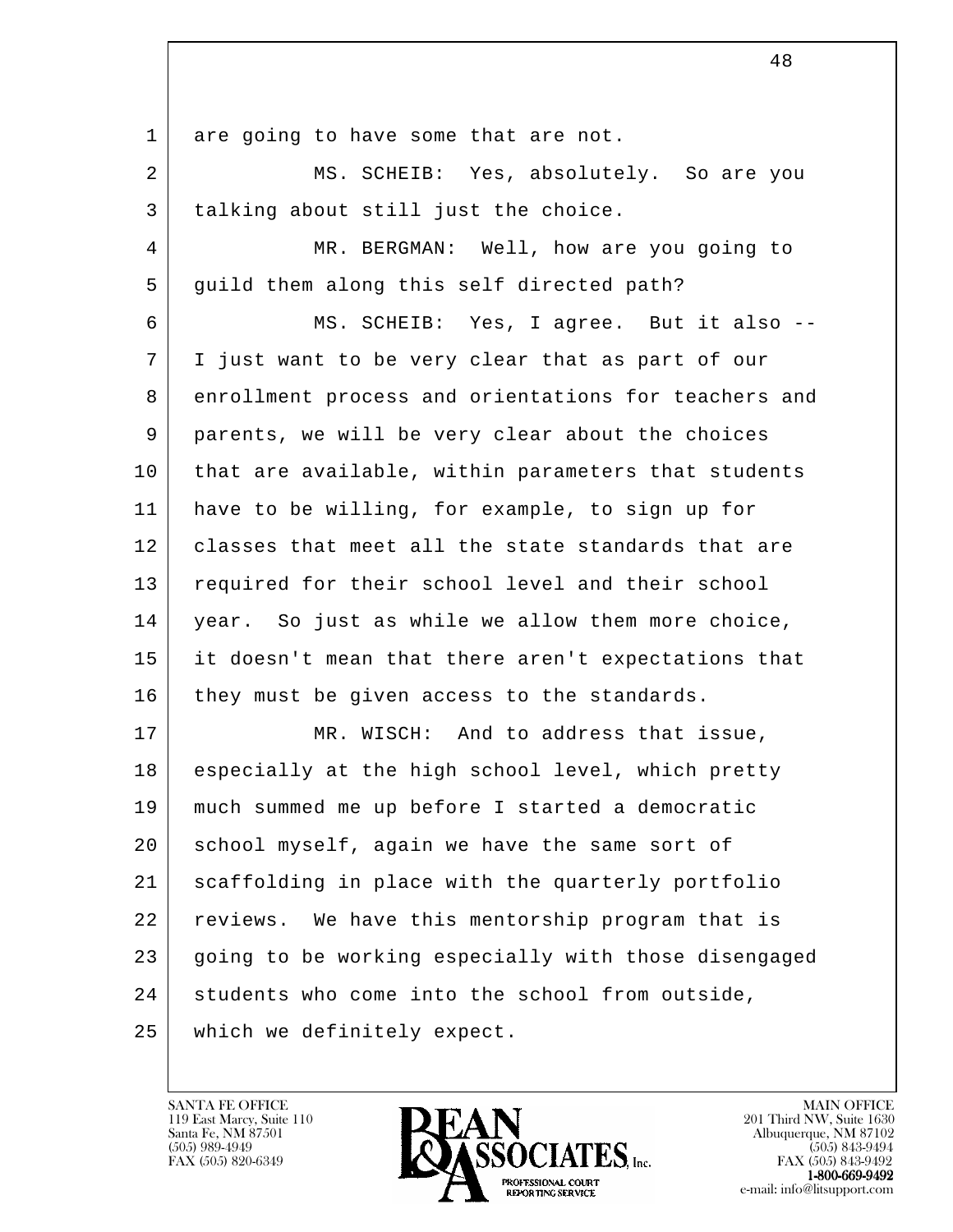| $\mathbf 1$ | However, it's been my experience that                |
|-------------|------------------------------------------------------|
| 2           | after a little bit of a school down period in which  |
| 3           | kids can participate in sort of the open class       |
| 4           | setting that we have described in the charter, we    |
| 5           | have a system for transitioning them into more       |
| 6           | regularly scheduled formal classes. So we expect     |
| 7           | kids, especially coming out of public school, older  |
| 8           | kids, to really have a negative socialization, a     |
| 9           | negative reaction to education. These are kids who   |
| 10          | are the most disengaged, and in the charter, you see |
| 11          | we have a system for letting them back off a little  |
| 12          | bit, do their independent learning that they feel    |
| 13          | they need to do.                                     |
| 14          | And my experience personally in democratic           |
| 15          | charter school is that as you see your peers really  |
| 16          | interested and engaged in their learning, you start  |
| 17          | to wonder, "Well, what's this all about? I kind of   |
| 18          | want to get involved." And then pretty soon you      |
| 19          | find yourself in a group that becomes a class, that  |
| 20          | becomes a curriculum, and, voila, you are an engaged |
| 21          | learner and it's life changing absolutely.           |
| 22          | MS. SCHEIB: Just one final point to meet             |
| 23          | a question about remediation, we are doing a block   |
| 24          | schedule which allows for at least eight classes in  |
| 25          | the afternoon, where we have made room for some      |

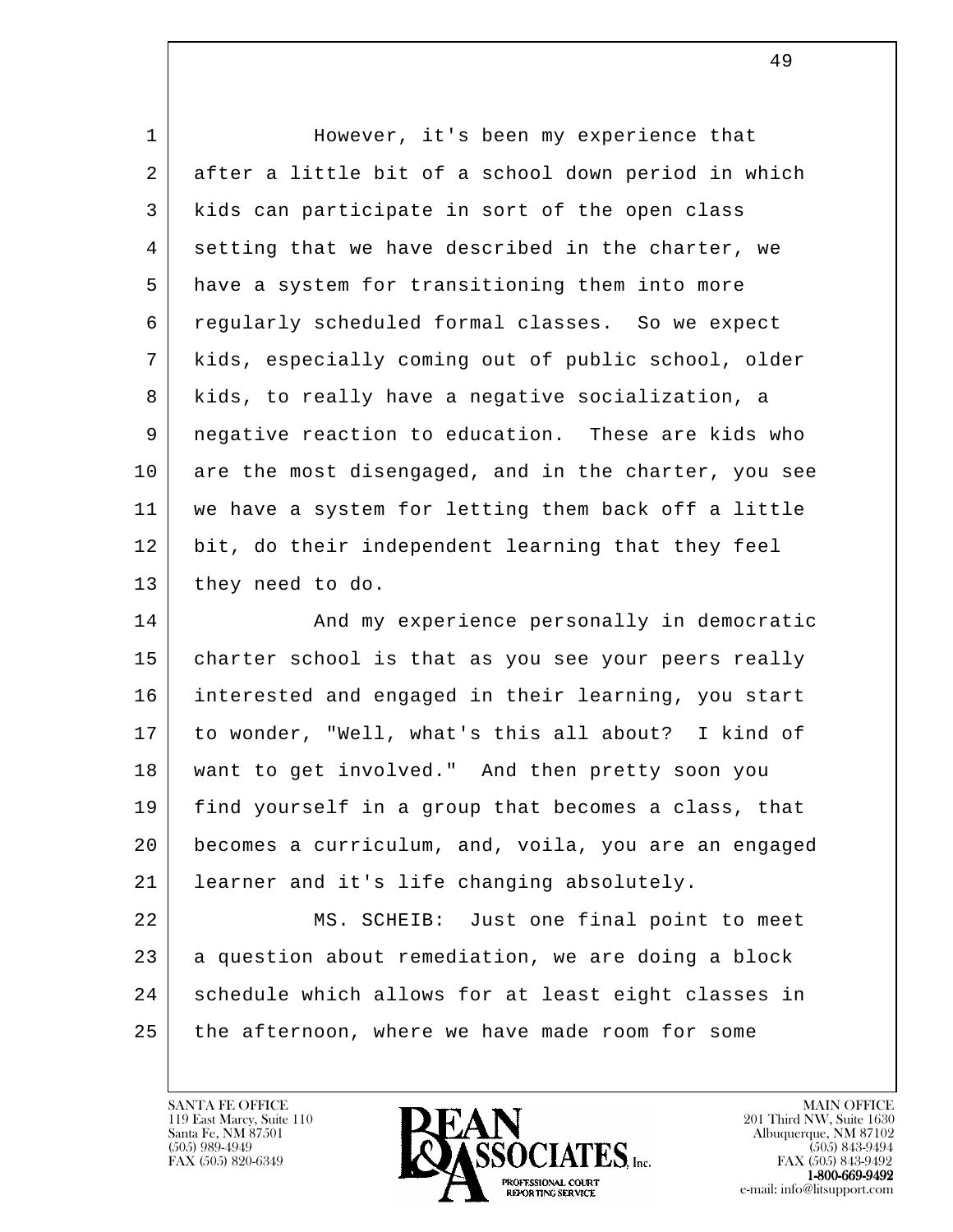1 enrichment classes. Students who have fallen behind 2 will have the opportunity for remediation, as well 3 as potentially being able to go into all the 4 curriculum we offer.

 5 MR. BERGMAN: The final part of my 6 question, somewhere around page 80 or 81, you 7 suggest that students will have the capacity to 8 exempt themselves pretty much at will from classes. 9 You are not just saying they are going to say, "If I 10 don't feel like going to class today, I am not going 11 to class"? You are not saying that, are you?

l 12 MS. SCHEIB: No, we are not. We are 13 talking about more of a -- I believe it's a three 14 | step process, over the course of three days. If a 15 student has signed up for a class, let's say, and it 16 is not working out for them for whatever reason, 17 what we have instituted is a situation where, 18 instead of that student starting to act up and being 19 sent to the principal sitting in the office, as what 20 happens and is often cited as the reason for why 21 discipline issues occur, we are allowing that 22 student to opt out for the first day of the class 23 and go to a study hall type situation, where there 24 will be a certified licensed teacher who can help 25 them continue with their studies in more study hall

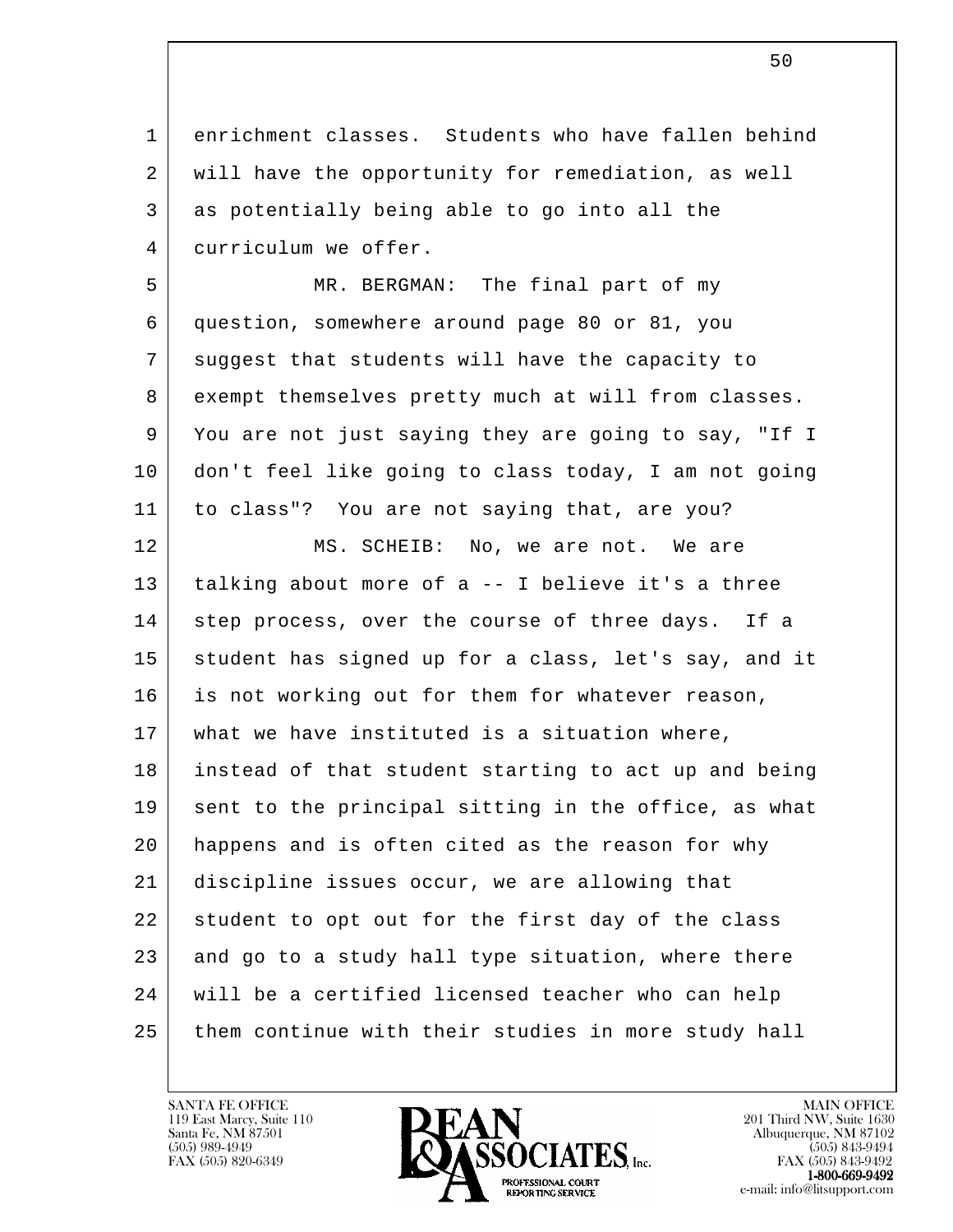1 like environment.

| 2  | And the second and third tier bring in                 |
|----|--------------------------------------------------------|
| 3  | parents, as well as teachers, to discuss               |
| 4  | conferencing and discuss whether continuing to         |
| 5  | access those standards that that class identified      |
| 6  | are the best route for the child, or at this point     |
| 7  | it would be best to move to an open class where they   |
| 8  | develop a specific curriculum with a certified         |
| 9  | teacher there to continue to access and accomplish     |
| 10 | those standards. And I would like to kind of           |
| 11 | reserve the right to maybe answer it even more fully   |
| 12 | in writing, okay?                                      |
| 13 | MR. NICOL: So we do give the students the              |
| 14 | chance to opt out for a day, maybe for two days, but   |
| 15 | then in the application, we have a system or a         |
| 16 | process that, you know, if they keep opting out, we    |
| 17 | are going to step in. We are going to be more and      |
| 18 | more aggressive in helping them. That's an example     |
| 19 | how we give the students a lot of choice and a lot     |
| 20 | of flexibility, but we have also built a very solid    |
| 21 | structure, that if they step out of it, we can step    |
| 22 | in and make sure they are going on the right path.     |
| 23 | To me it's really about<br>MR. WISCH:                  |
| 24 | providing that free and appropriate education to the   |
| 25 | And in my own experience with my son, who is<br>child. |
|    |                                                        |

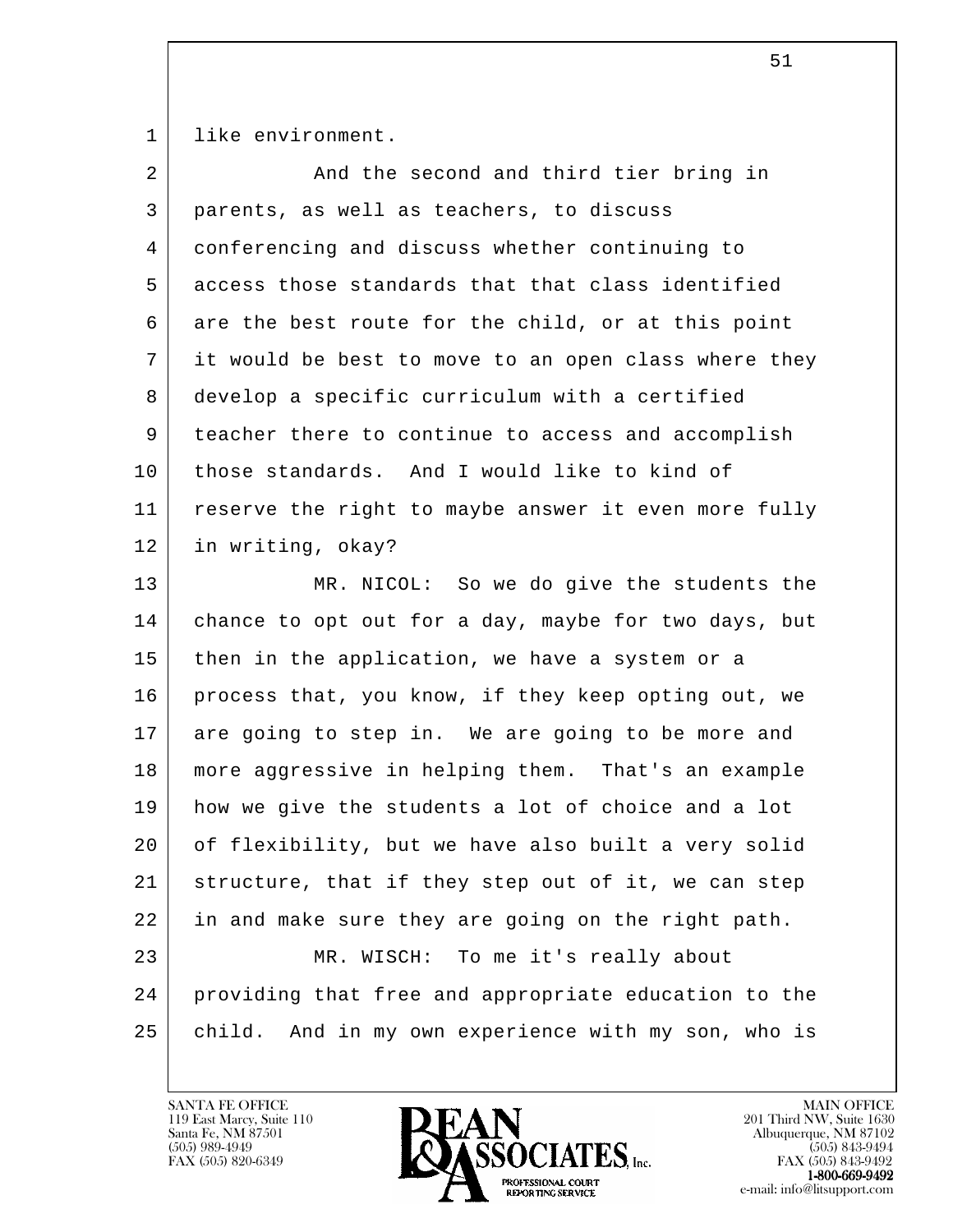l 1 special needs, has been that all too often he is 2 essentially denied that free and appropriate 3 education, because in any regular public school, 4 because the teachers can't handle it or its an 5 inclusion classroom, he is allowed to essentially 6 opt out, sit in the corner, go to some another 7 place, and there is no monitoring. I am even 8 sometimes called to go and pick him up, these sorts 9 of things. This is to alleviate those sorts of 10 issues, and I think we will do a much better job of 11 getting them, as Glenn said, and aggressively 12 addressing student needs. 13 | MR. BERGMAN: Thank you. I appreciate 14 | your answers. 15 MS. SCHEIB: Thank you. 16 MR. GANT: Well, I guess I'll ask my 17 questions now. 18 You brought up block scheduling, and I 19 | read through, but I missed it somewhere in there, I 20 guess. In the concept of open classes now, there 21 are several models for block scheduling. Which one 22 are you using? 23 MS. SCHEIB: Well, you mean, of the 24 choices out there? I mean, I will just relate a 25 little bit about our plan, but it's also, again,

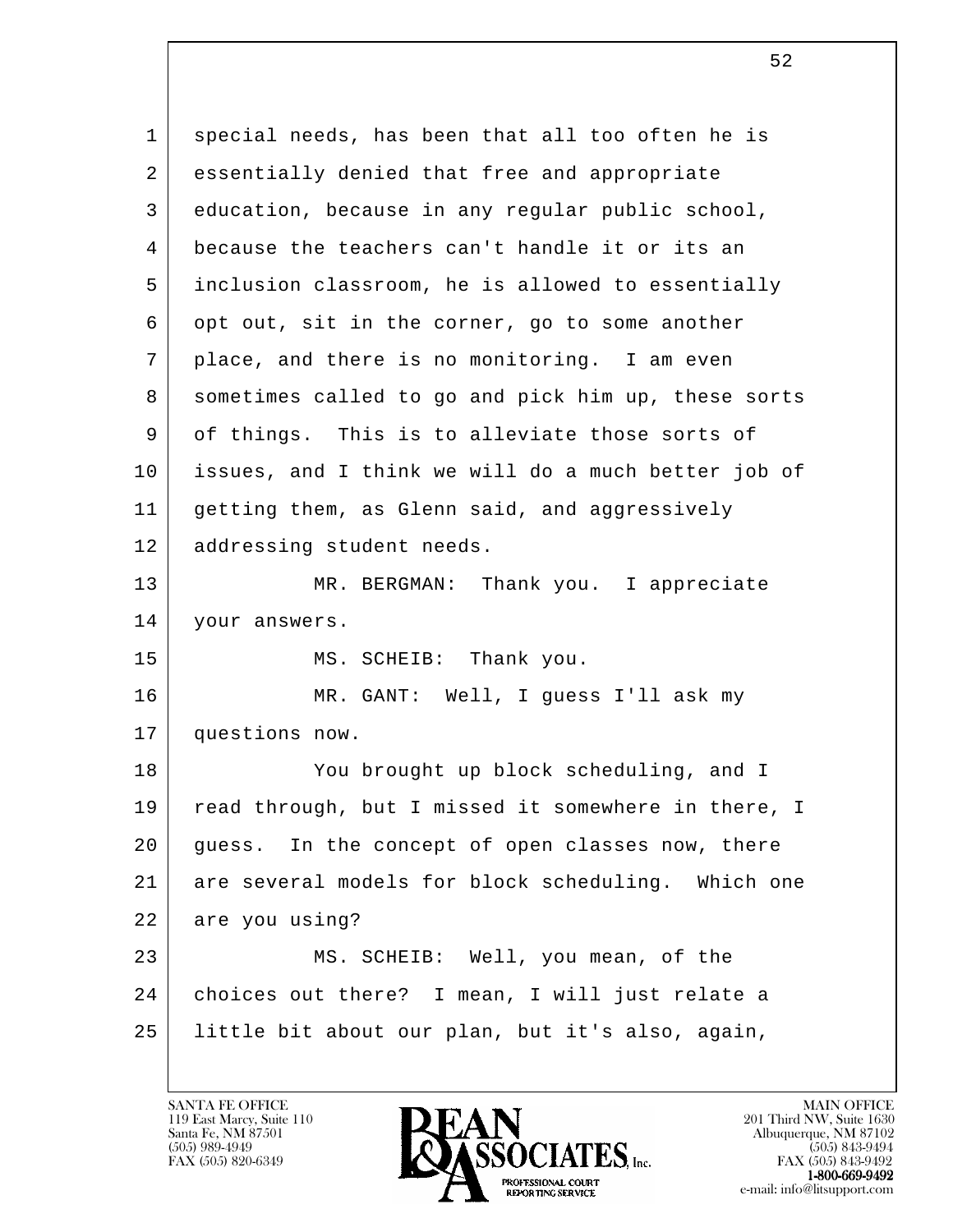| $\mathbf 1$ | something I would like to further explain in         |
|-------------|------------------------------------------------------|
| 2           | writing. What we are looking at, and I believe what  |
| 3           | we outlined in the charter, is two blocks in the     |
| 4           | morning and two blocks in the afternoon on an        |
| 5           | alternating day schedule, with Wednesdays being a    |
| 6           | day where all classes meet, and allowing time in     |
| 7           | the -- I'm sorry, all the core classes, the morning  |
| 8           | classes meet -- and allowing time in the afternoon   |
| 9           | then for the school, the weekly school congress      |
| 10          | meeting.                                             |
| 11          | MR. GANT: I am aware of that. I just                 |
| 12          | wanted to know which one you were using. I am well   |
| 13          | aware of blocks. That's all we use in Cruces.        |
| 14          | MS. SCHEIB: Great.                                   |
| 15          | MR. GANT: That all three schools have                |
| 16          | different block schedules and it works. But then     |
| 17          | you go to this open class thing, open class concept, |
| 18          | and they are free to move around, and if they don't  |
| 19          | get along the first class period, they go to study   |
| 20          | hall, and then they -- somewhere in there they --    |
| 21          | when are they going to settle down? You know, with   |
| 22          | the block schedule you can lose a lot of instruction |
| 23          | in a short amount of time on a block schedule.       |
| 24          | MS. SCHEIB: As part of the -- were you               |
| 25          | done?                                                |
|             |                                                      |

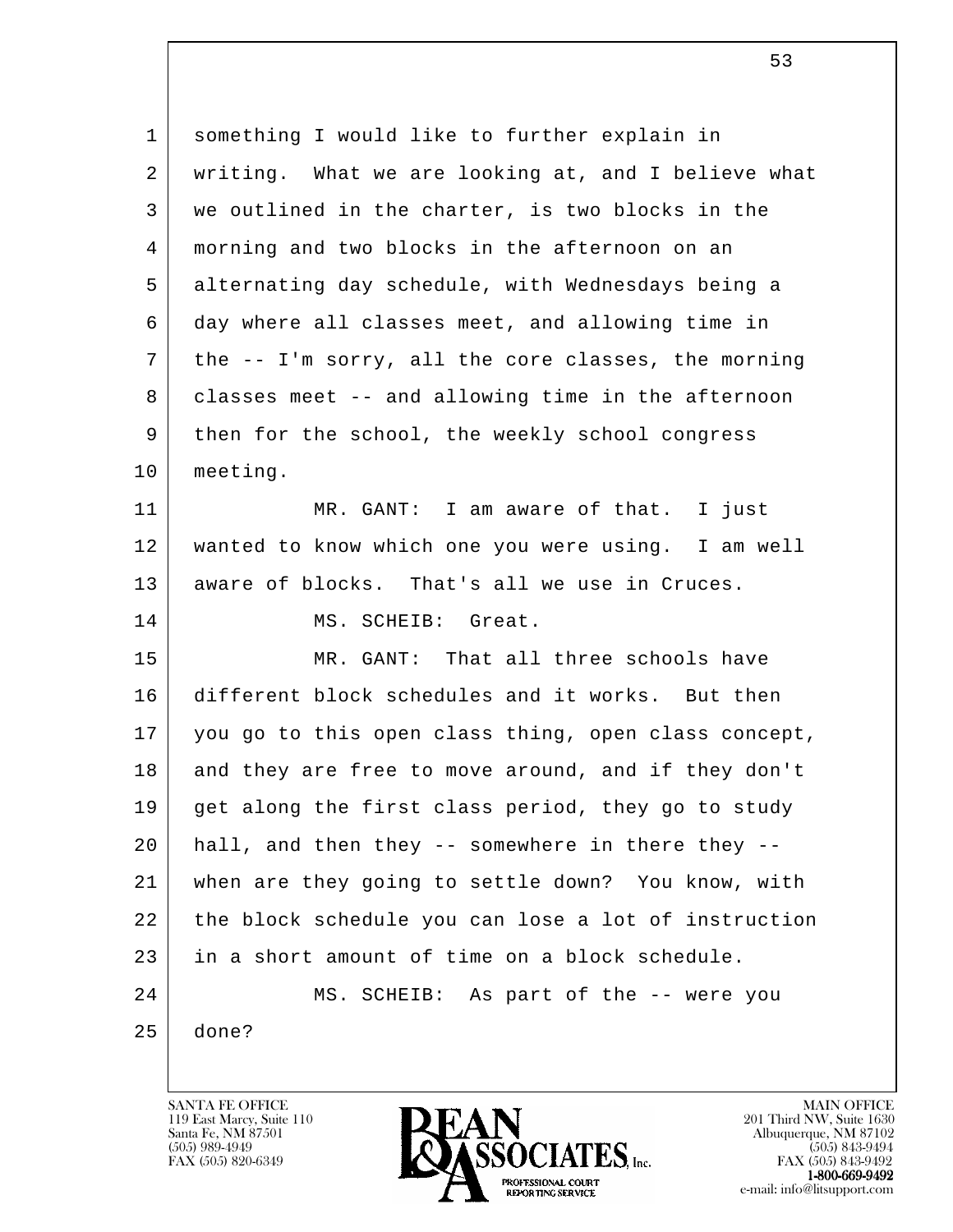| $\mathbf 1$ | MR. GANT: Go ahead.                                 |
|-------------|-----------------------------------------------------|
| 2           | MS. SCHEIB: As part of the curriculum               |
| 3           | that's developed, teachers -- and we have it in our |
| 4           | list, the beginning list of rubric items that we    |
| 5           | would be looking for in a curriculum -- one of the  |
| 6           | things that the teachers will have to address is    |
| 7           | what will they provide students in those couple of  |
| 8           | days, until the remediation happens, about what's   |
| 9           | happening with them staying in the class. They will |
| 10          | have to provide work that can go with the students  |
| 11          | to that study hall situation.                       |
| 12          | And then as I said, after that three, I             |
| 13          | believe it's a three step process, then a           |
| 14          | determination will have to be made, and they will   |
| 15          | eventually have to settle down, either in an open   |
| 16          | class -- which I just want to be clear, isn't a     |
| 17          | thing where we are wandering around. It will be a   |
| 18          | specific, designated place they go -- or to rejoin  |
| 19          | and stay in the regular class that they signed up   |
| 20          | for.                                                |
| 21          | MR. GANT: So how long does this three               |
| 22          | step take?                                          |
| 23          | MS. SCHEIB: I believe it's just three               |
| 24          | days, but I want to be sure to answer that clearly  |
| 25          | in writing and double check with our charter.       |
|             |                                                     |

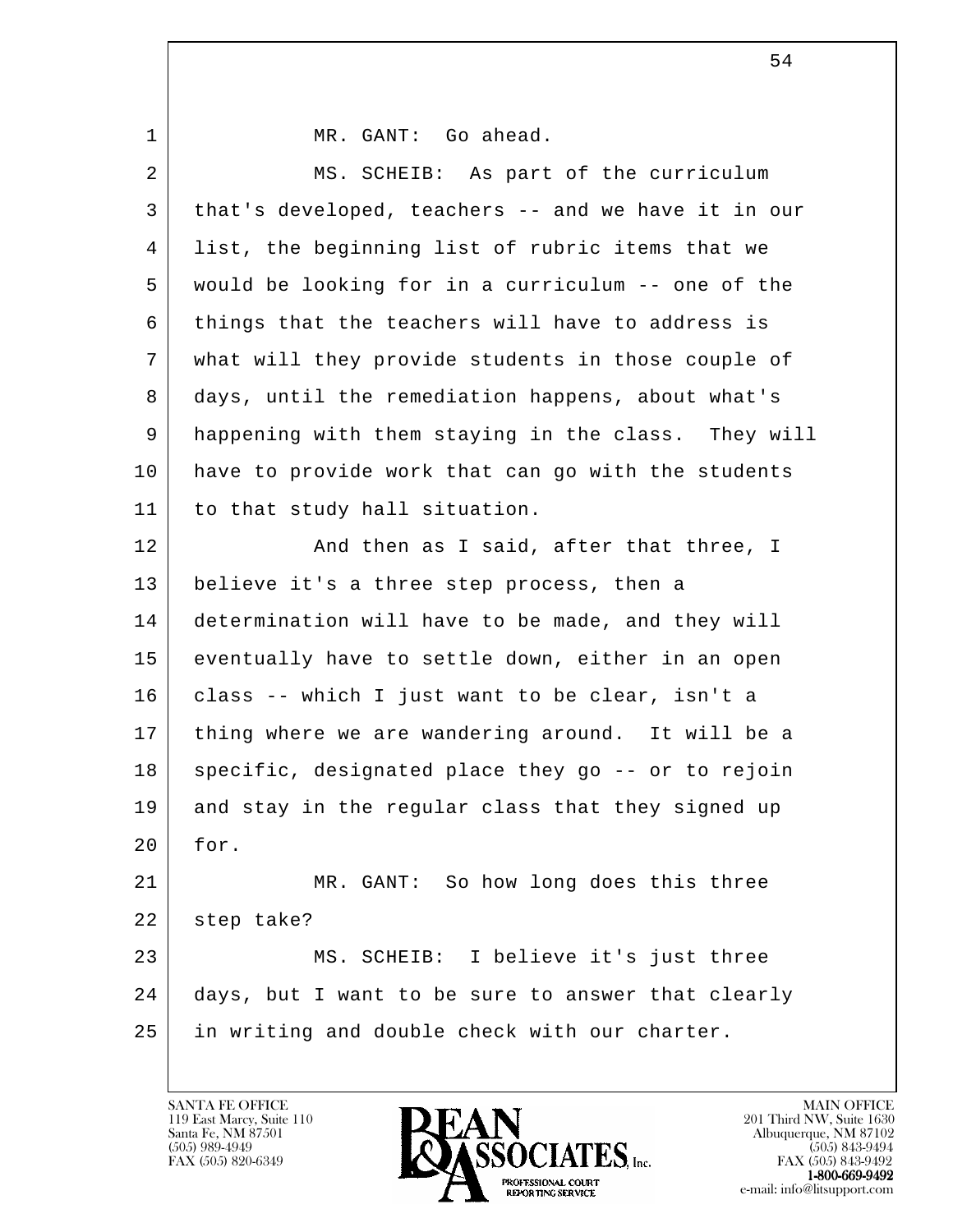1 | MR. GANT: I note that block schedules can 2 leave kids that miss one or two days in a situation 3 where they really get behind.

4 | MS. SCHEIB: We are hoping that by 5 offering kids this opportunity, instead of staying 6 home to miss a class, like some students choose to 7 do when they know they are going to get to school 8 and be in that class they don't want to be in, they 9 will come to school knowing they do have this option 10 to start making a change or to remediate any issues 11 they are having in the class that will allow them to 12 rejoin the class. So we look at it as a preventive 13 measure to sort of avoid the rampant absenteeism 14 | that occurs. So during those open classes, they are 15 studying the curriculum of the class that they are 16 missing.

17 | MR. WISCH: That's a key point.

l 18 MR. GANT: A question on facilities. You 19 say you were looking at one and you talked to the 20 | owner, I guess, for an 11,000 square foot facility; 21 is that correct? Again, I don't have a note in 22 | front of me. How many students total? 23 MS. SCHEIB: It's 260. PSFA came and 24 looked at it for a 260 student population. We 25 included in our appendices their report. They saw

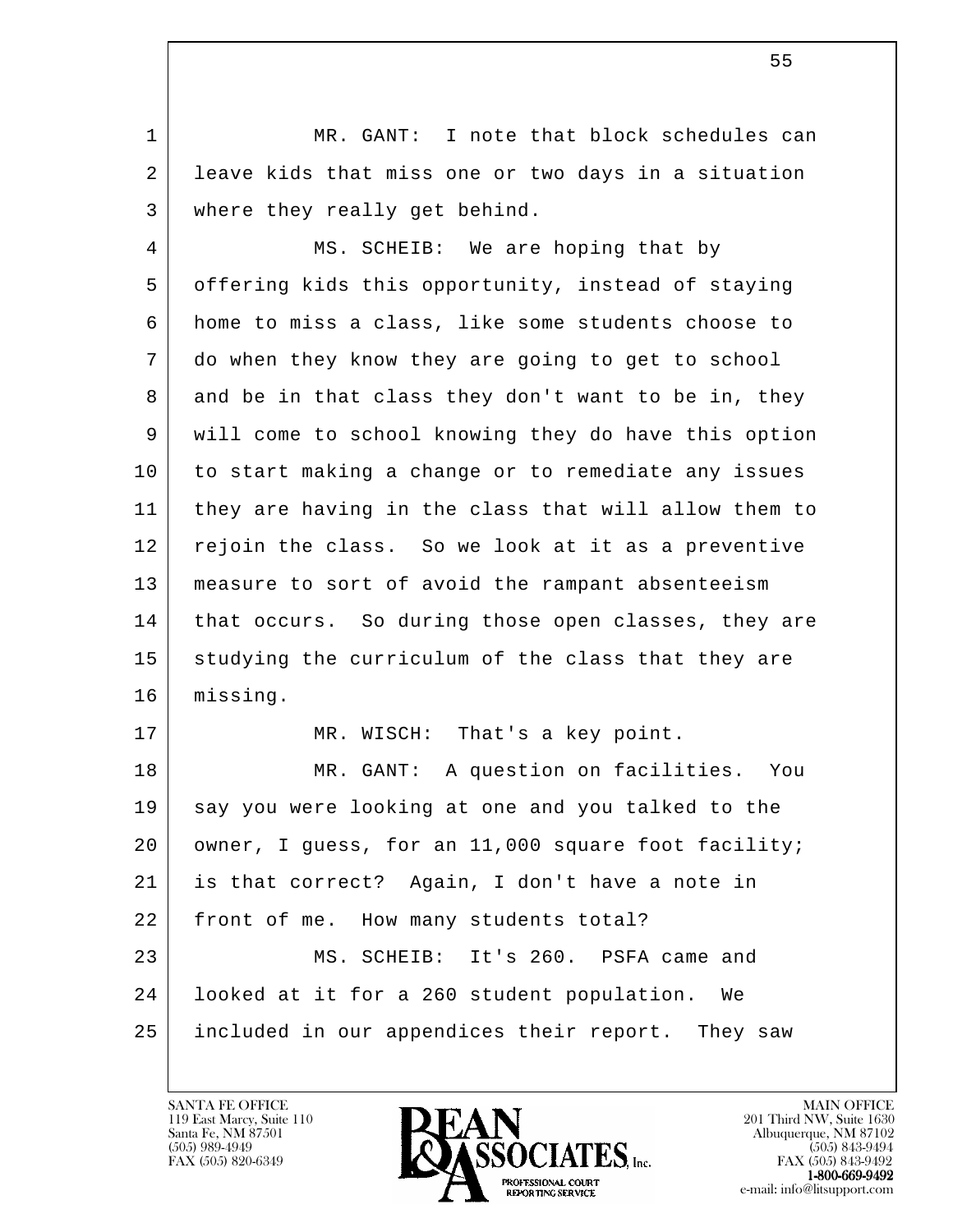l 1 | it as a viable educational facility. However, there 2 is a large piece of the property that is open, that 3 does have a playground, and we would also be 4 considering and looking at putting some modular 5 classes out there to provide us with more space. 6 MR. GANT: I was going to have a question 7 of K-12, and you start with K. They are all going 8 to be in one building? 9 MS. SCHEIB: I'm sorry. What do you mean? 10 MR. GANT: We have kindergarten kids and 11 high school kids. 12 MS. SCHEIB: Yes. Well, I mean, obviously 13 we haven't signed a lease. But this first property 14 | that has come up as being available to us, and the 15 landlord is very interested in having a charter 16 | school there, yes, it is one structure. There are 17 divided up rooms, and if we were to put any modular 18 | classes on there, those would be separate buildings. 19 MR. NICOL: And also in terms of putting 20 the K through 12 together, our school congress is 21 going to be meeting weekly, so all the students of 22 all these age groups will be getting together in the 23 school congress, and so they are going to have to 24 interact together. They are going to do that on a 25 regular basis. It's not going to be like a regular

119 East Marcy, Suite 110<br>Santa Fe, NM 87501



FAX (505) 843-9492 e-mail: info@litsupport.com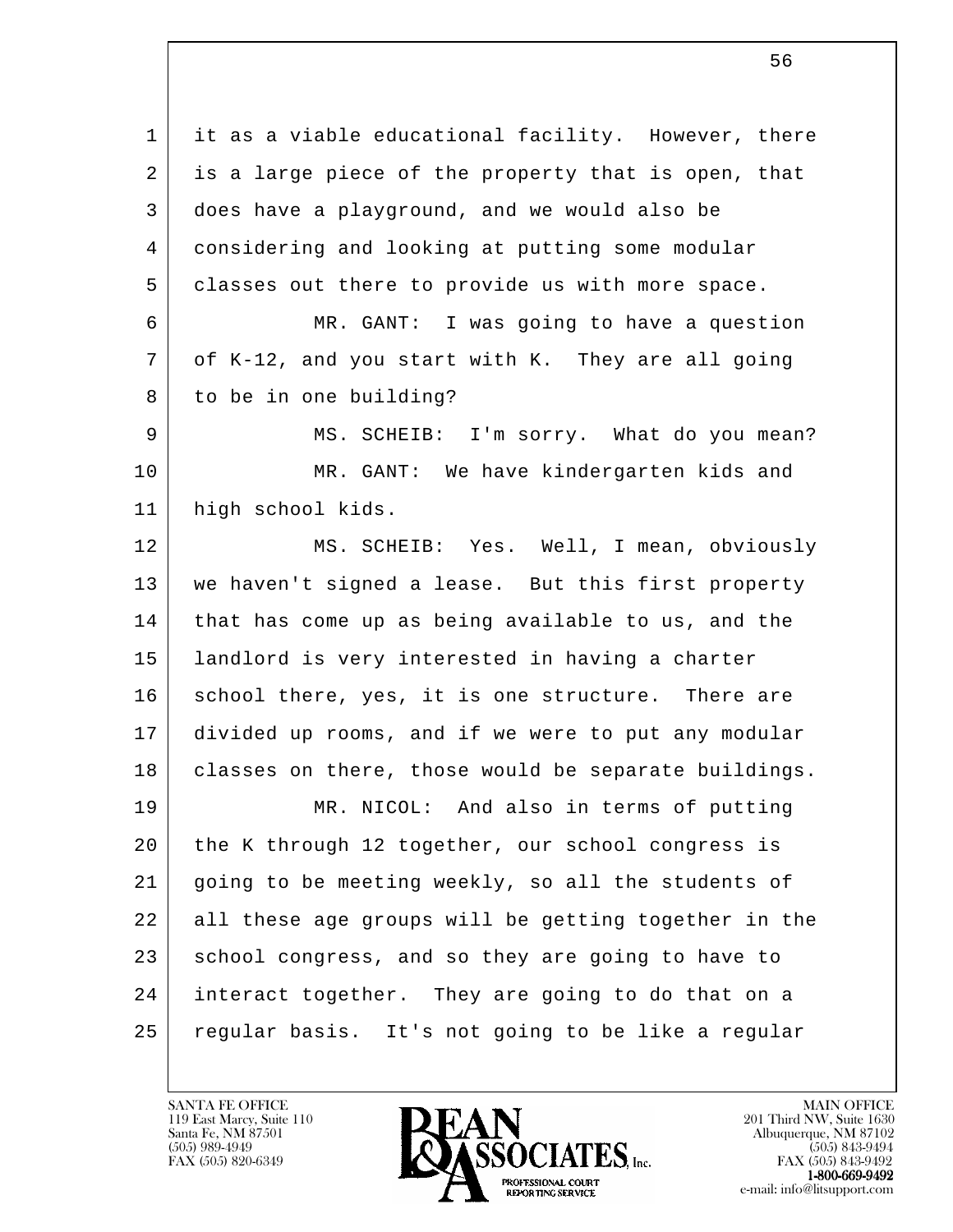1 | high school where the freshman don't interact with 2 the seniors. So some of the age differences are 3 going to be alleviated because they are going to 4 | meet weekly to discuss issues.

 5 MS. SCHEIB: And in the mentoring, as part 6 of the mentoring program, we want peer mentoring as 7 well as intergenerational mentoring.

8 MR. WISCH: That's absolutely right. 9 That's all about creating a culture of mentorship 10 within the school. I would point to Albuquerque 11 Family School which has for many, many years, of 12 course, scored very high on AYP scoring and all of 13 that, but also focuses on mixed age grouping. In 14 sort of a limited fashion, we definitely expect that 15 to occur. I think that's in our charter.

l 16 But also with the property that we are 17 looking at with those portables that we are going to 18 put sort of on the lot, you have got the building. 19 It actually has separate wings, not just separate 20 rooms to put things, and the playground area. And 21 then behind that will be the three external  $22$  classrooms hopefully. Those will be through K --23 for K, first, and second grade, so that they have 24 sort of a cordoned off area. And as you may note, 25 we kind of have a separate sort of developmental

119 East Marcy, Suite 110<br>Santa Fe, NM 87501



FAX (505) 843-9492 e-mail: info@litsupport.com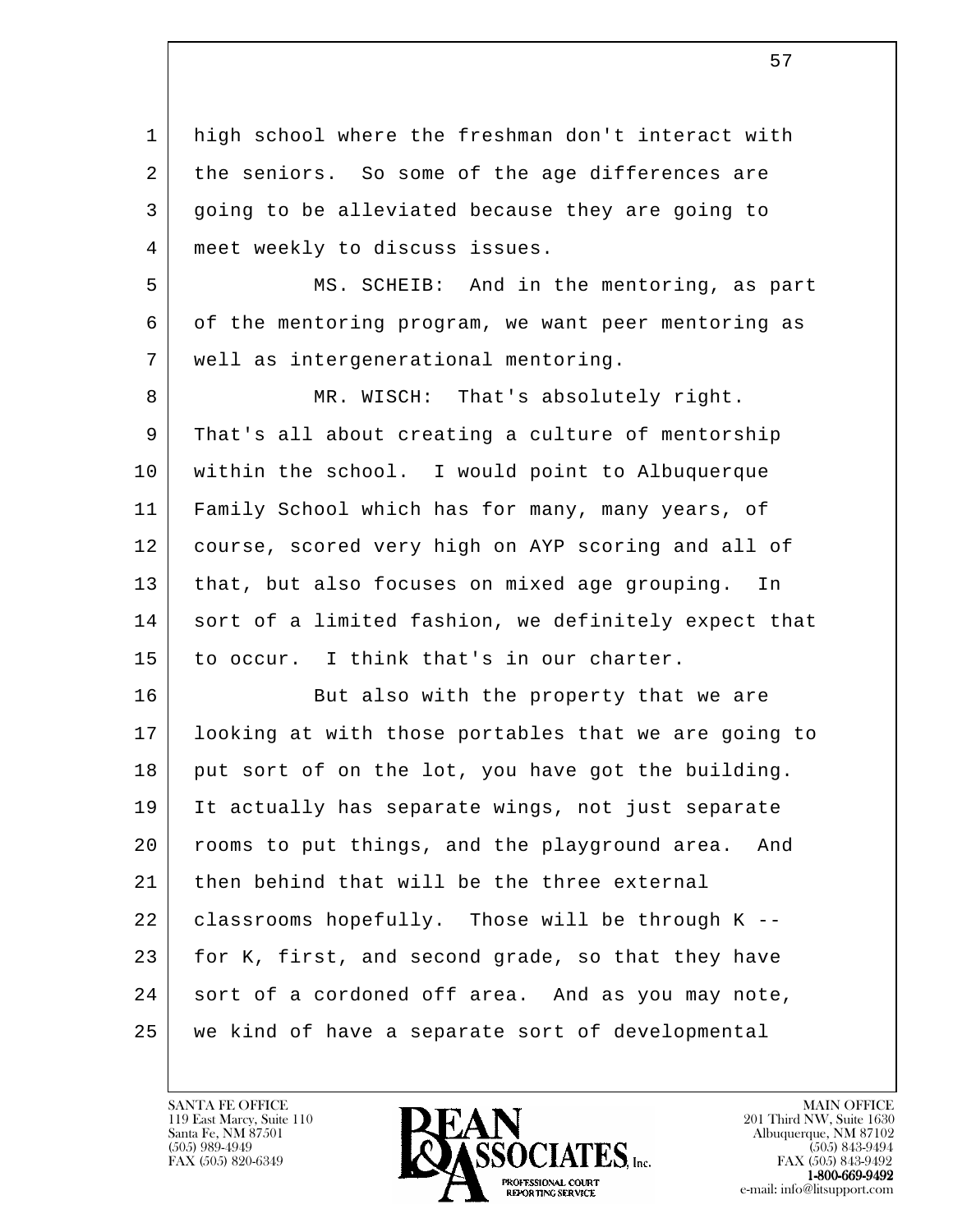l 1 curriculum for those grades as well. 2 MR. GANT: I note your comment here about 3 the gym. What is your link to the Boy's and Girl's 4 Club? There is a sentence in there that talked 5 about a link to the Boy's and Girl's Club. What is  $6$  that? 7 | MS. SCHEIB: Oh, I'm sorry. That is the 8 building. The building was originally established 9 as a boys' and girls' club, I believe, in the 10 forties or fifties. It actually has a plaque on it. 11 It's just typically called the Boy's and Girl's Club 12 of Old Town. 13 MR. GANT: All right. Thanks. 14 CHAIR GARRISON: Commissioner Shearman. 15 MS. SHEARMAN: Thank you. Good 16 afternoon -- good morning, I should say. 17 | Tam looking at your student center SMART 18 goals. And I am real picky about goals, and so I 19 hope you respond fully and elaborate on the things 20 that were questioned on your goals, page 96, 99, and 21 so forth. The one that really struck me, though, is 22 the one -- I believe it's goal one, where you 23 propose to average all test scores together in each 24 content area to yield an average minimum gain of 25 three percent per year separately in each content

119 East Marcy, Suite 110<br>Santa Fe, NM 87501



FAX (505) 843-9492 e-mail: info@litsupport.com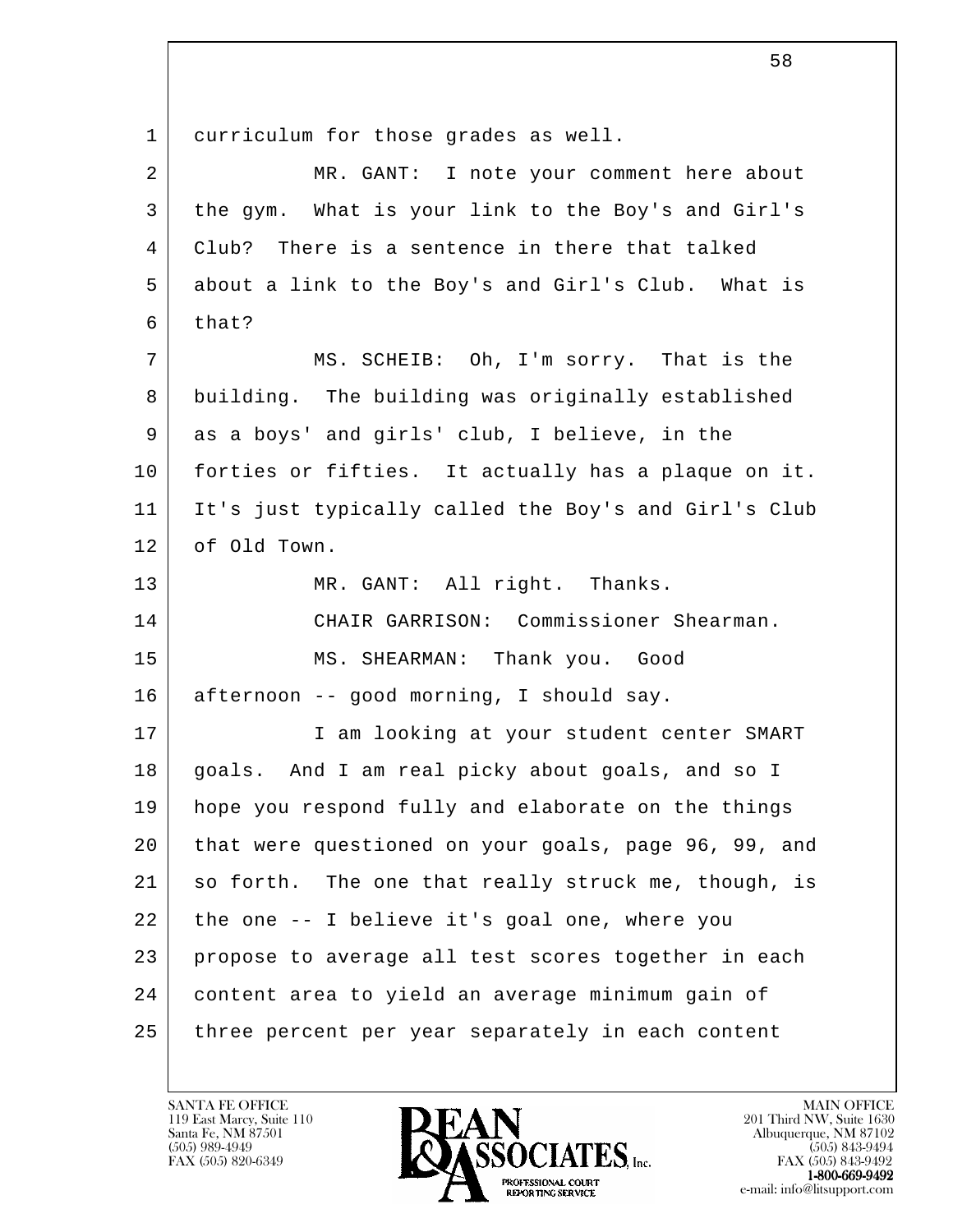l 1 area. That's sort of a unique perspective on 2 things. Really I think, though, I am questioning 3 more the three percent growth than the method of 4 arriving at it, particularly since we live in the 5 era of No Child Left Behind, and they are asking 6 | for, I believe it's next year, an 11 percent 7 increase, and by 2014, everybody will be 100 percent 8 proficient. So would you speak to that three 9 percent and see how it will get you where you need 10 to be as far as AYP is concerned. 11 | MS. SCHEIB: Yes, I will. First of all, 12 | we expect that some students will come in not at the 13 lowest level of proficiency. If all students came 14 in at the lowest level of proficiency, I understand 15 the concern about three percent. We chose the 16 three percent looking at some of the goals of other 17 schools and also wanting to do something that was 18 attainable. We really took achievable and 19 attainable as part of the SMART goal directive. 20 Seriously we didn't want to put something out there 21 that seemed unrealistic. So our hope is that at 22 | three percent, over time that these students will 23 ultimately, that we will have a 100 proficient 24 students. 25 MS. SHEARMAN: Okay. It just strikes me

119 East Marcy, Suite 110<br>Santa Fe, NM 87501



FAX (505) 843-9492 e-mail: info@litsupport.com

 $\sim$  59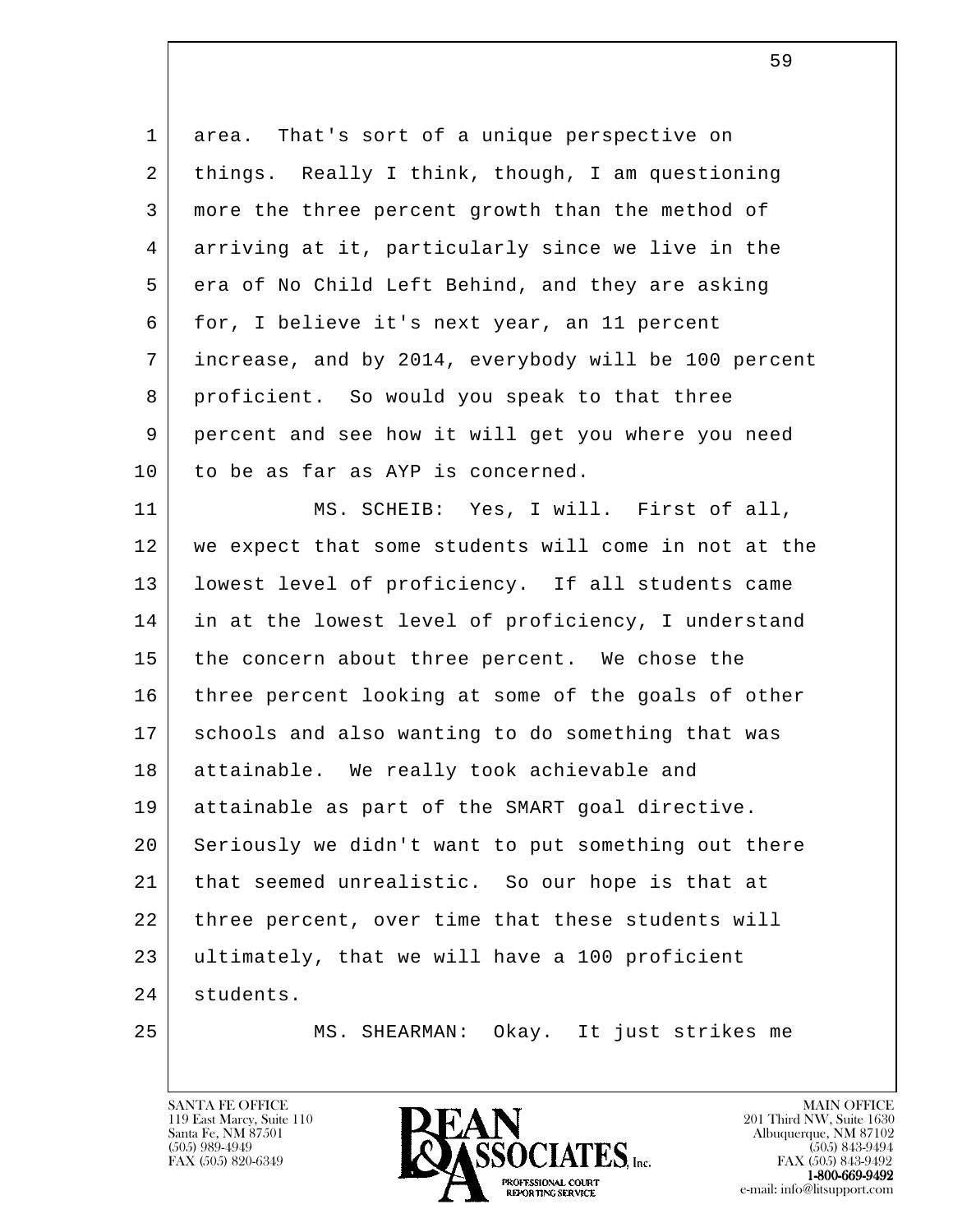| $\mathbf{1}$ | as a little less possibly than ambitious.                       |
|--------------|-----------------------------------------------------------------|
| 2            | MS. SCHEIB: I understand, and I would                           |
| 3            | like to take some more time to look at it, maybe                |
| 4            | look at it from a number crunching standpoint and               |
| 5            | include that in our written responses. Thank you.               |
| 6            | MR. WISCH: I also want to point out,                            |
| 7            | though, that what we have done is integrated, you               |
| 8            | know, taken something that is this SMART goal idea,             |
| 9            | and really integrated it into a deeper sort of                  |
| 10           | really systems analysis process of student                      |
| 11           | development and student achievement. And I think                |
| 12           | that three percent is a good number, but ultimately             |
| 13           | what we want is constant improvement in the school,             |
| 14           | in the curriculum, and in student achievement,                  |
| 15           | rather than sort of the up and down, you know, with             |
| 16           | transitions between school, staff, and things that              |
| 17           | you see in other schools. We want a constant upward             |
| 18           | spiral of curriculum and student achievement.                   |
| 19           | MS. SHEARMAN: My next questions have to                         |
| 20           | do with the budget. As I asked the applicant just               |
| 21           | ahead of you, your teacher salaries don't increase              |
| 22           | over the five years. Your principal director salary             |
| 23           | does increase, perhaps not as dramatically as maybe             |
| 24           | others, but a \$5,000 increase one year, 5,000, then            |
| 25           | a 10,000 increase, and then a \$5,000 increase.<br>$\mathbf{I}$ |

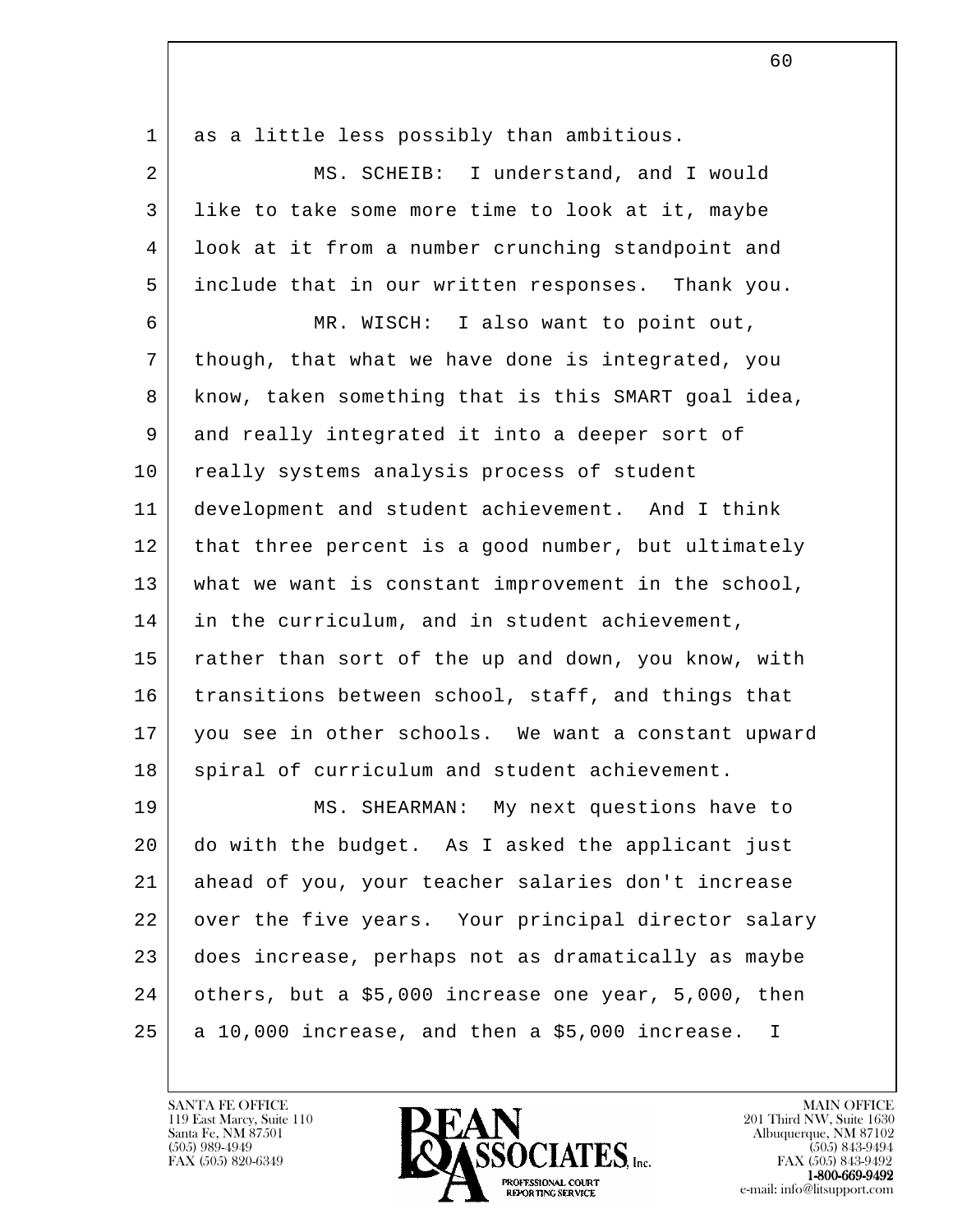1 know you have to pay for good staff, and I am not 2 questioning that. I think it's detrimental, though, 3 when an administrator is rewarded additionally and 4 | your teachers are not.

 5 MS. ROTH: Certainly. We actually talked 6 about this ourselves in group when we were 7 discussing putting together the proposed budget. We 8 wanted to go ahead and show increase in 9 administration cost so that we made sure we met the 10 statutory minimums, because we do start out as a K 11 through six elementary school and then move into K 12 through 12, which means we have to pay the higher 13 principal rate, so we wanted to reflect that. 14 Certainly as a matter of practice, our

l 15 | charter has a philosophy of the principal teacher, 16 and our core priority is making sure that our staff 17 is compensated for what we consider to be an 18 aggressive curriculum. So we are paying, in the 19 proposed teacher salary schedule that we showed, we 20 are paying a higher rate based on a longer contract 21 year, and we hope to increase their teacher daily 22 | rate as funding becomes available. 23 MS. SHEARMAN: Okay. 24 MS. ROTH: And then increase in 25 experience, you know, not much. And quite frankly,

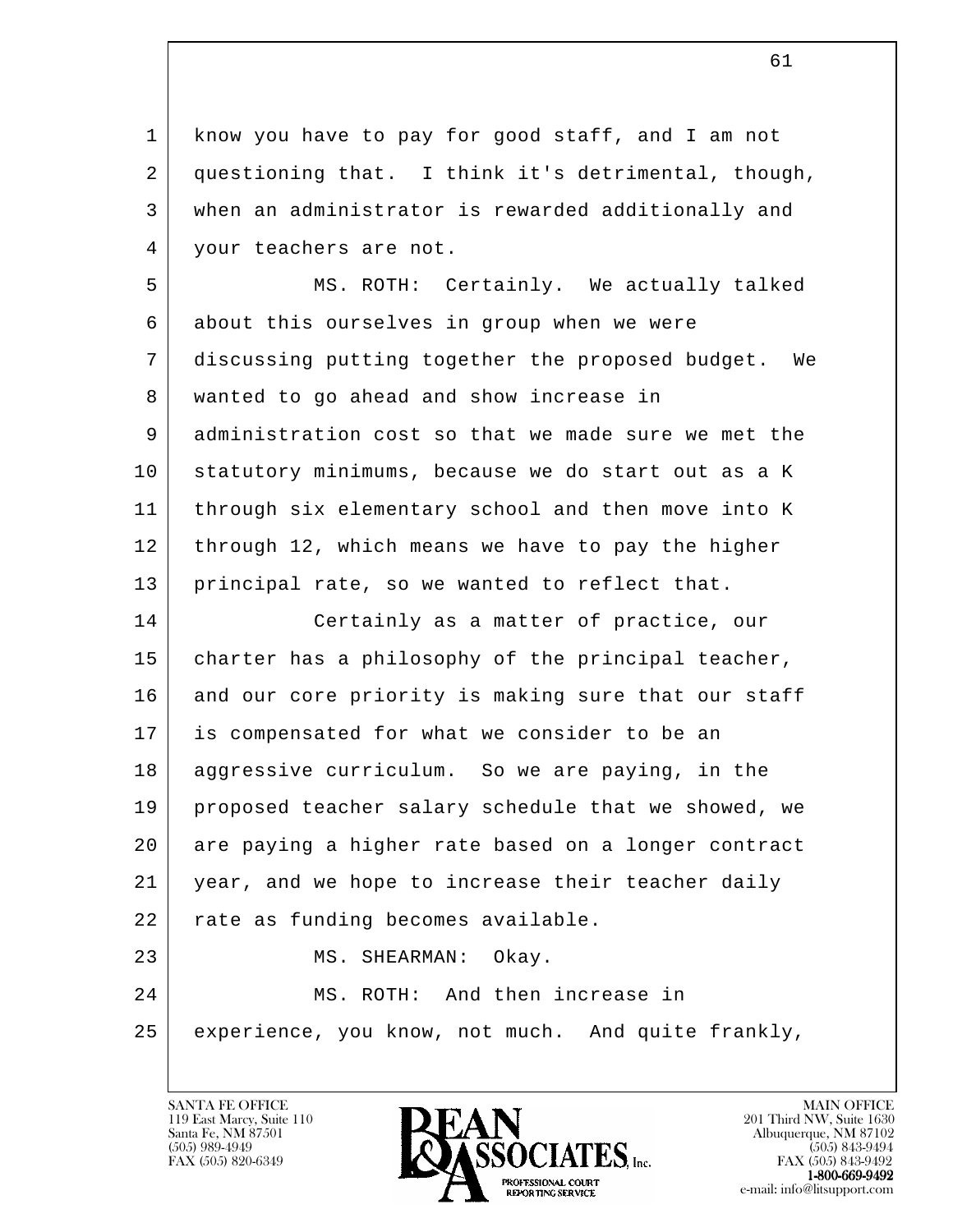l 1 | I can tell you that when we are awarded the PSFA or 2 PSCFC lease reimbursement and we don't have to show 3 in this budget \$96,000 in land lease cost, that we 4 can take some of that out of operational and put it 5 | toward our staffing. 6 MS. SHEARMAN: As long as it's an issue in 7 the front of your mind. 8 | MR. WISCH: Oh, yeah. 9 MS. SHEARMAN: Good. 10 If you would go to line 48, general 11 supplies and materials, I am just interested in 12 | the  $-$  kind of it bounces around  $-$  6,300, 21,000,  $13 \mid 19,000, 29,000, 30,000.$ 14 | MS. ROTH: I was very low on general 15 staffing supplies and materials when we first came 16 into the school year, the assumption being that we 17 will be able to use some of the federal start-up 18 funds to initially stock the school basically. And 19 when I came down to preparing general supplies and 20 materials, as well as supply assets and fixed 21 assets, those were areas that we would want to see 22 spending in those asset areas, but those were the 23 three categories that, without going into a detailed 24 OBMS type uniform chart of accounts full budget, 25 where I could just show just general areas where we

119 East Marcy, Suite 110<br>Santa Fe, NM 87501



 $FAX (505) 843-9492$ <br>1-800-669-9492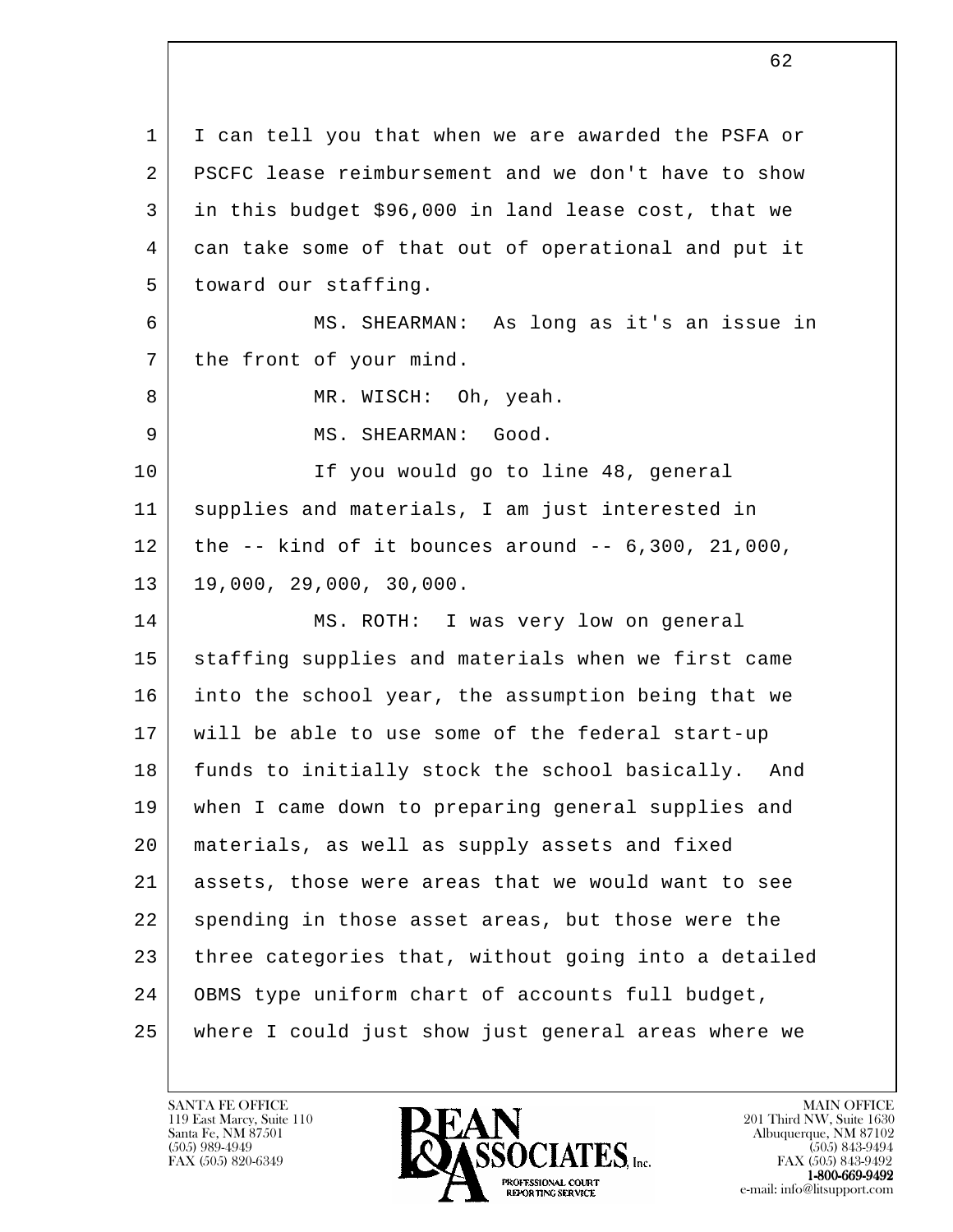1 | would be spending money.

| $\overline{a}$ | One of the things that I quite frankly               |
|----------------|------------------------------------------------------|
| 3              | wish that I had done differently was to use a little |
| 4              | bit more of that general supply material stuff in    |
| 5              | textbooks and instructional resources. If I were     |
| 6              | going to submit this again, I probably would have    |
| 7              | changed that.                                        |
| 8              | MS. SHEARMAN: Thank you. Well, that was              |
| 9              | going to be my next question, because in your fixed  |
| 10             | assets more than 5,000, year one is nothing. Year    |
| 11             | two is 20, and then it goes to 90, 171, and then     |
| 12             | down to 40.                                          |
| 13             | MS. ROTH: We talked a little bit about               |
| 14             | that.                                                |
| 15             | MS. SHEARMAN: What are you buying in                 |
| 16             | here?                                                |
| 17             | MS. ROTH: What we are hoping that we are             |
| 18             | buying is that in the third year, when we launch     |
| 19             | high school, we are looking at some pretty           |
| 20             | significant technology and equipment to do some      |
| 21             | extensive high school curriculum. So where I talked  |
| 22             | about supplies and fixed assets being funded the     |
| 23             | first couple of years out of the federal start-up    |
| 24             | funds, we fully anticipate that when we have our     |
| 25             | high school grades come in, those two years we are   |
|                |                                                      |

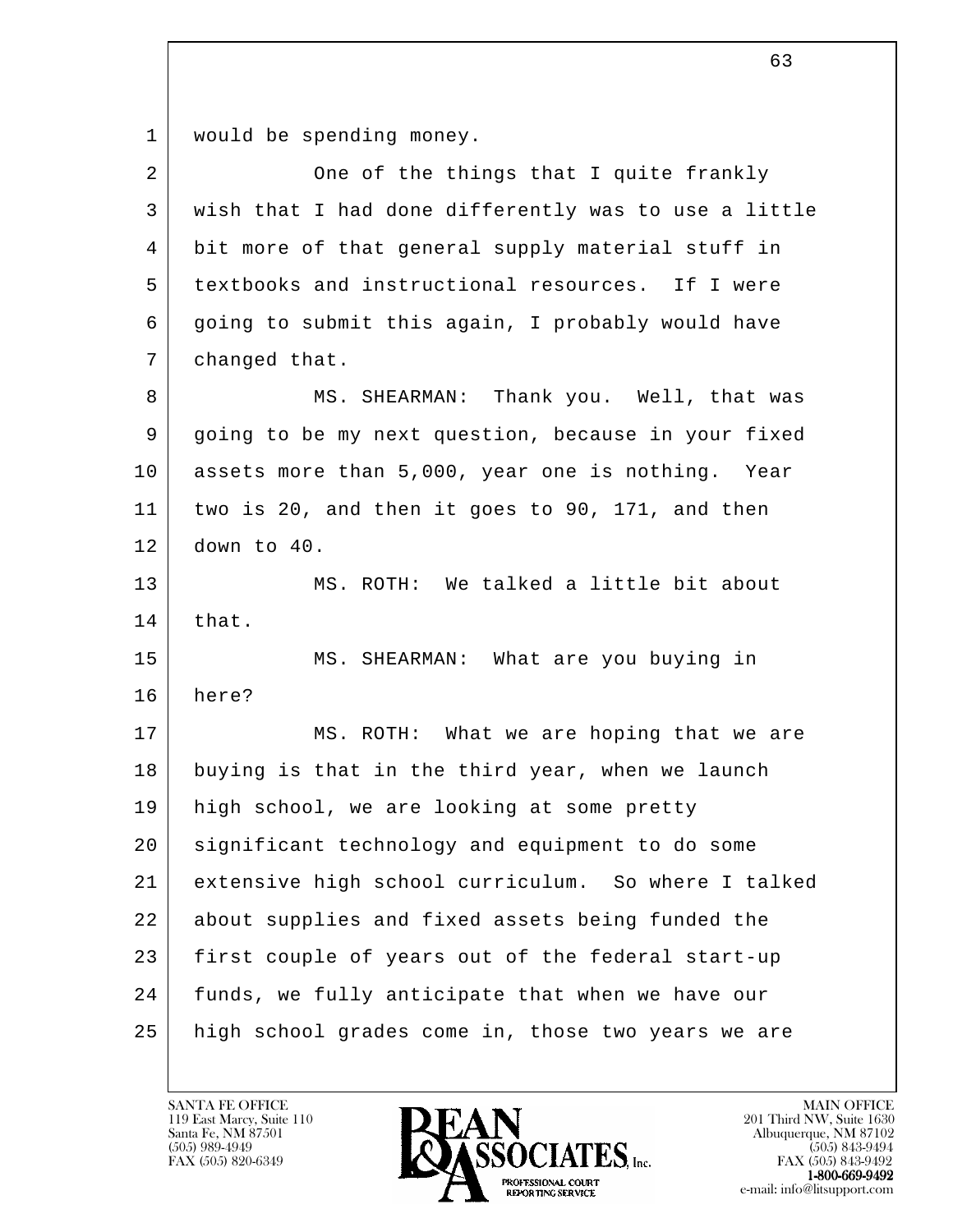l 1 going to want to spend a lot of money to make sure 2 that those kids have the equipment that they need. 3 MS. SHEARMAN: I believe that's it. Thank  $4 \mid$  you. 5 MS. ROTH: Thank you. 6 MS. KRIVITZKY: Okay. Good morning. I 7 have a couple questions, and they are basically 8 related to the analysis that the PED did with your 9 application. One of them was that they were 10 questioning the wording of in good standing when you 11 talked about the lottery process. And I was 12 wondering -- I'm sure you are going to address that 13 in your written response, but I was wondering if you 14 could let us know a little bit about what you meant 15 by a student in good standing being allowed to enter 16 the lottery process. 17 | MS. ROTH: If we misspoke, we apologize. 18 The term in good standing only meant that they 19 | provided all the appropriate records after the 20 lottery. We will admit anyone who has been selected 21 in the lottery and then provides the appropriate 22 birth certificate, immunization records, those kind 23 of things to complete their enrollment process with 24 the school. 25 MS. KRIVITZKY: So that's more about

119 East Marcy, Suite 110<br>Santa Fe, NM 87501

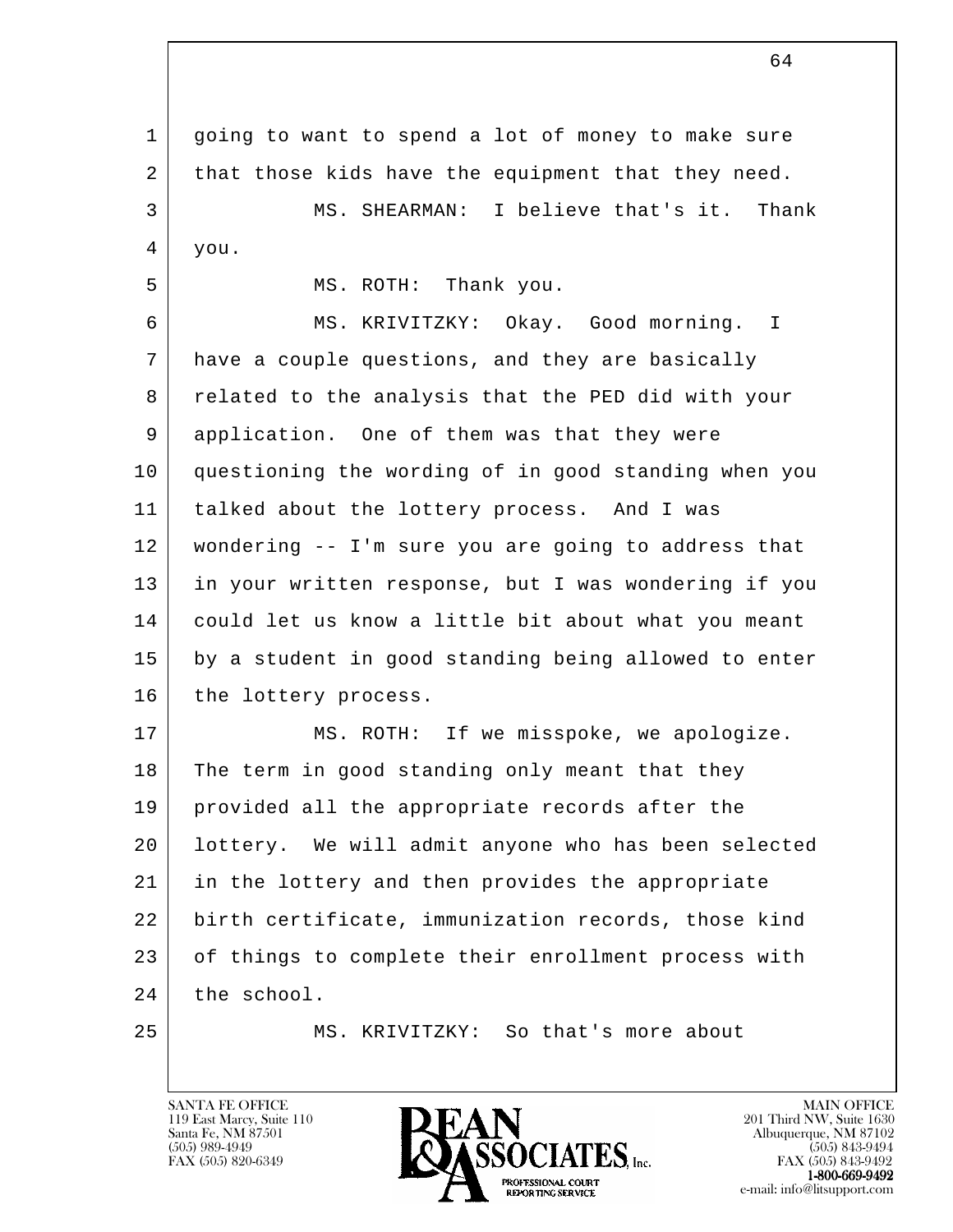l 1 enrollment rather than being chosen as a lottery 2 student? 3 MS. ROTH: Yes. 4 MS. KRIVITZKY: Thank you. And then I had 5 another question, and this is one very close to my 6 heart, because I run a school, as you know, and that 7 has to do with the governance council. And in 8 charter law, as you know, it's very specific about 9 what it looks like and what it can do. In your 10 application, there were some issues, and I know they 11 brought this up in the analysis. 12 | If you don't mind, I'm going to quote from 13 what they said and ask for your response. It says, 14 | the inclusion of a principal, as the leader or 15 member of the body that will recruit and elect the 16 governing board members, establishes a clear 17 conflict of interest in that an employee of the 18 school is being involved with the selection of an 19 official, who will then conduct future evaluations 20 of their performance and either disapprove or 21 approve their employment contract. So would you 22 mind talking to that for me? 23 MS. ROTH: We had actually already 24 prepared a written response for that, so I will give 25 you the short version. It was never our intention

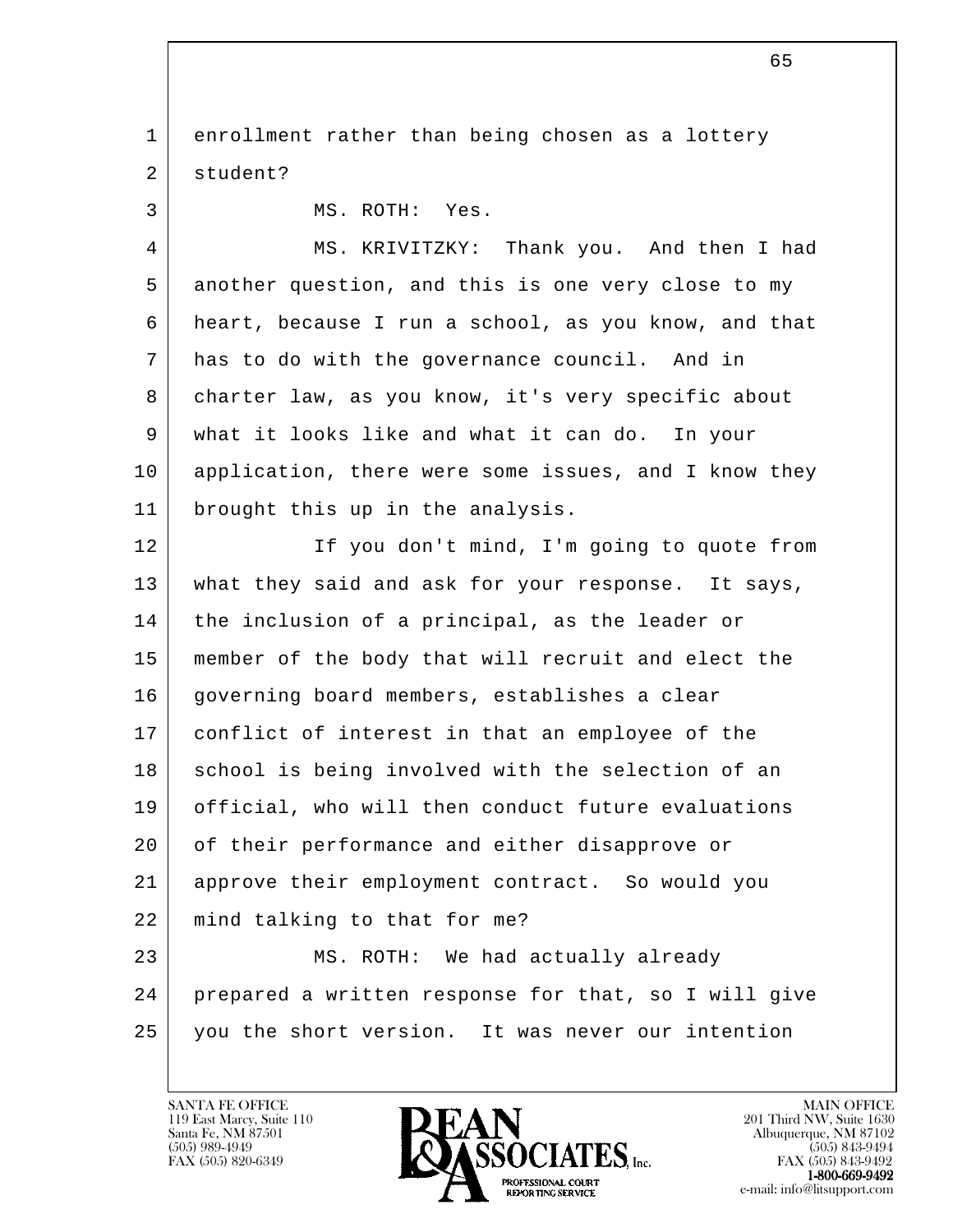l 1 to indicate that the principal teacher would be a 2 voting member of the school assembly. She is only 3 there to facilitate, to make sure it occurs, to make 4 sure that it's transparent, to make sure it's 5 organized. She does not set the agenda, she does 6 not advocate for any particular governing council 7 members, and she certainly does not vote -- he or 8 she I should say. 9 MS. KRIVITZKY: They are not involved with 10 | the recruiting process either? 11 MS. ROTH: We are charging that with the 12 | members of the school assembly, with the 13 stakeholders. We want them to be intimately 14 involved with the governing council and the 15 direction that the school takes in honoring that 16 culture. 17 MS. KRIVITZKY: And in your governing 18 council will be people who are not part of your 19 staff or part of your families or part of -- 20 MS. ROTH: Right. 21 MS. KRIVITZKY: It will be outside 22 members? 23 MS. ROTH: Right. 24 MS. KRIVITZKY: Thank you. 25 MS. ROTH: Thank you.

 $66$ 

119 East Marcy, Suite 110<br>Santa Fe, NM 87501



FAX (505) 843-9492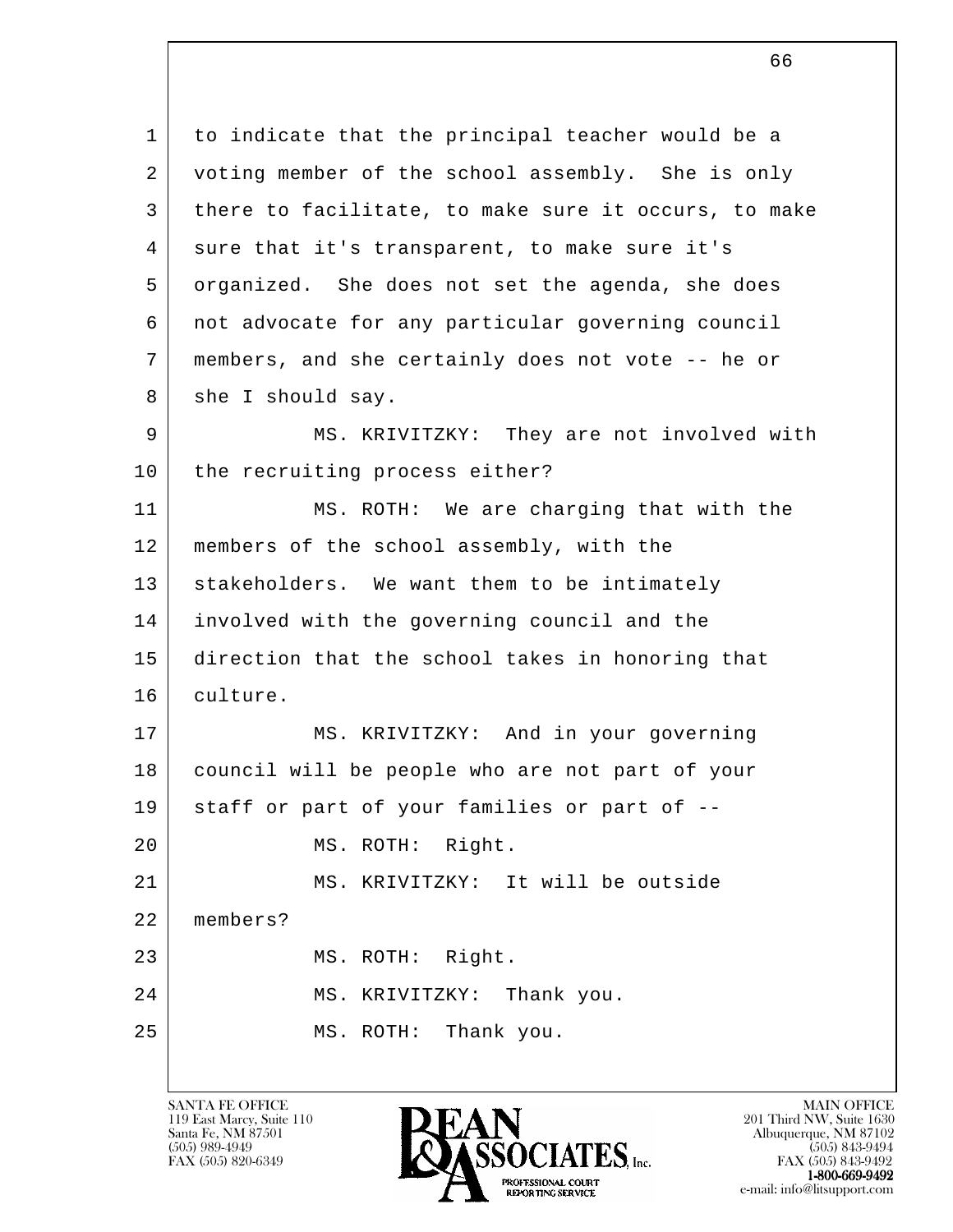l SANTA FE OFFICE MAIN OFFICE MAIN OFFICE MAIN OFFICE MAIN OFFICE 119 East Marcy, Suite 110<br>Santa Fe, NM 87501 Santa Fe, NM 87501 Albuquerque, NM 87102 1 CHAIR GARRISON: Are there any other 2 questions from commissioners? 3 The commission encourages continued public 4 input in writing until Friday, August 20th at 5:00 5 p.m. Written comments should be sent to Public 6 Education Commission, Beverly Friedman, 300 Don 7 Gaspar Avenue, Santa Fe, New Mexico 87501, or e-mail 8 comments to Beverly Friedman, and we do have some -- 9 you are already ahead of me. 10 We request that the applicant adhere to 11 the deadline and submit their written responses to 12 both the preliminary and our questions by e-mail to 13 | Ms. Friedman to ensure that they are received on 14 | time for consideration at our decision-making 15 meeting on September 9, 2010. 16 Thank you all for your time. The 17 commission will now recess the hearing until 1:00 18 p.m. 19 (The hearing concluded at 11:43 a.m.) 20 21 22 23 24 25

 $\sum_{\text{FAX (505) 820-6349}} \sum_{\text{FAX (505) 843-9492}} \sum_{\text{FAX (505) 843-9492}} \sum_{\text{FAX (505) 843-9492}}$ FAX (505) 843-9492 1-800-669-9492 e-mail: info@litsupport.com